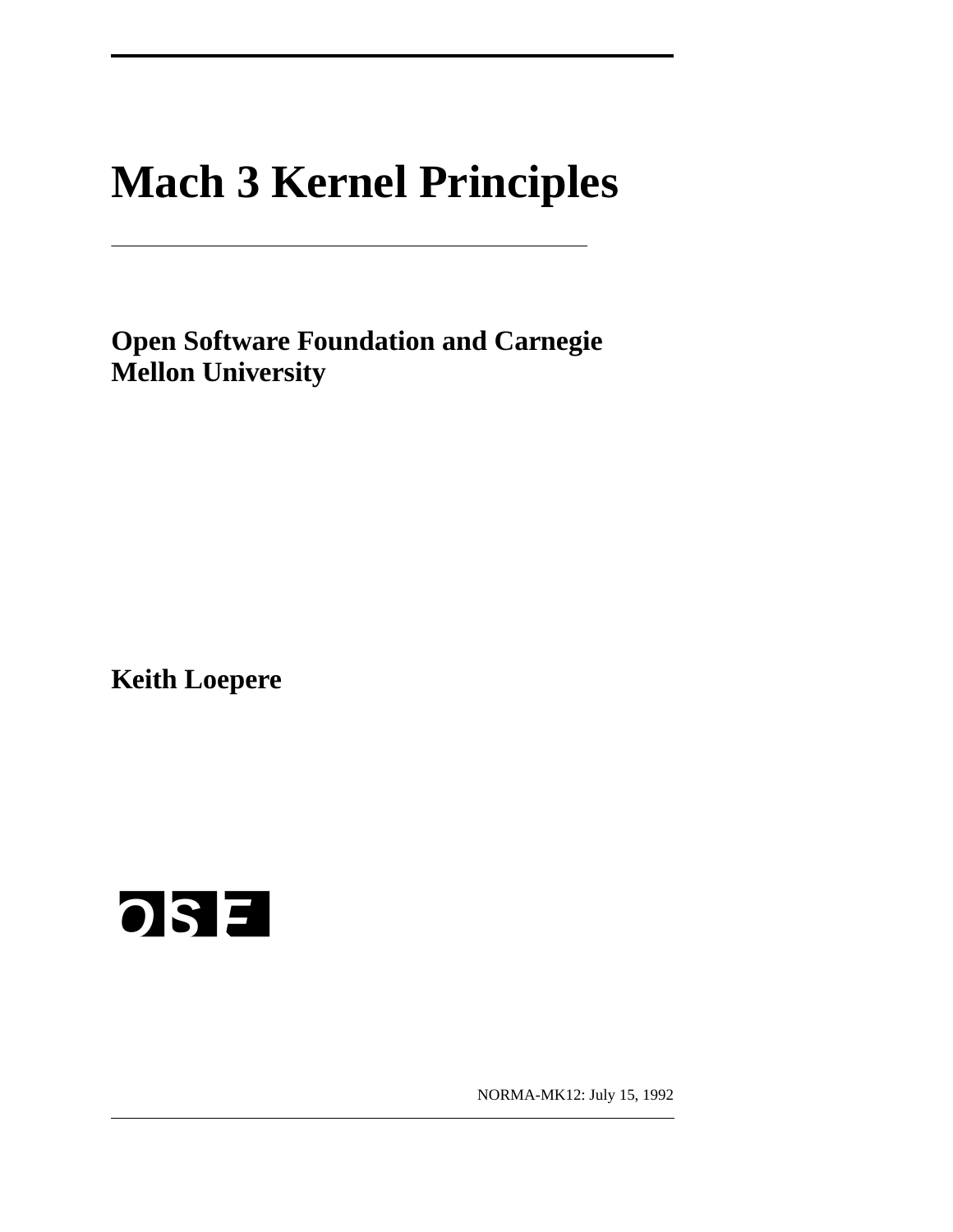This book is in the **Open Software Foundation Mach 3** series.

Books in the OSF Mach 3 series:

**Mach 3 Kernel Principles**

**Mach 3 Kernel Interfaces**

**Mach 3 Server Writer's Guide**

**Mach 3 Server Writer's Interfaces**

Revision History:

| Revision 2   | MK67: January 7, 1992     | OSF Mach release |
|--------------|---------------------------|------------------|
| Revision 2.2 | NORMA-MK12: July 15, 1992 |                  |

Change bars indicate changes since MK67.

Copyright© 1991 by the Open Software Foundation and Carnegie Mellon University.

All rights reserved.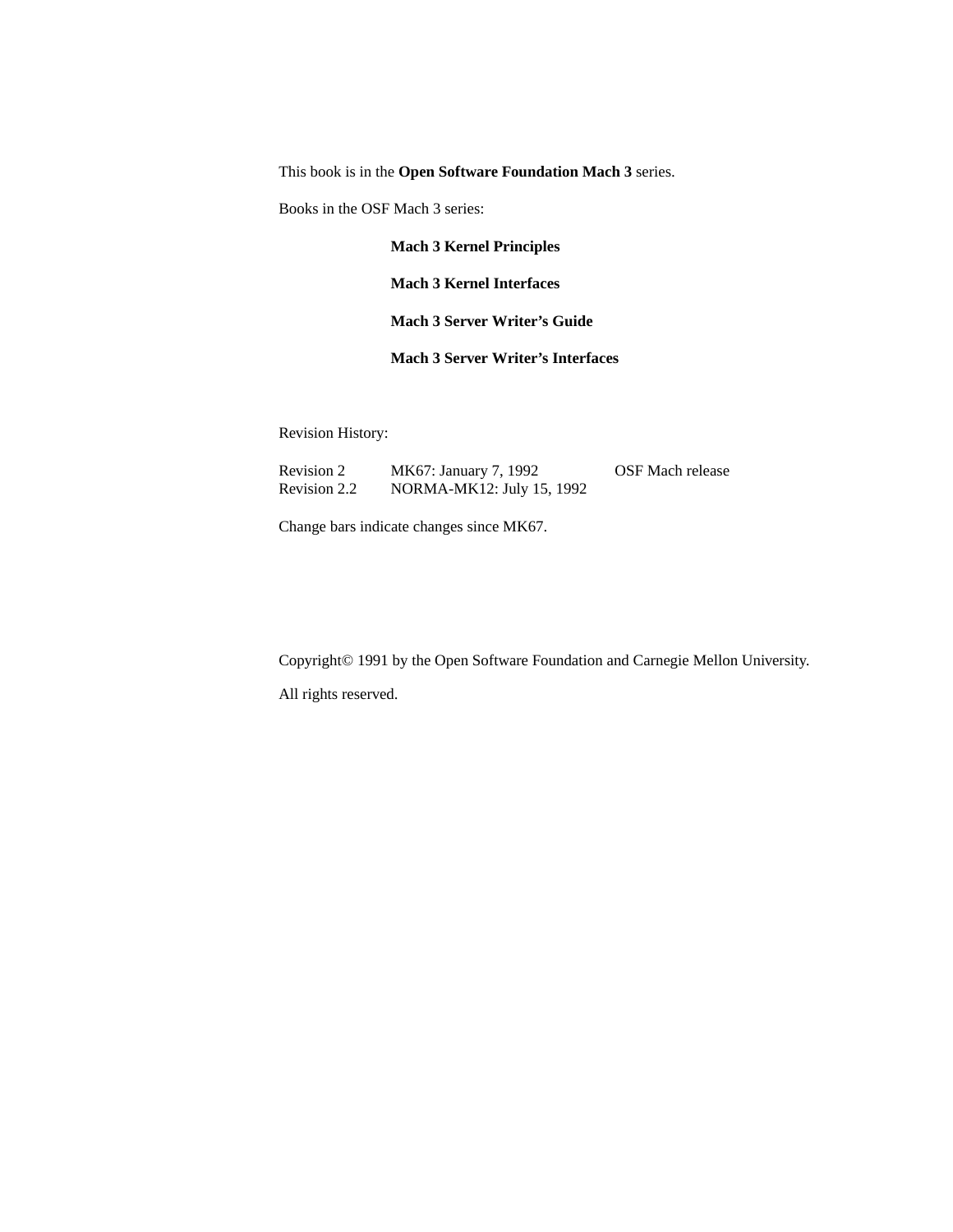# *Contents*

| <b>CHAPTER 1</b> |                                                                                                   |
|------------------|---------------------------------------------------------------------------------------------------|
|                  |                                                                                                   |
| <b>CHAPTER 2</b> |                                                                                                   |
|                  |                                                                                                   |
|                  |                                                                                                   |
|                  |                                                                                                   |
|                  |                                                                                                   |
|                  | Messages $\ldots \ldots \ldots \ldots \ldots \ldots \ldots \ldots \ldots \ldots \ldots 11$        |
|                  |                                                                                                   |
|                  |                                                                                                   |
|                  |                                                                                                   |
|                  |                                                                                                   |
|                  |                                                                                                   |
|                  |                                                                                                   |
|                  |                                                                                                   |
|                  |                                                                                                   |
|                  | Processor Sets $\dots \dots \dots \dots \dots \dots \dots \dots \dots \dots \dots \dots \dots 15$ |
|                  |                                                                                                   |
|                  |                                                                                                   |
|                  |                                                                                                   |
|                  |                                                                                                   |
| <b>CHAPTER 3</b> |                                                                                                   |
|                  |                                                                                                   |
|                  |                                                                                                   |
| <b>CHAPTER 4</b> |                                                                                                   |
|                  |                                                                                                   |
|                  |                                                                                                   |
|                  |                                                                                                   |
|                  |                                                                                                   |
|                  |                                                                                                   |
|                  |                                                                                                   |
|                  |                                                                                                   |
|                  |                                                                                                   |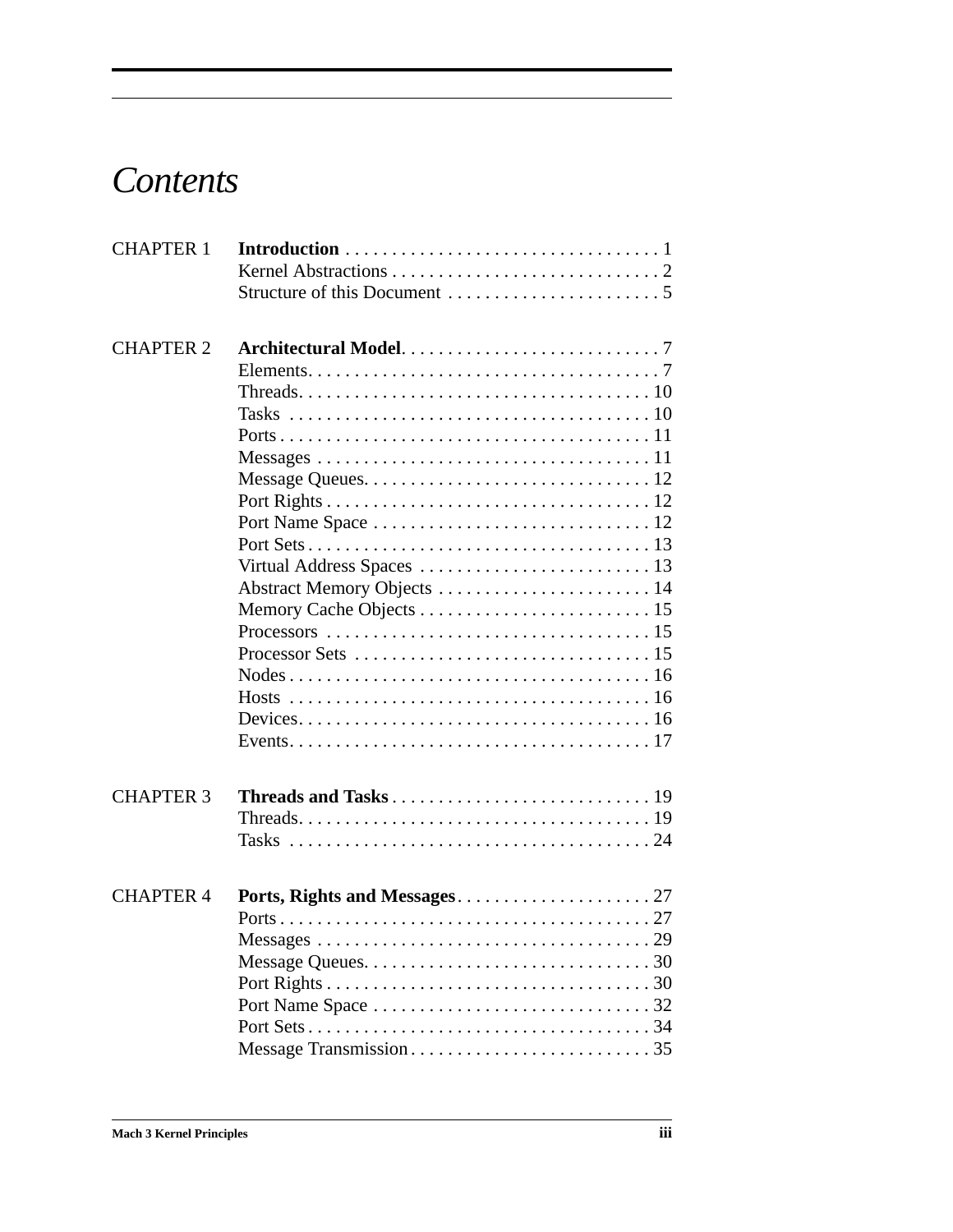| <b>CHAPTER 5</b> | Virtual Memory Management 37 |
|------------------|------------------------------|
| <b>CHAPTER 6</b> |                              |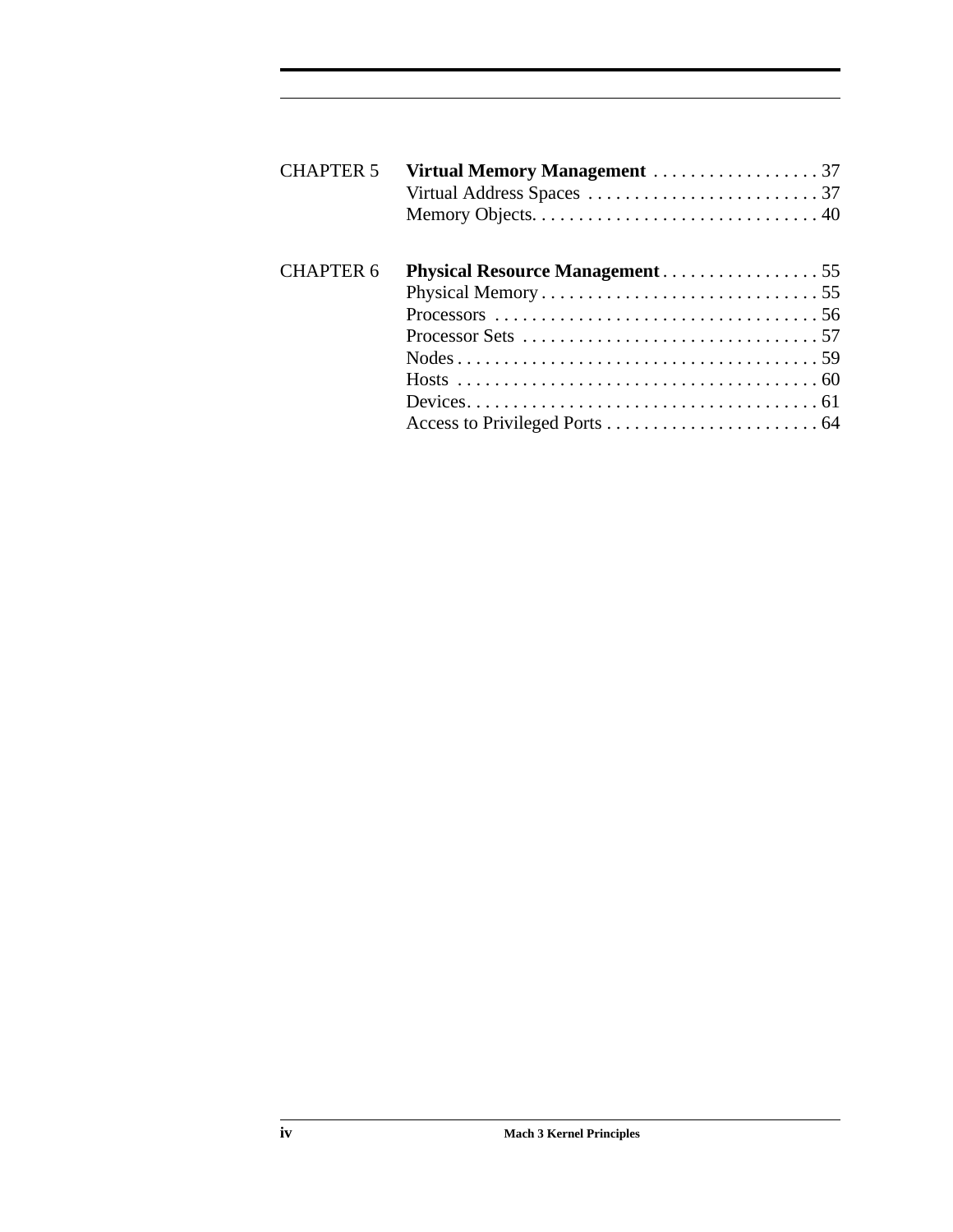## CHAPTER 1 Introduction

This book documents the user visible architecture of the Mach 3 kernel. It is assumed that the reader is familiar with the basic ideas of Mach as are found in:

Mike Accetta, Robert Baron, William Bolosky, David Golub, Richard Rashid, Avadis Tevanian, Michael Young, "Mach: A New Kernel Foundation for UNIX Development," in *Proceedings of the Summer 1986 USENIX Conference*, Atlanta, GA.

The notion of operating system functionality provided via a Mach user space server can be found in:

David Golub, Randall Dean, Alessandro Forin, Richard Rashid, "UNIX as an Application Program," in *Proceedings of the Summer 1990 USENIX Conference*, Anaheim, CA.

Mach was originally developed as a variant of BSD that provided users with enhanced memory management, multiple points of control (*threads*) and an extensive process (*task*) to process communication facility (IPC). The goals of Mach include:

- Exploiting parallelism in both operating system and user applications.
- Supporting large, potentially sparse address spaces with flexible memory sharing.
- Allowing transparent network resource access.
- Compatibility with existing software environments (BSD).
- Portability.

The Mach 3 kernel is a kernel that provides only the Mach related features, along with any features needed to provide support for higher system layers. As such, the kernel no longer provides BSD functionality; indeed, it does not provide the functionality of any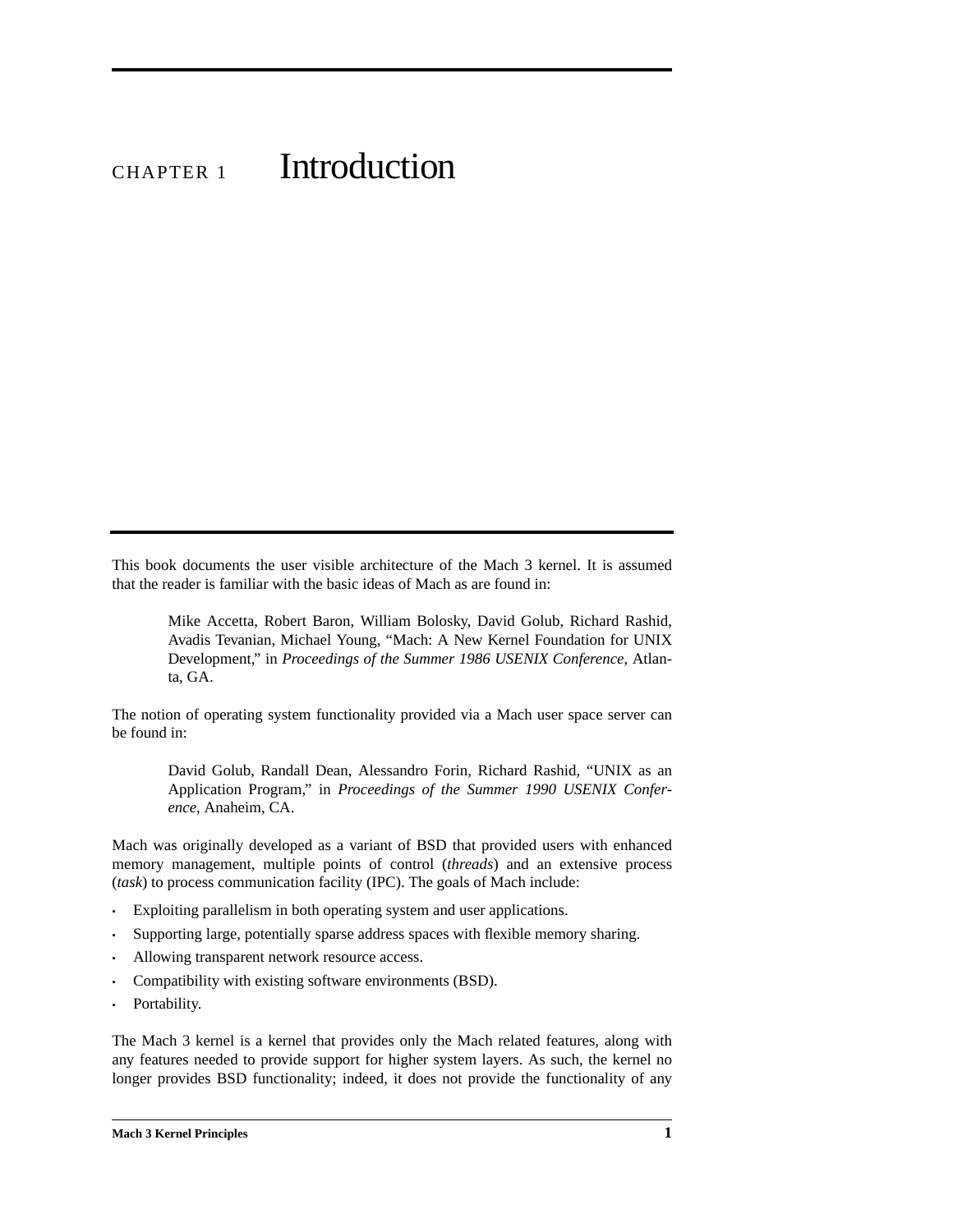traditional operating system. Instead, it provides the base upon which operating systems can be built. The Mach kernel subscribes to the philosophy of:

- A simple, extensible communication kernel.
- An object basis with communication channels as object references.
- A client / server programming model, using synchronous and asynchronous inter-process communication.
- User mode tasks performing many traditional operating system functions (e.g. file system, network access).

The fundamental idea is that of a simple, extensible communication kernel. It is a goal of the Mach project to move more and more functionality out of the kernel, until everything is done by user mode tasks communicating via the kernel. Of course, even in the extreme, the kernel must provide other support besides task to task communication, in particular:

- Management of points of control (*threads*).
- Resource assignment (*tasks*).
- Support of address spaces for tasks.
- Management of physical resources (physical memory, processors, device channels).

Even here, though, the goal is to move functionality outside the kernel. User mode tasks implement the policies regarding resource usage; the kernel simply provides mechanisms to enforce those policies.

## **Kernel Abstractions**

Although it is a goal of the Mach kernel to minimize abstractions provided by the kernel, it is not a goal to be minimal in the semantics associated with those abstractions. As such, each of the abstractions provided has a rich set of semantics associated with it, and a complex set of interactions with the other abstractions. Although this makes it difficult to identify key ideas, the main kernel abstractions are considered to be the following:

- Task The unit of resource allocation: large address space, port rights.
- Thread The unit of CPU utilization, lightweight (low overhead).
- Port Communication channel, accessible only via send / receive capabilities (rights).
- Message Typed collection of data objects.
- Memory object Internal unit of memory management.

The kernel provides some memory management, of course. Memory is associated with tasks. Memory objects are the means by which tasks take control over memory management.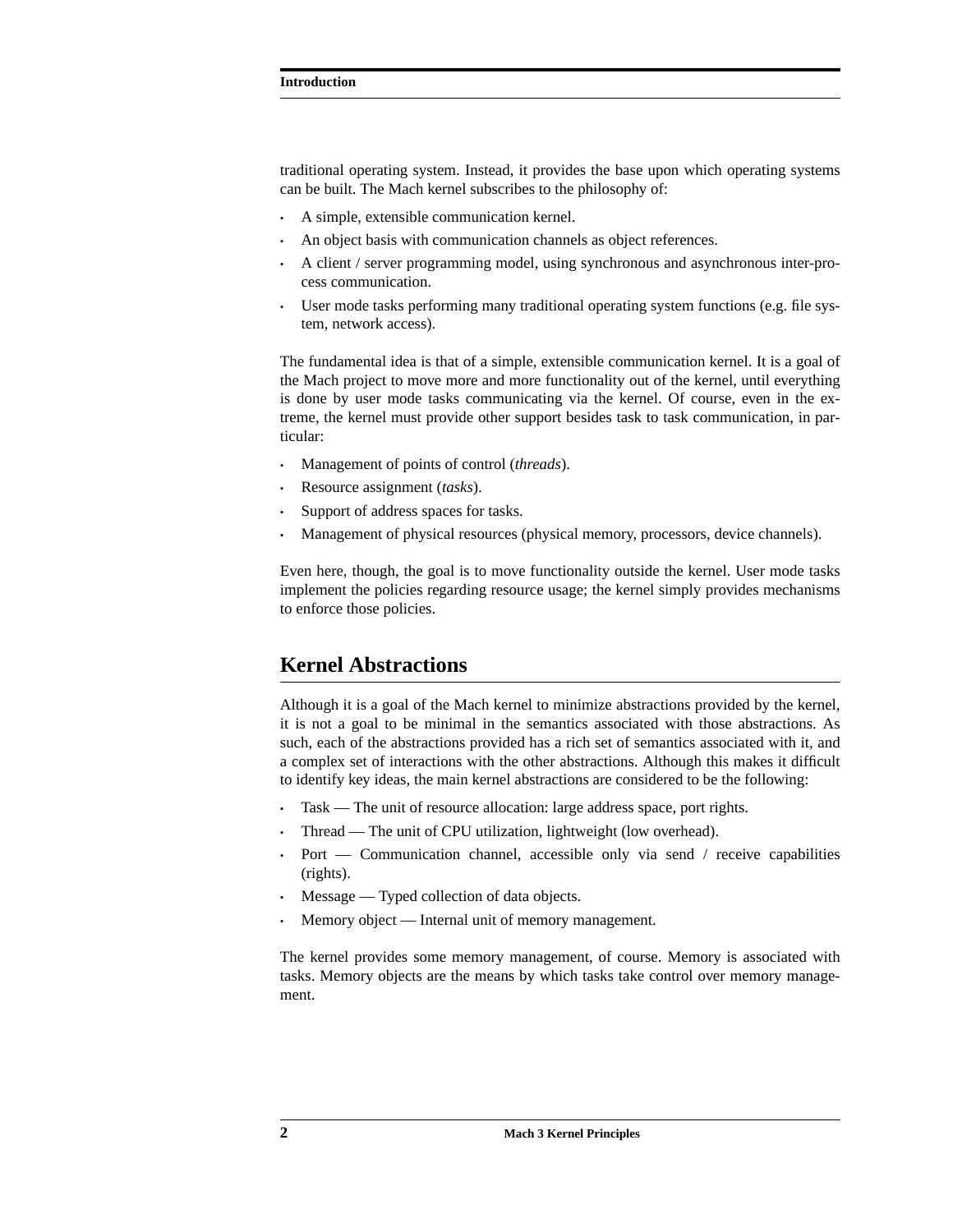#### **Tasks and Threads**

The Mach kernel does not provide the traditional notion of the *process*. This is for two main reasons:

- Any given operating system environment has considerable semantics associated with a process (such as user ID, signal state, etc.). It is not the purpose of the Mach kernel to understand or provide these extended semantics.
- Many systems (BSD, for example) equate a process with an execution point of control. Some systems (AOS, for example) do not. Mach wishes to support multiple points of control in a way separate from any given operating system environment's notion of process.

Instead, Mach provides two notions: the *task* and the *thread*. A thread is Mach's notion of the point of control. A task exists to provide resources for its containing threads. This split is made to provide for parallelism and resource sharing.

A thread:

- Is a point of control flow in a task.
- Has access to all of the elements of the containing task.
- Potentially executes in parallel with other threads, even threads within the same task.
- Has minimal state for low overhead.

A task:

- Is a collection of system resources. These resources, with the exception of the address space, are referenced by ports. These resources may be shared with other tasks if rights to the ports are so distributed.
- Provides a large, potentially sparse address space, referenced by machine address. Portions of this space may be shared through inheritance or external memory management.
- Contains some number of threads.

Note that a task has no life of its own; only threads execute instructions. When it is said "a task Y does X" what is really meant is that "a thread contained within task Y does X".

A task is a fairly expensive entity. It exists to be a collection of resources. All of the threads in a task share everything. Two tasks share nothing without explicit action (although the action is often simple) and some resources cannot be shared between two tasks at all (such as port receive rights).

A thread is a fairly light-weight entity. It is fairly cheap to create and has low overhead to operate. This is true because a thread has little state (mostly its register state); its owning task bears the burden of resource management. On a multiprocessor it is possible for multiple threads in a task to execute in parallel. Even when parallelism is not the goal, multiple threads have an advantage in that each thread can use a synchronous programming style, instead of attempting asynchronous programming with a single thread attempting to provide multiple services.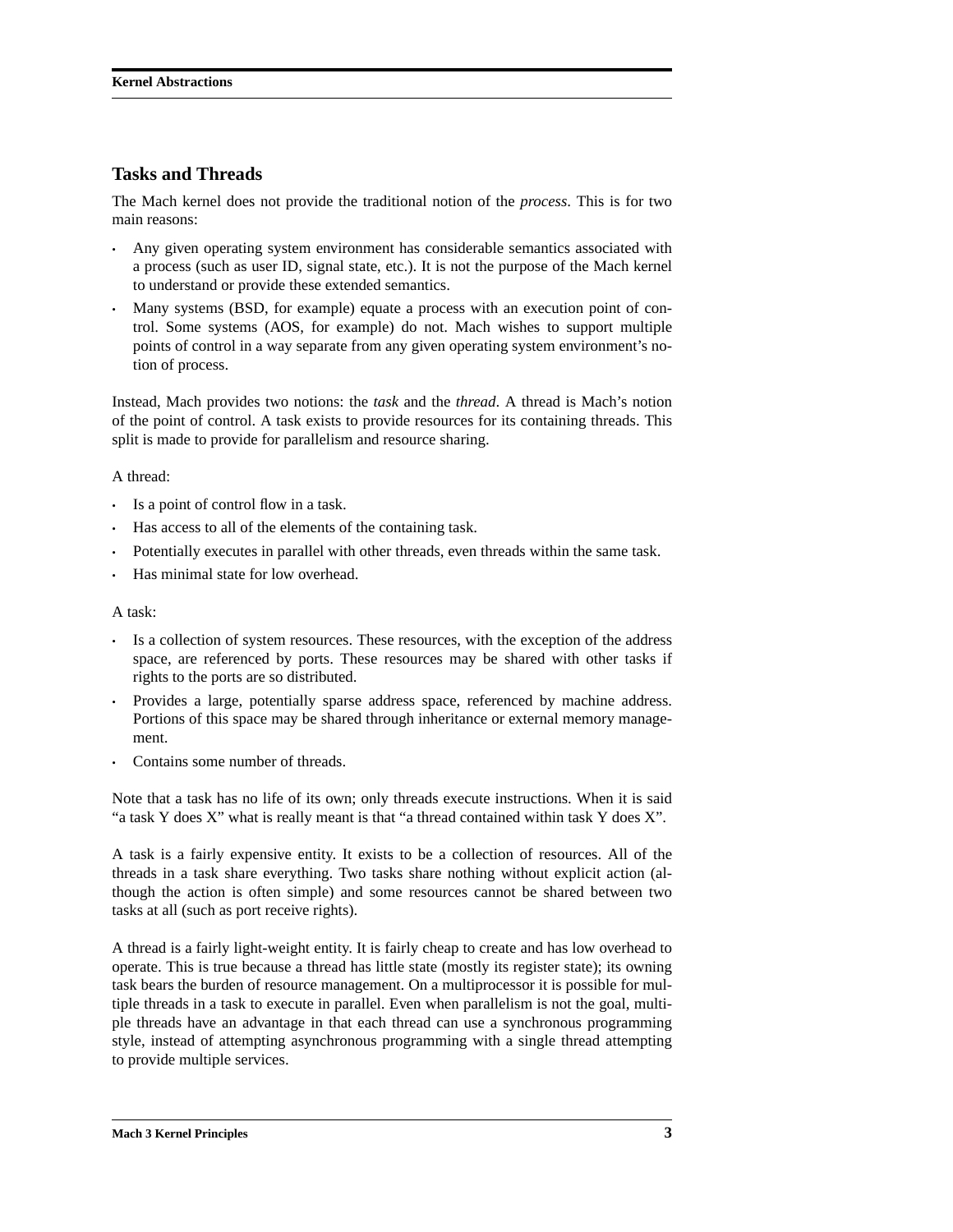#### **Memory Management**

The Mach kernel provides the mechanisms to support large, potentially sparse virtual address spaces. Each task has an associated address map (maintained by the kernel) which controls the translation of virtual address in the task's address space into physical addresses. As is true in virtual memory systems, the contents of the entire address space of any given task is most likely not completely resident in physical memory at any given time, and mechanisms must exist to use physical memory as a cache for the virtual address spaces of tasks. Unlike traditional virtual memory designs, the Mach kernel does not implement all of this caching itself; it endeavors to allow user mode tasks the ability to participate in these mechanisms.

Unlike all other resources in the Mach system, virtual memory is not referenced via ports. Memory can be referenced only by using virtual addresses as indices into a particular task's address space. The memory (and the associated address map) that defines a task's address space can be partially shared with other tasks.

A task can allocate new ranges of memory within its address space, de-allocate them, and change protections on them. It can also specify *inheritance* properties for the ranges. A new task is created by specifying an existing task as a base from which to construct the address space for the new task. The inheritance attribute of each range of the memory of the existing task determines whether the new task has that range defined and whether that range is virtually copied or shared with the existing task.

Within Mach, most virtual copy operations for memory are actually achieved through copy-on-write optimizations. A copy-on-write optimization is accomplished by not directly copying the range, but by protected sharing. The two tasks both share the memory to be copied, but with read-only access. When either task attempts to modify a portion of the range, that portion is copied at that time. This lazy evaluation of memory copies is an important performance optimization performed by the Mach kernel, and important to the communication / memory philosophy of Mach.

Any given region of memory is *backed* by a *memory object*. A *memory manager* task provides the policy governing the relationship between the image of a set of pages while cached in memory (the physical memory contents of a memory region) and the image of that set of pages when not so cached (the abstract *memory object*). The Mach kernel comes with a default memory manager that provides basic non-persistent memory objects that are zero filled initially and paged against system paging space.

#### **Task to Task Communication**

Communication between tasks is a very important element of the Mach philosophy. Mach believes in a a client / server system structure in which tasks (clients) access services by making requests of other tasks (servers) via messages sent over a communication channel. Since the Mach kernel provides very few services of its own (in particular, it provides no file service), a Mach task will need to communicate with a potentially great many other tasks that do provide these services. These communication channels in Mach are called *ports*. A port is a unidirectional channel consisting of a (fixed length) queue that holds *messages*. A message is a typed collection of data. A port is named by port *right*s held by tasks. A task can manipulate a port only if it holds the appropriate port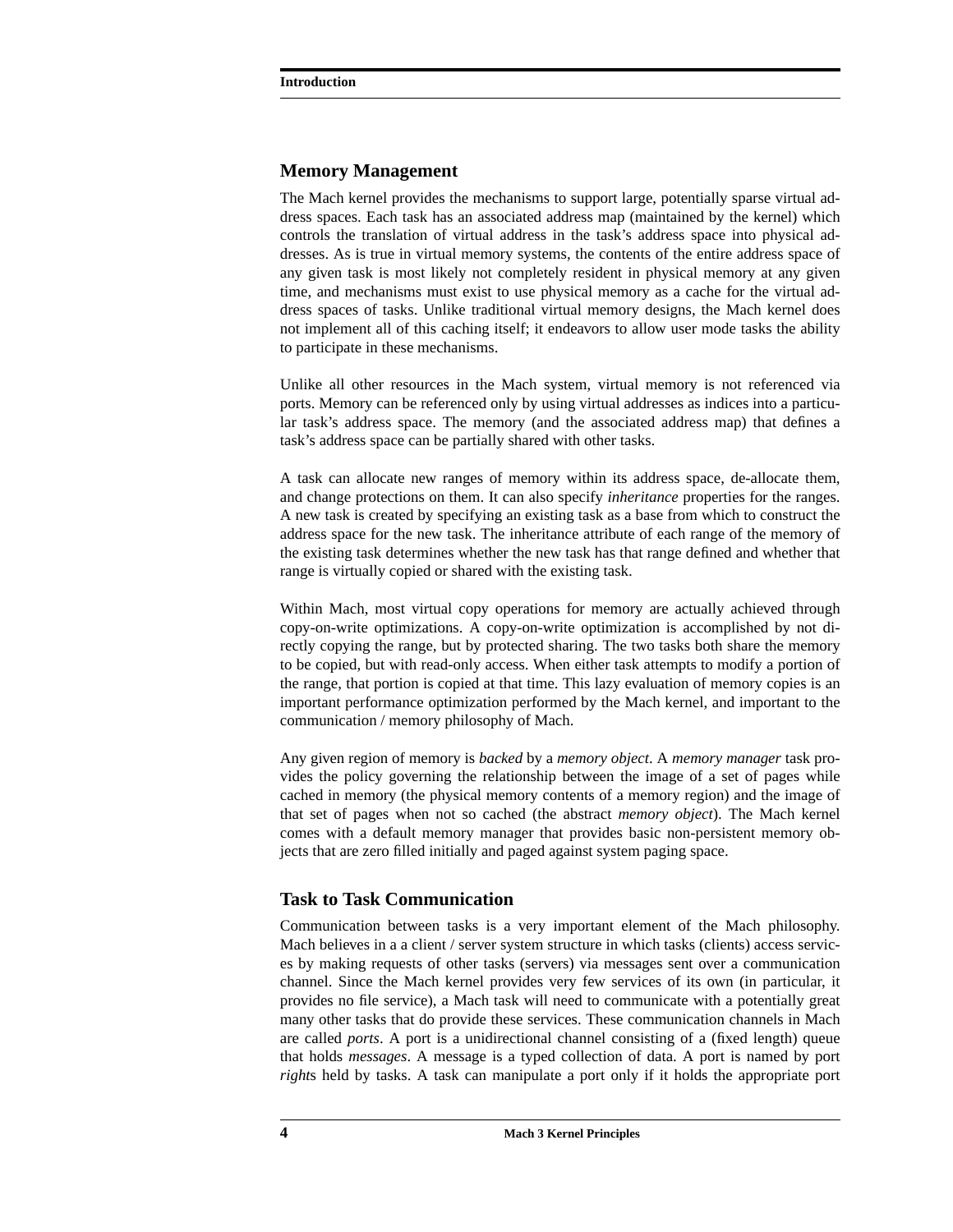rights. Only one task can hold the *receive right* for a port. This one task is allowed to receive (read) messages from the port queue. Multiple tasks can hold *send rights* to the port that allow them to send (write) messages into the queue. A task communicates with another task by building a data structure that contains a set of typed data elements, and then performing a message-send operation on a port for which it holds send rights. At some later time, the task with receive rights to that port will perform a message-receive operation. Note that this message transfer is an asynchronous operation. The message is logically copied into the receiving task (possibly with copy-on-write optimizations). Multiple threads within the receiving task can be attempting to receive messages from a given port, but only one thread will receive any given message.

The Mach kernel does not understand distribution at all (unless configured with the experimental multicomputer support, which provides distributed shared memory and IPC within a collection of Mach nodes). However, the Mach IPC facility is designed so that a server task (the Net Message server) can transparently forward messages over a network.

## **Structure of this Document**

The next chapter of this document provides a brief, non-formal model of the system architecture supported by the Mach kernel. This attempts to discuss each feature of the kernel in an isolated way, building to an understanding of the programming model supported, without suggesting any particular method of use.

The remaining chapters of this document discuss each feature in turn, so as to allow programmers to better understand how to use these features in a reasonably consistent manner.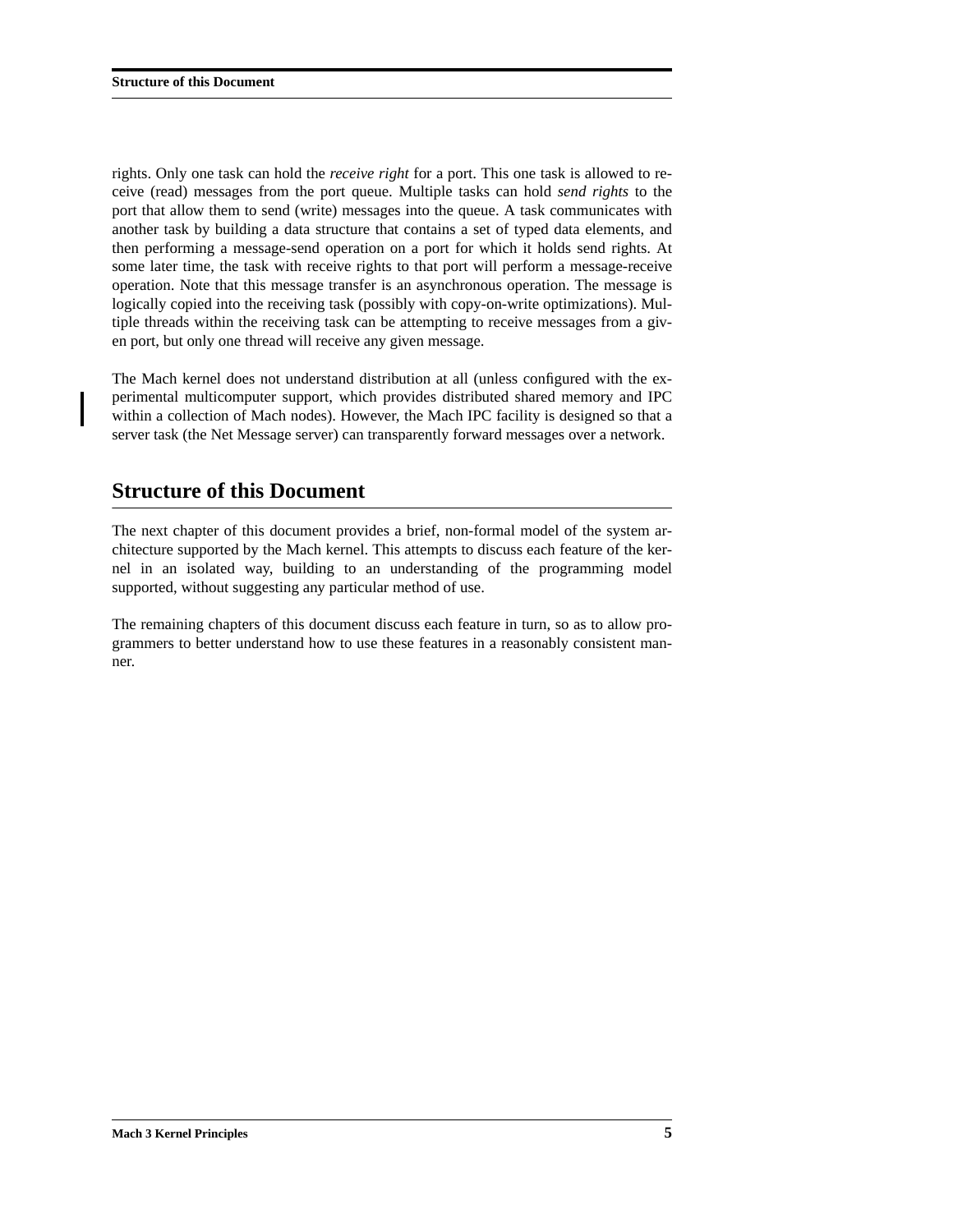**Introduction**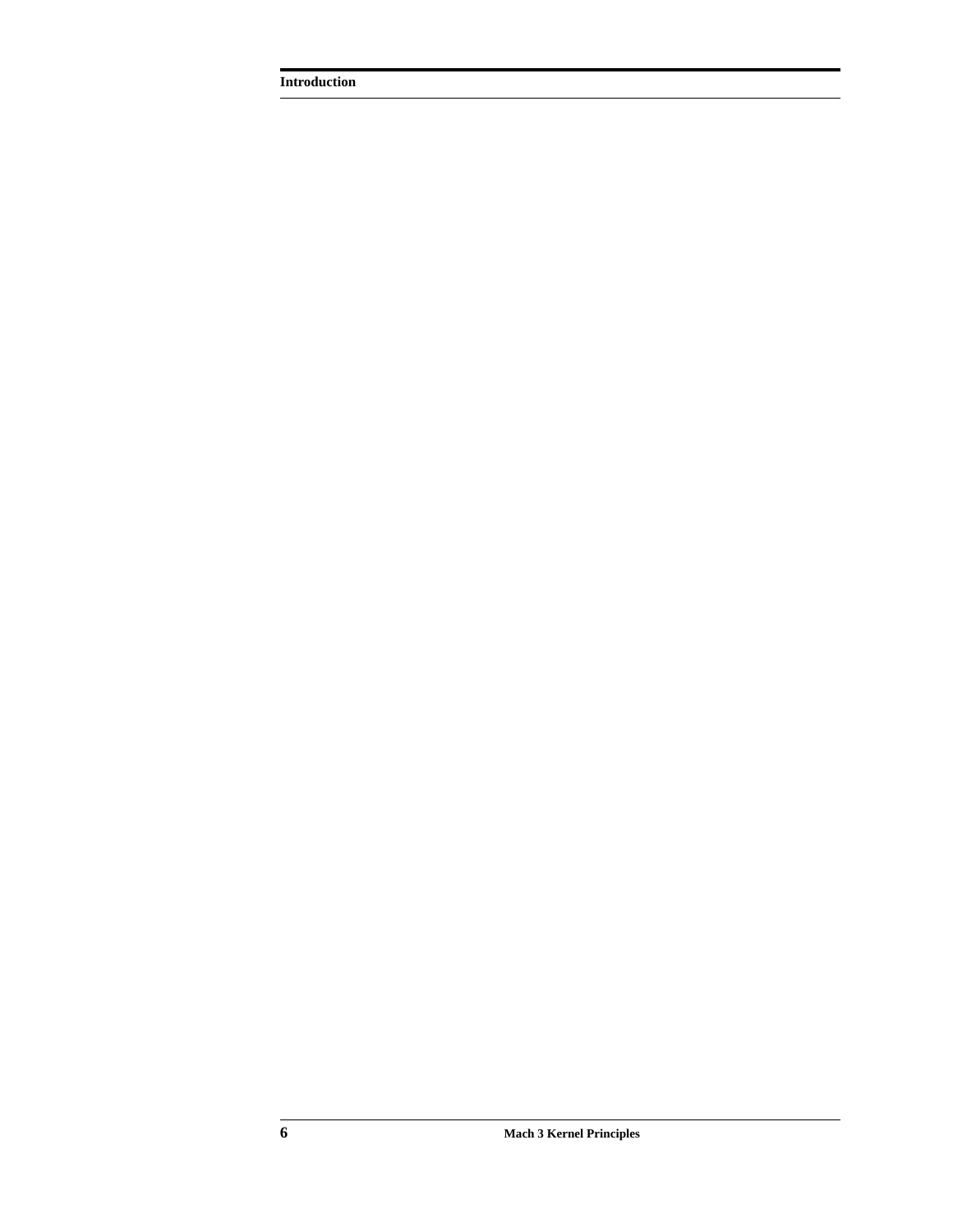## CHAPTER 2 Architectural Model

Like all systems, the Mach system has, as its primary responsibility, the provision of points of control that execute instructions within some framework. In Mach, these points of control are called *threads*. Threads execute in a *virtual* environment. The virtual environment.provided by the Mach kernel consists of a *virtual* processor that executes all of the user space accessible hardware instructions, augmented by emulated instructions (system traps) provided by the kernel; the virtual processor accesses a set of (virtualized) registers and some *virtual* memory that otherwise responds as does the machine's physical memory; all other hardware resources are accessible only via special combinations of memory accesses and emulated instructions. Note that all resources provided by the Mach kernel are virtualized. This chapter describes, at top level, the elements of the virtual environment seen by Mach threads.

## **Elements**

The Mach kernel provides an environment consisting of the following elements:

- thread An execution point of control. A thread is a light-weight entity; most of the state pertinent to a thread is associated with its containing task.
- task A container to hold references to resources in the form of a port name space, a virtual address space and a set of threads.
- port A unidirectional communication channel between tasks.
- port set  $A$  set of ports which can be treated as a single unit when receiving a message.
- port right —A capability allowing particular rights to access a port.
- port name space An indexed collection of port names each of which names a particular port right.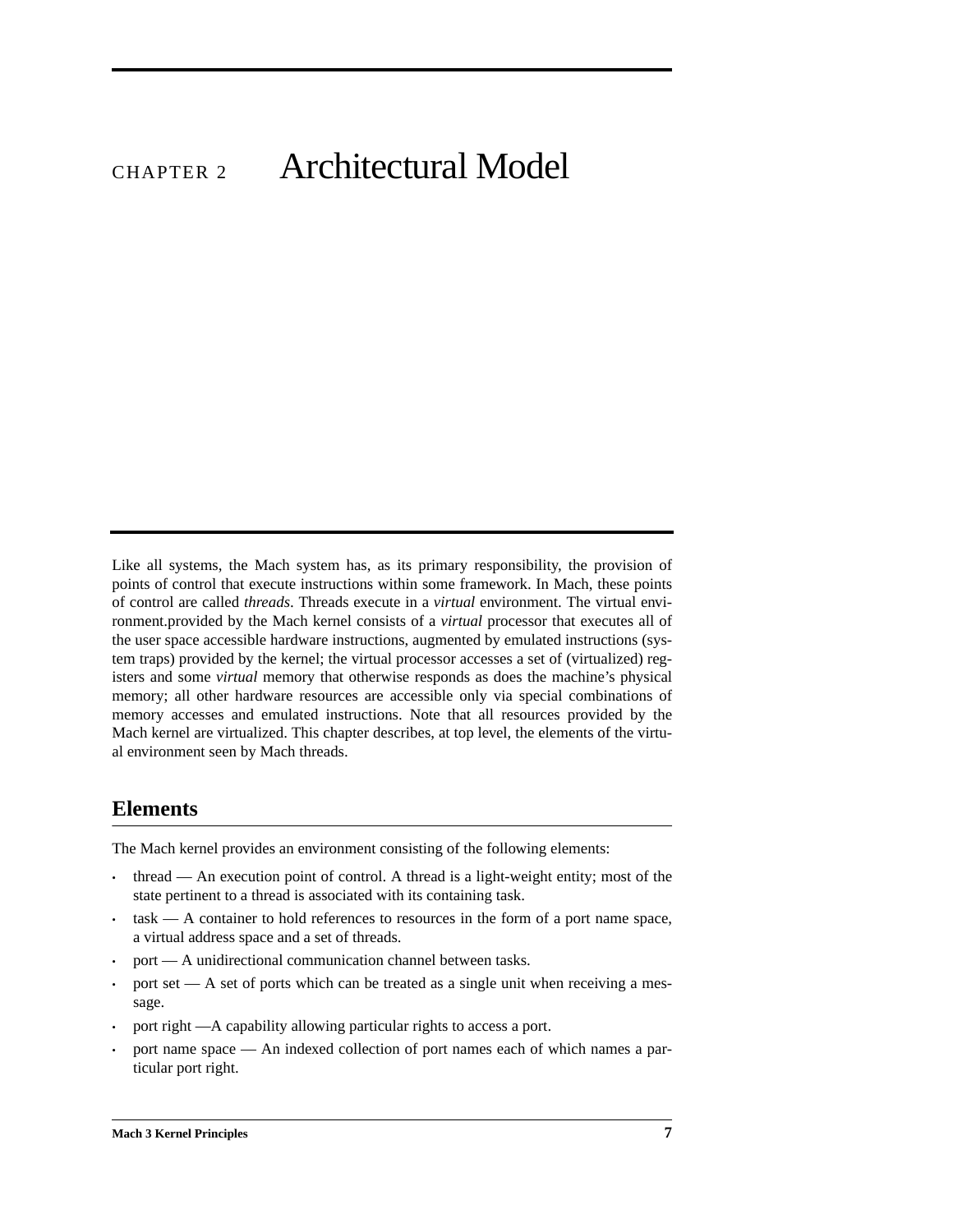- message A typed collection of data passed between two tasks.
- message queue  $A$  queue of messages associated with a single port.
- virtual address space A sparsely populated indexed set of memory pages that may be referenced by the threads within a task. Ranges of pages may have arbitrary attributes and semantics associated with them via mechanisms implemented by the kernel and external memory managers.
- abstract memory object An abstract object that represents the non-resident state of the memory ranges backed by this object. The task that implements this object is called a memory manager.
- memory cache object A kernel object that contains the resident state of the memory ranges backed by an abstract memory object.
- processor A physical processor capable of executing threads
- processor set  $A$  set of processors, each of which can be used to execute the threads assigned to the processor set.

П

 $\mathbf I$ 

- node An individual multiprocessor within a multicomputer.
- host The multiprocessor/multicomputer as a whole.
- device Physical device accessible by user mode tasks.
- event A kernel device maintained signalling event count.

Each of these notions will be discussed in detail. However, since some of their definitions depend on the definitions of others, some of the key notions will be discussed in simplified form so that a full discussion can be understood.

A *thread* is the basic computational entity. A thread belongs to one and only one *task* that defines its virtual address space. To affect the structure of the address space, or to reference any resource other than the address space, the thread must execute a special trap instruction which causes the kernel to perform operations on behalf of the thread, or to send a message to some agent on behalf of the thread. In general, these traps manipulate resources associated with the task containing the thread. The resources provided by the Mach kernel that can be directly manipulated are:

- threads
- tasks (and associated virtual address spaces and port name spaces)
- processors and processor sets
- hosts (and, in some cases, nodes)
- devices and events

These entities are resources in the sense that the kernel provides them, and requests can be made of the kernel to manipulate these entities: to create them, delete them and affect their state.

The kernel is just one manager that can provide resources (those listed above) and provide services. Tasks may also provide services, and implement abstract resources themselves. The kernel provides communications methods that allow a client task to request that a server task (actually, a thread executing within it) provide a service. In this way, a task has a dual identity; one identity is that of a resource managed by the kernel, whose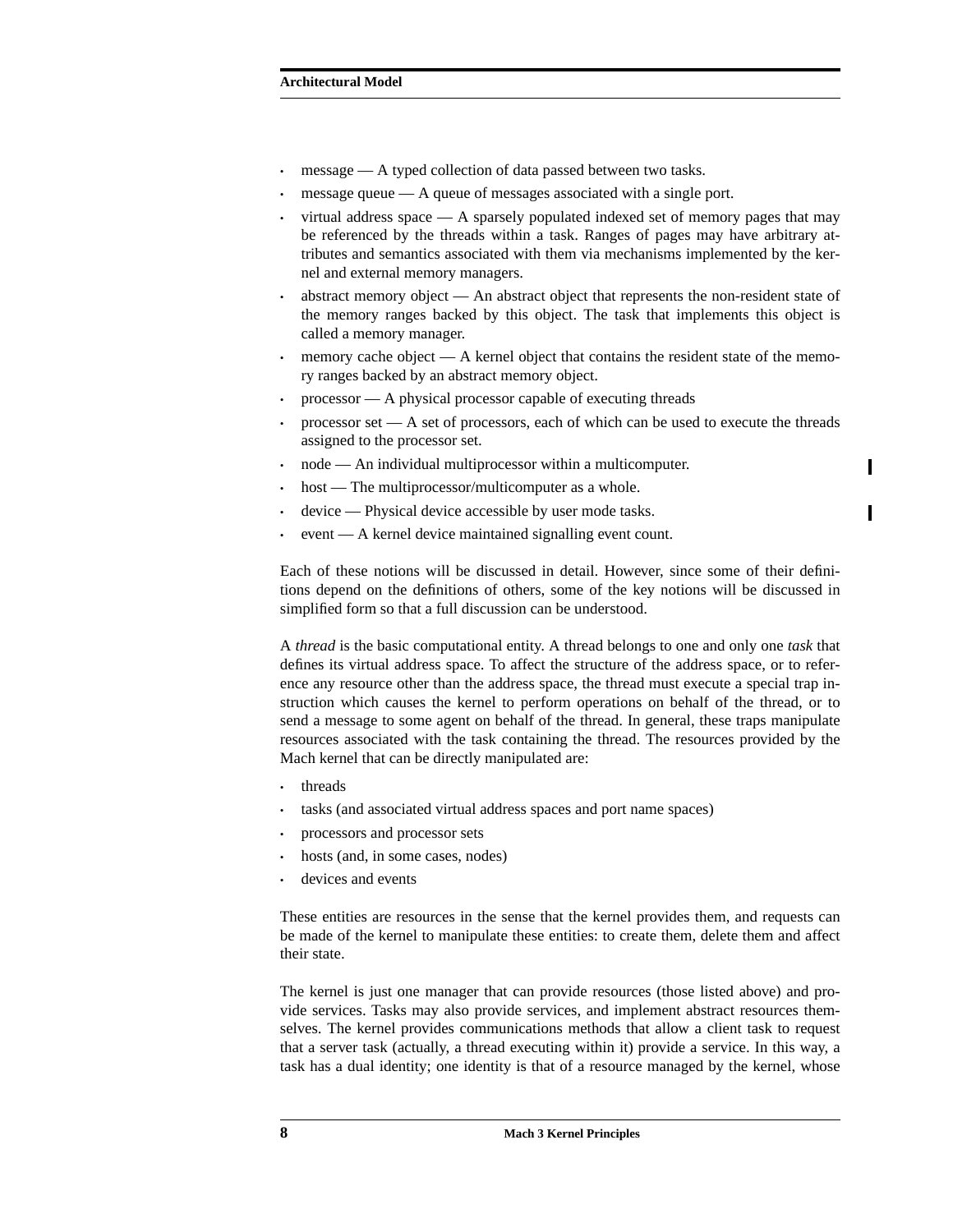#### **Elements**

resource manager executes within the kernel; the second is that of a supplier of resources for whom the resource manager is the task itself.

With the exception of the task's virtual address space, all other system resources are accessed through a level of indirection known as a *port*. A port is a unidirectional communication channel between a client who requests a service and a server who provides the service. (If a reply is to be provided to such a service request, a second port must be used.) The service to be provided is determined by the manager that receives the message sent over the port. It follows that the receiver for ports associated with kernel provided entities is the kernel and the receiver for ports associated with task provided entities is the task providing that entity. For ports that name task provided entities, it is possible to change the receiver of messages for that port to be a different task. A single task may have multiple ports that refer to resources it supports. For that matter, any given entity can have multiple ports that represent it, each implying different sets of permissible operations. For example, many entities have a *name* port and a *control* port (sometimes called the privileged port). Access to the control port allows the entity to be manipulated; access to the name port simply names the entity, for example, to return statistics.

There is no system-wide name space for ports. A thread can access only the ports known to its containing task. A task holds a set of *port rights*, each of which names a (not necessarily distinct) port and which specifies the rights permitted for that port. Port rights can be transmitted in messages; this is how a task gets port rights. A port right is named with a port name, which is an integer chosen by the kernel that is meaningful only within the context (port name space) of the task holding that right.

Most operations in the system consist of sending a message to a port that names some manager for the object being manipulated. In this document, this will be shown in the form:

#### *object* → **function**

which means that the **function** is to be invoked (by sending an appropriate message) to a port that names the *object*. Since a message must be sent to some port (right), this operation has an object basis. However, not all entities are named by ports and so this is not a pure object model. The two main non-port right named entities are port names/rights themselves, and ranges of memory. (*Event* objects are also named by task local IDs.) To manipulate a memory range, a message is sent to the containing virtual address space (named by the owning task). To manipulate a port name/right (and, often, the associated port), a message is sent to the containing port name space (named by the owning task). A subscript notation,

#### $object$  [ $id$ ]  $\rightarrow$  **function**

is here used to show that an *id* is required as a parameter in the message to indicate which range or element of *object* is to be manipulated. This form is also used for a handful of operations in which a privileged port (the host control port) must be supplied as well as the object to be manipulated for the sake of verifying privilege for the operation.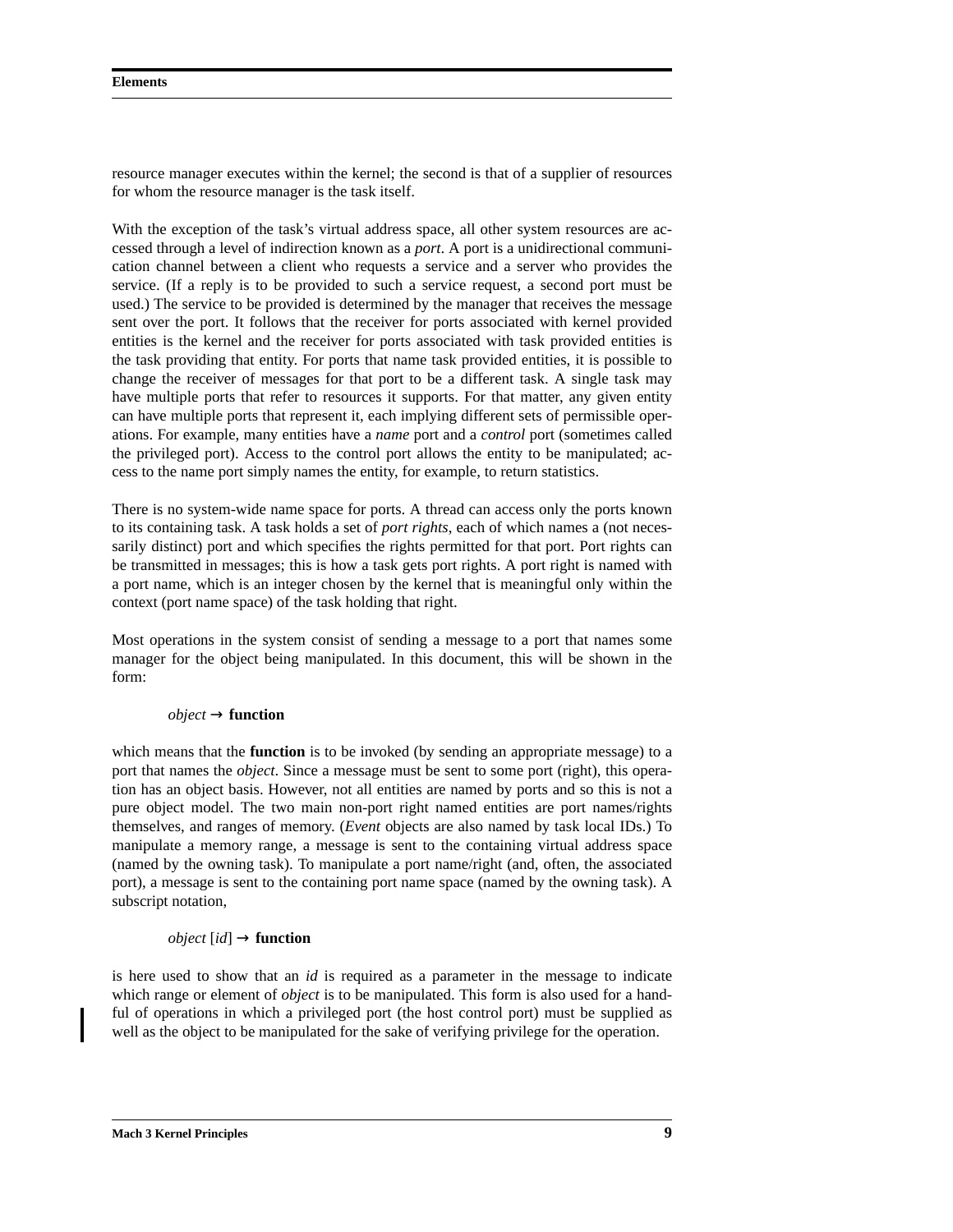## **Threads**

A *thread* is the basic computational entity. A thread belongs to one and only one *task* that defines its virtual address space. A thread has the following state:

- Its machine state (registers and the like), which change as the thread executes and which can also be changed by a holder of the kernel thread port.
- A (small) set of thread specific port rights, identifying the thread's kernel port and a port used to send exception messages on behalf of the thread.
- A suspend count, non-zero if the thread is not to execute instructions.
- Resource (scheduling) parameters.
- Various statistics, including statistical PC samples.

A thread operates by executing instructions in the usual way. Various special instructions trap to the kernel, to perform operations on behalf of the thread. The most important of these kernel traps is the **mach\_msg\_trap**, which allows the thread to send messages to kernel and other servers to operate upon resources for it. (This trap is almost never directly called; it is invoked via the **mach\_msg** library routine.)

Exceptional conditions arising during the thread's execution (floating point overflow, page not resident, etc.) are handled by sending messages to some port. The port used depends on the nature of the condition. The outcome of the exceptional condition depends on setting the thread's state and/or responding to the exception message.

The operations that can be performed upon a thread are:

- Creation and destruction.
- Suspension and resumption (manipulating the suspend count).
- Machine state manipulation.
- Special port manipulation.
- Resource (scheduling) control.
- Statistical PC sampling.

## **Tasks**

A task can be viewed as a container that holds a set of threads. It contains default values to be applied to its containing threads. Most importantly, it contains those elements that its containing threads need to execute, namely, a port name space and a virtual address space. The state associated with a task is:

 $\blacksquare$ 

- The set of contained threads.
- The associated virtual address space.
- The associated port name space, naming a set of port rights, and a related set of port notification requests.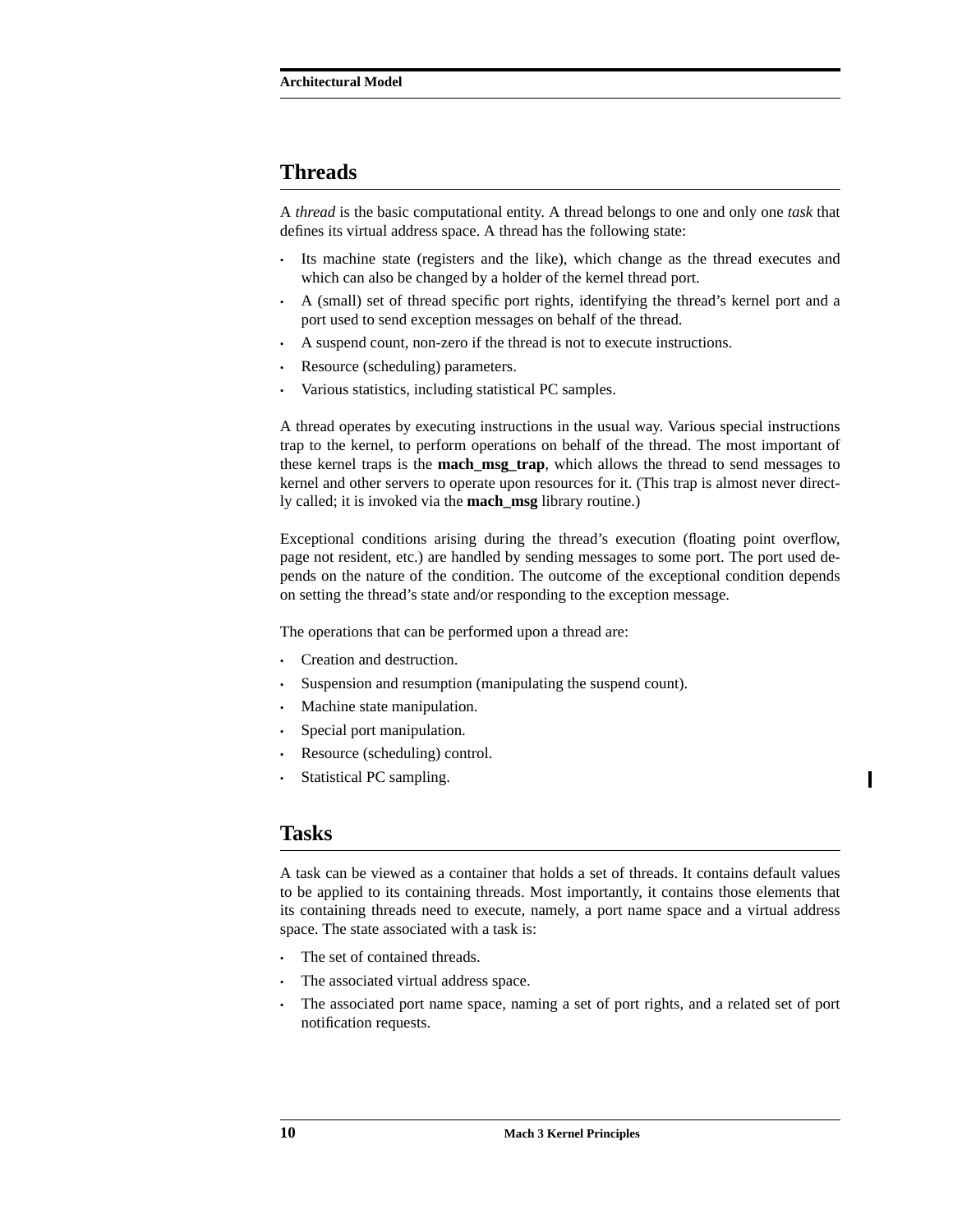- A (small) set of task specific ports, identifying the task's kernel port, a default port to use for exception handling for contained threads and bootstrap ports to name other services.
- Emulation library addresses for routines that gain control upon the attempted execution of certain system call instructions.
- A suspend count, non-zero if no contained threads are to execute instructions.
- Default scheduling parameters for threads.
- Various statistics, including statistical PC samples.

Tasks are created by specifying a prototype task which specifies the host on which the new task is created, and which can supply (by inheritance) various portions of its address space.

The operations that can be performed upon a task are:

- Creation and destruction.
- Suspension and resumption.
- Special port manipulation.
- Manipulation of contained threads.
- Statistical PC sampling of the contained threads.

#### **Ports**

A port is a unidirectional communication channel between a client who requests a service and a server who provides the service. A port has a single receiver and (potentially) multiple senders.

The major state associated with a port is its associated message queue. A port also maintains a count of references (rights) to it.

Kernel services exist to allocate ports. Every system entity (other than virtual memory ranges) is named by a port, so ports are also created implicitly when these entities are created.

The kernel will provide notification messages upon the death of a port upon request.

## **Messages**

A message is a typed collection of data passed between two entities. A message is not a system object in its own right. However, since messages are queued, they are significant because they can hold state between the time a message is sent and when it is received. This state consists not only of pure data; it also consists of virtual copy memory ranges and port rights.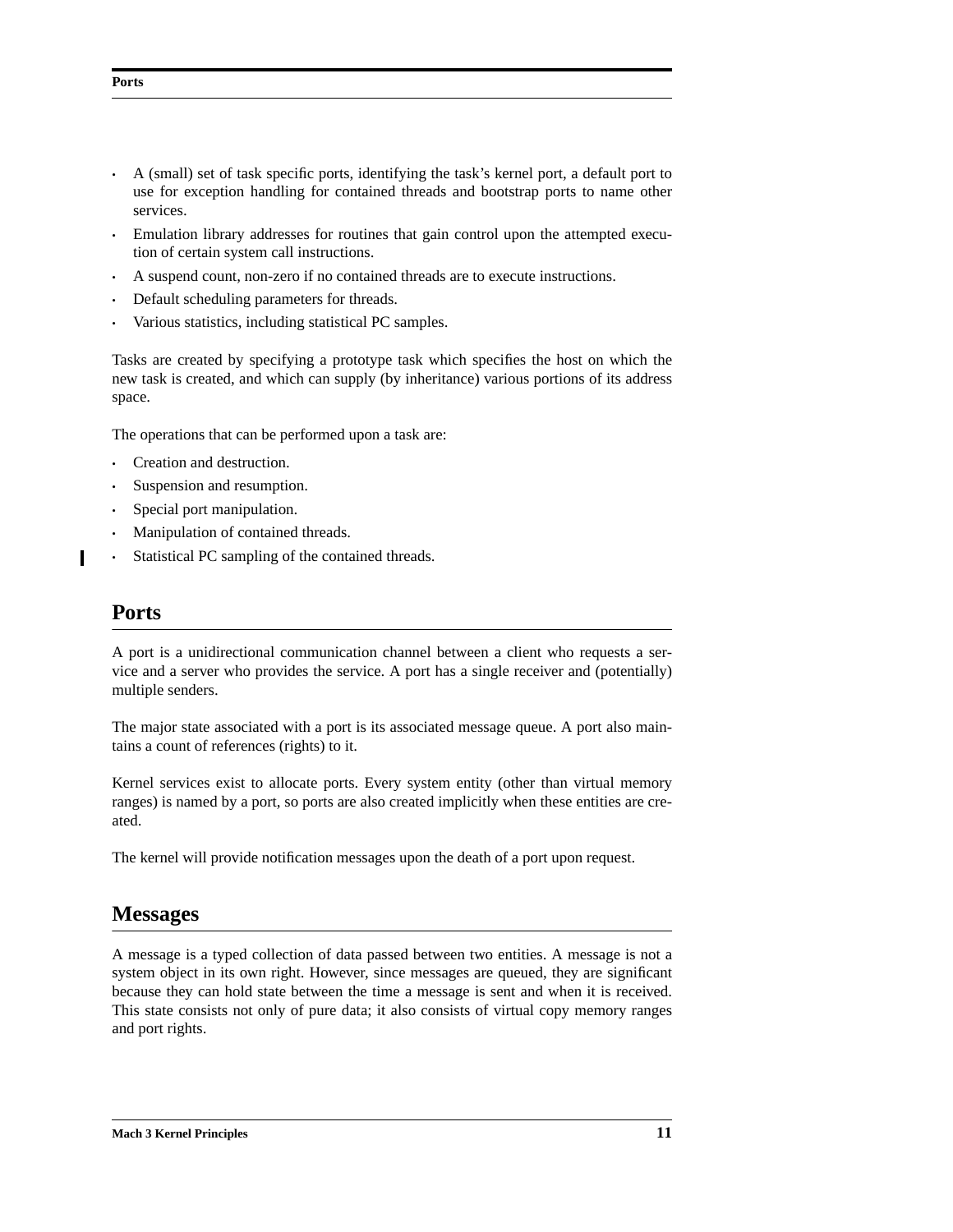## **Message Queues**

A port basically consists of a queue of messages. This queue is manipulated only via message operations (**mach\_msg**) that transmit messages. The state associated with a queue is the ordered set of messages queued, and a settable limit on the number of messages.

## **Port Rights**

A port can only be accessed via a port *right*. A port right is an entity that indicates the right to access a specific port in a specific way. In this context, there are three types of port rights:

- receive right Allows the holder to receive messages from the associated port.
- send right Allows the holder to send messages to the associated port.
- send-once right Allows the holder to send a single message to the associated port. The right self-destructs after the message is sent.

Port rights can be copied and moved between tasks via various options in the **mach\_msg** call, and also by explicit command. Other than message operations, port rights can be manipulated only as members of a port name space.

Port rights are created implicitly when any other system entity is created and explicitly via explicit port creation.

The kernel will, upon request, provide notification (to a port of one's choosing) when there are no more send rights to a port. The destruction of a send-once right (other than by using it to send a message) generates a send-once notification sent to the corresponding port.

## **Port Name Space**

Ports and port rights do not have system-wide names that allow arbitrary ports or rights to be manipulated directly. Ports can be manipulated only via port rights, and port rights can be manipulated only when they are contained within a port *name space*. A port right is specified by a port *name* which is an index into a port name space. Each task has associated with it a single port name space.

An entry in a port name space can have four possible values:

- MACH\_PORT\_NULL No associated port right.
- MACH\_PORT\_DEAD A right was associated with this name, but the port to which the right referred has been destroyed.
- a port right A send-once, send or receive right for a port.
- a port set name A name which acts like a receive right, but that allows receiving from multiple ports.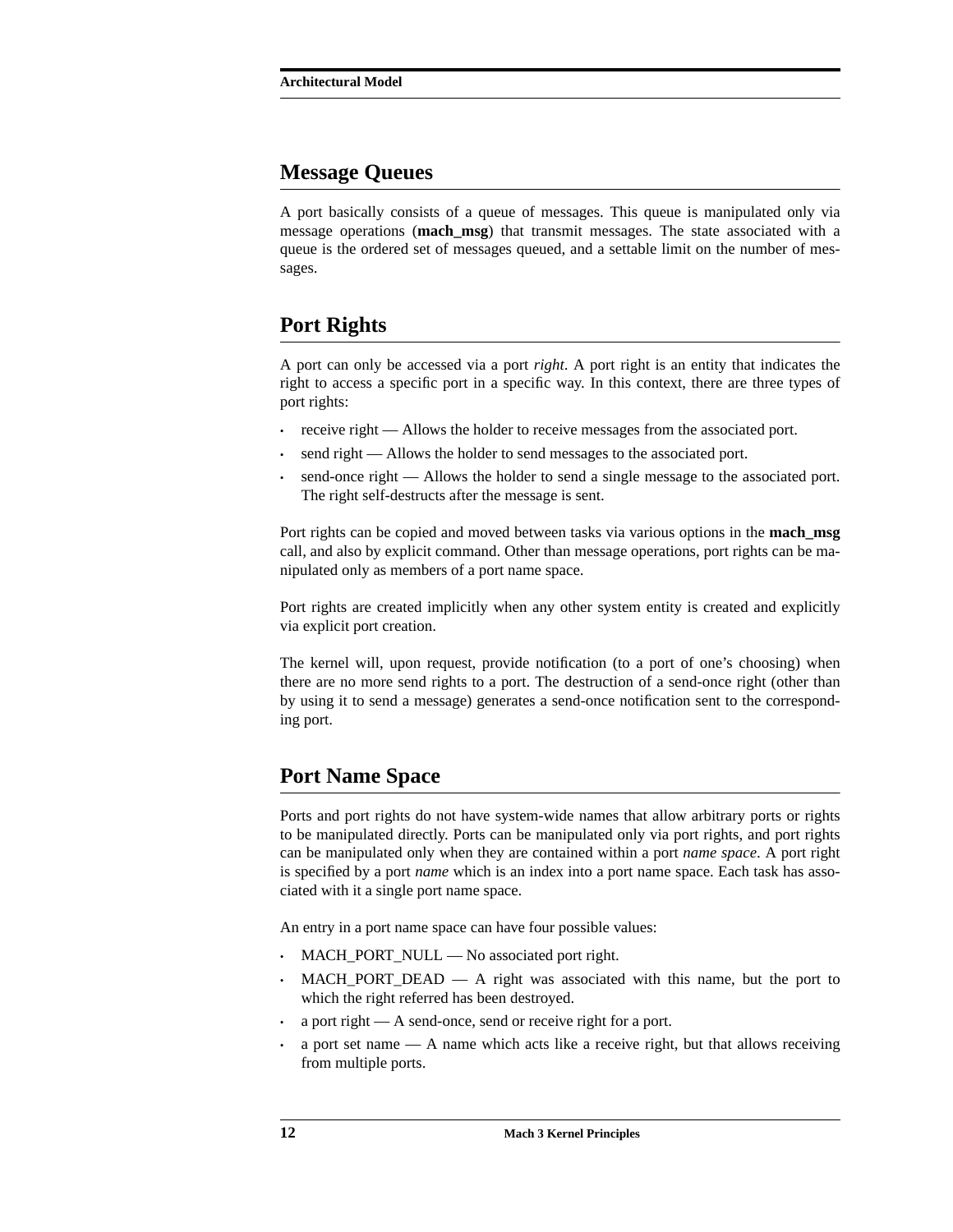Acquiring a new right in a task generates a new port name. As port rights are manipulated (by referring to their port names) the port names are sometimes themselves manipulated. All send and receive rights to a given port in a given port name space will have the same port name. Each send-once right to a given port will have a different port name from each other and from the port name used for any send or receive rights held.

Operations supported for port names include:

- Creation (via creation of a right) and deletion.
- Query of the associated type.
- Rename.

I

The kernel will provide notification of a name becoming unusable upon request.

Since port name spaces are bound to tasks, they are created and destroyed with their owning task.

## **Port Sets**

A port set is a set of ports which can be treated as a single unit when receiving a message. A **mach\_msg** receive operation is allowed against a port name that either names a receive right, or a port set. A port set contains a collection of receive rights. When a receive operation is performed against a port set, a message will be received from one of the ports in the set. The received message will indicate from which member port it was received. It is not allowed to directly receive a message from a port that is a member of a port set. There is no notion of priority for the ports in a port set; there is no control provided over the kernel's choice of the port within the port set from which any given message is received.

Operations supported for port sets include:

- Creation and deletion.
- Membership changes and membership queries.

## **Virtual Address Spaces**

A virtual address space defines the set of valid virtual addresses that a thread executing within the task owning the virtual address space is allowed to reference. A virtual address space is named by its owning task.

A virtual address space consists of a sparsely populated indexed set of pages. The attributes of individual pages may be set at will. For efficiency, the kernel groups virtually contiguous sets of pages that have the same attributes into internal memory regions. The kernel is free to split or merge memory regions at will. System mechanisms are sensitive to the identities of memory regions, but most user accesses are not so affected, and can span memory regions freely.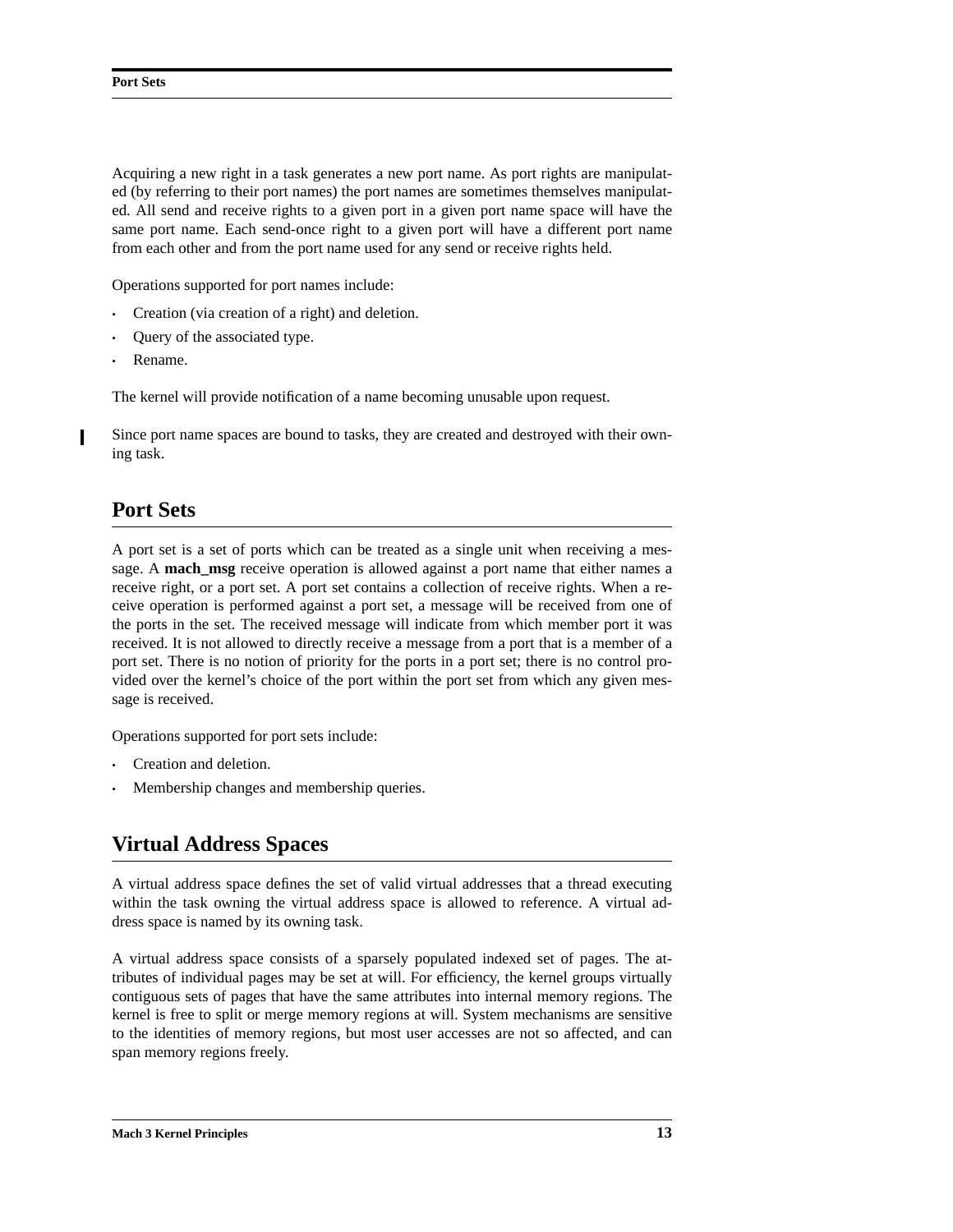A given memory range can have distinct semantics associated with it through the actions of a memory manager. When a new memory range is established in a virtual address space, an abstract memory object is specified (possibly by default) that represents the semantics of the memory range, by being associated with a task (a memory manager) that provides those semantics.

A virtual address space is created when a task is created, and destroyed when the task is destroyed. The initial contents of the address space is determined from various options to the **task\_create** call, as well as the inheritance properties of the memory ranges of the prototype task used in that call.

Most operations upon a virtual address space name a memory range within the address space. These operations include:

- Creating (allocating) and de-allocating a range.
- Copying a range.
- Setting special attributes, including "wiring" the page into physical memory to prevent eviction.
- Setting memory protection attributes.
- Setting inheritance properties.
- Directly reading and writing ranges.

## **Abstract Memory Objects**

The Mach kernel allows user mode tasks to provide the semantics associated with referencing portions of a virtual address space. It does this by allowing the specification of an abstract *memory object* that represents the non-resident state of the memory ranges backed by this memory object. The task that implements this memory object (that responds to messages sent to the port that names the memory object) is called a *memory manager*.

The kernel should be viewed as using main memory as a (directly accessible) cache for the contents of the various memory objects. The kernel is involved in an asynchronous dialog with the various memory managers to maintain this cache, filling and flushing this cache as the kernel sees fit, by sending messages to the abstract memory object ports.

The operations upon abstract memory objects include:

- Initialization.
- Page reads.
- Page writes.
- Requests for permission to access pages.
- Page copies.
- Termination.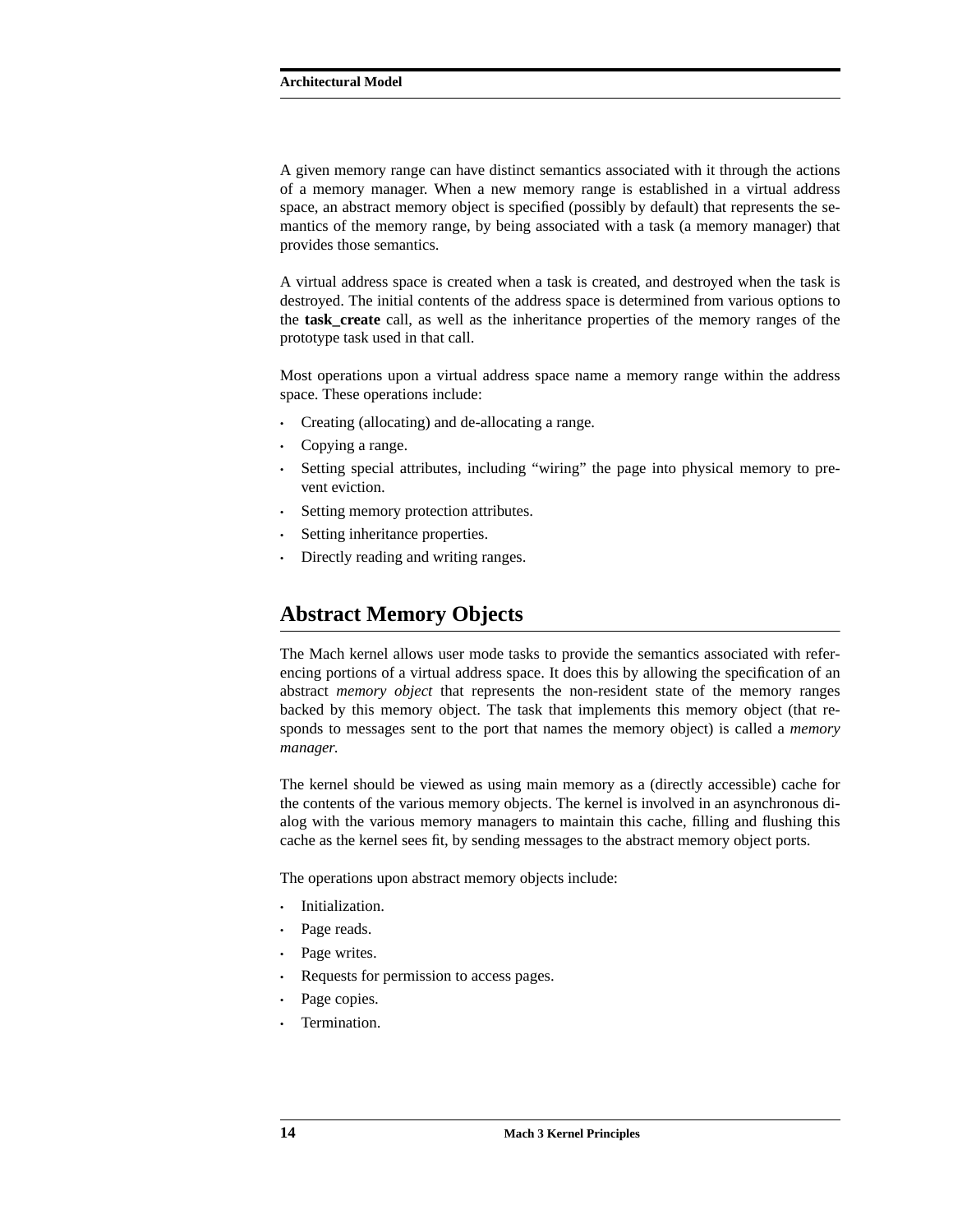## **Memory Cache Objects**

The portion of the kernel's main memory cache that contains the resident pages associated with a given abstract memory object is referred to as the *memory cache* object. The memory manager for a memory object holds send rights to the kernel's memory cache object. The memory manager is involved in an asynchronous dialog with the kernel to provide the abstraction of its abstract memory object by sending messages to the associated memory cache object.

The operations upon memory cache objects include:

- Set attributes (including initialized state).
- Return attributes.
- Supply pages to the kernel.
- Indicate that pages requested by the kernel are not available.
- Indicate that pages requested by the kernel should be filled by the kernel's default rules.
- Restrict access to memory pages.
- Termination.

## **Processors**

Each physical processor (that is capable of executing threads) is named by a processor control port. Although significant in that they perform the real work, processors are not very significant in the Mach scheme of things other than as members of a processor set. It is a processor set that forms the basis for the pool of processors used to schedule a set of threads, and that has scheduling attributes associated with it.

The operations supported for processors include:

- Assignment to a processor set.
- Machine control, such as start and stop.

## **Processor Sets**

Processors are grouped into processor sets. A processor set forms a pool of processors used to schedule the threads assigned to that processor set. A processor set exists as a basis to uniformly control the schedulability of a set of threads. The notion also provides a way to perform coarse allocation of processors to given activities in the system.

The operations supported upon processor sets include:

- Creation and deletion.
- Assignment of processors.
- Assignment of threads and tasks.
- Scheduling control.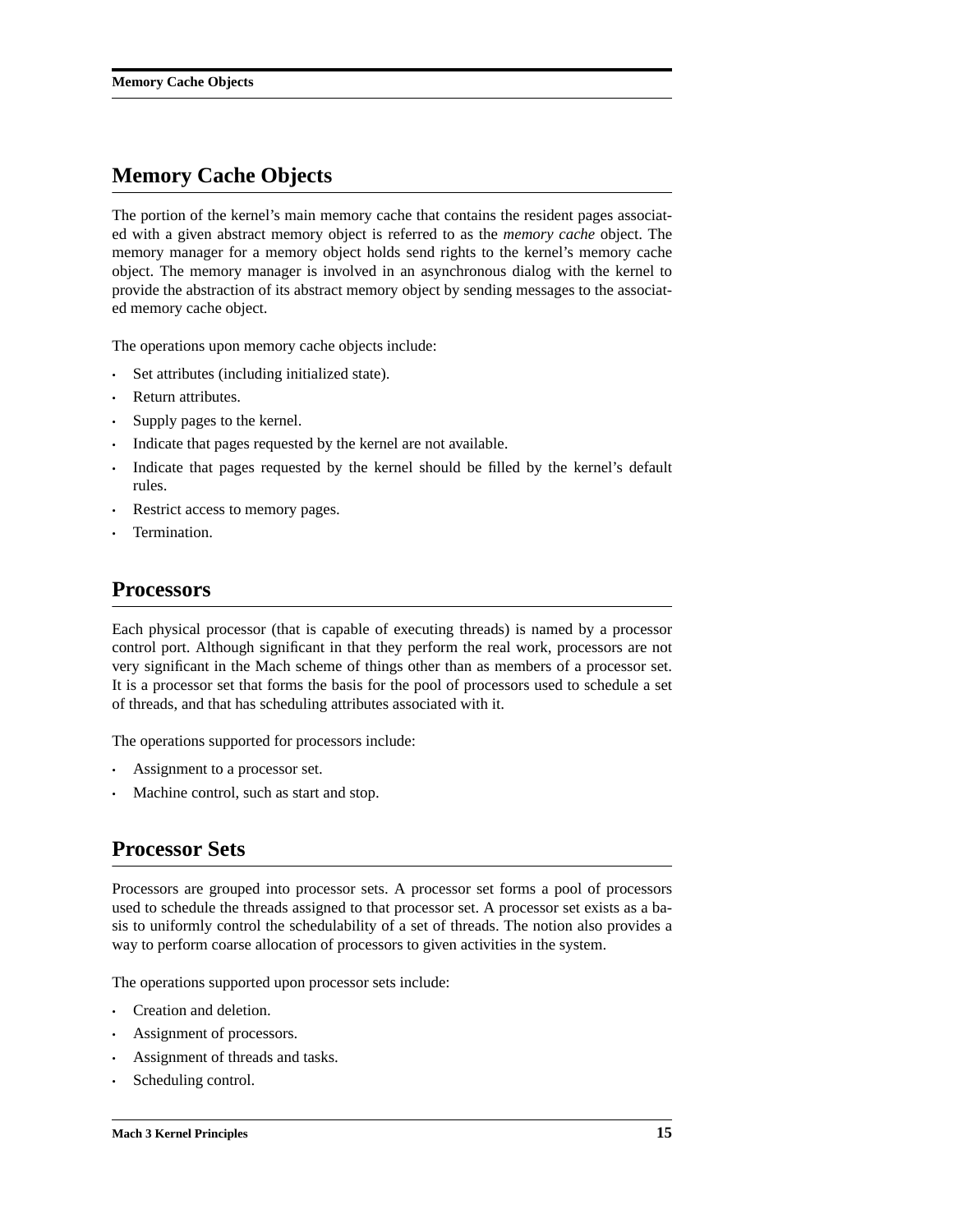#### **Nodes**

In general, the Mach kernel executes on a single machine, possibly a multiprocessor. Multiple such machines may be connected together in various ways, but this is the province of user space tasks. However, optional (and experimental) support is provided within the kernel for *multicomputers*, "machines" consisting of multiple multiprocessors (without shared memory between multiprocessors). Each uniprocessor or multiprocessor in such a multicomputer is called a *node* and referenced by a node ID (a number). The multicomputer as a whole is a Mach *host*.

Mach's multicomputer support provides transparently distributed shared memory between nodes and transparently distributed Mach IPC between nodes. The only direct operations supported by nodes are the setting and retrieving of a small set of node specific ports.

### **Hosts**

Each machine (uni-processor or multi-processor) in a networked Mach system runs its own instantiation of the Mach kernel. The *host* multiprocessor is not generally manipulated by client tasks. But, since each host does carry its own Mach kernel, each with its own port space, physical memory and other resources, the executing host is visible and sometimes manipulated directly. Also, each host generates its own statistics.

Hosts are named by a name port which is freely distributed and which can be used to obtain information about the host and a control port which is closely held and which can be used to manipulate the host. Operations supported by hosts include:

- Clock manipulation.
- Statistics gathering.
- Re-boot.
- Set the default memory manager.
- Obtain lists of processors and processor sets.

## **Devices**

The Mach kernel exports a very simple interface to its devices. When initialized, the Mach kernel builds an internal table that lists each device. It exports a single port, the *device master* port, which is responsible for allocating devices. A task that holds send rights to the device master port may request the kernel to *open* a device, returning a port that provides access to that device. Operations on that port then manipulate the device, until it is *closed*.

Operations on devices include:

- Read and write.
- Status return and setting.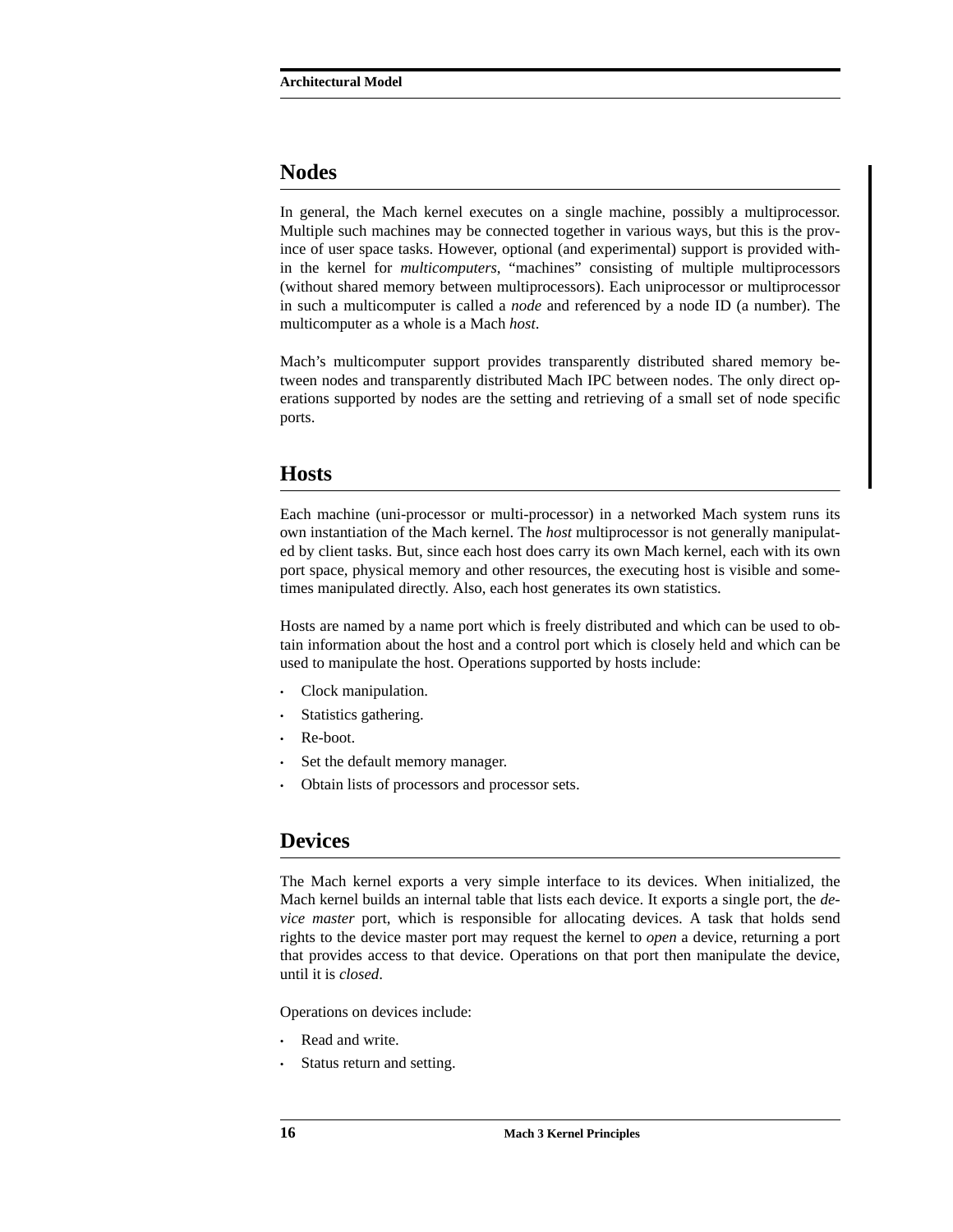- Special purpose operations.
- Mapping a shared memory window between a user space task and the device / device driver.

## **Events**

In support of user space device drivers, kernel device drivers may provide *event* objects that count significant events of a certain type and signal (make running) a thread waiting for such an event. The set of events is chosen by the device driver (possibly as a result of instructions given to the driver); there is no general (explicit) way to create or delete event objects. Event objects are named by an event ID local to the accessing task, as chosen by the driver and communicated to the task in a driver specific way. The only supported operation for event objects is to wait for an event to occur. The event object maintains a count of outstanding events so that events are not lost.

Note that event objects and their interface are very preliminary and highly subject to change.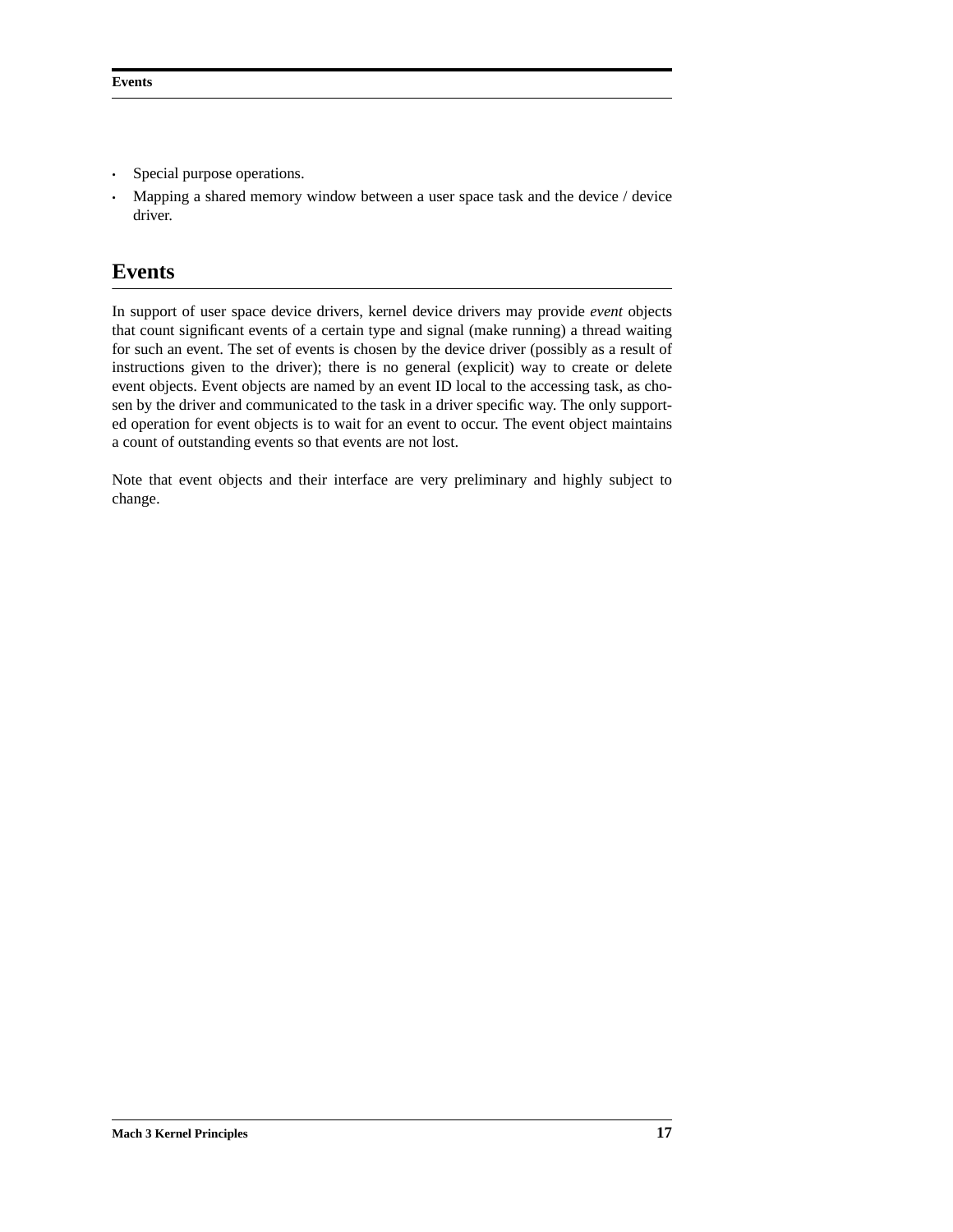**Architectural Model**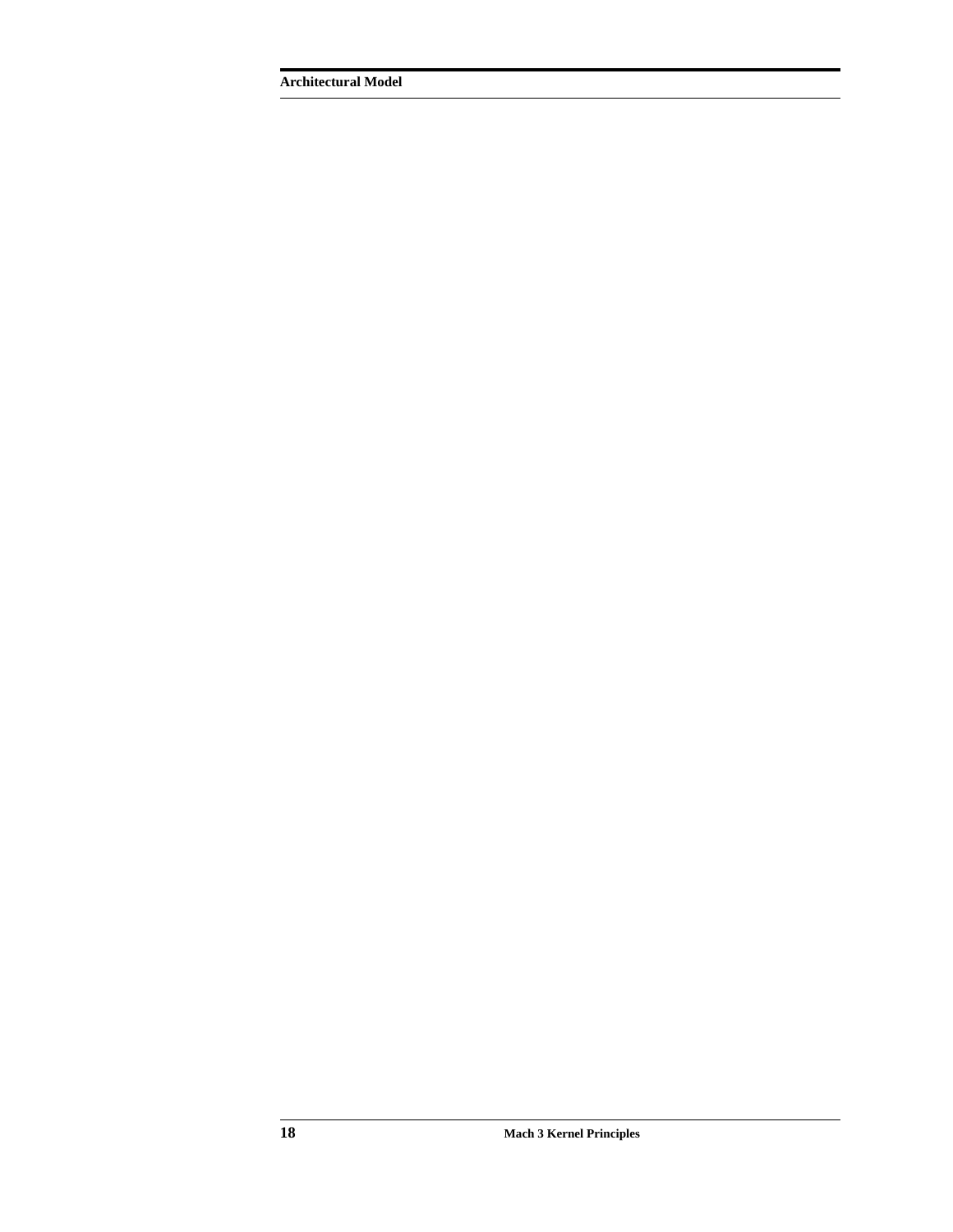## CHAPTER 3 Threads and Tasks

Threads are the active entities in a Mach system. They act as points of control within a task, which provides them with a virtual address space and a port name space with which other resources are accessed.

This chapter discusses the user visible view of threads and tasks.

It is common practice to discuss scheduling issues when discussing threads. However, the issue of scheduling is only marginally related to the semantics of threads. Issues directly involved in the actual scheduling of threads on processors (processor sets and the like) are discussed in the chapter on physical resources.

## **Threads**

A *thread* is the basic computational entity. A thread belongs to one and only one *task* that defines its virtual address space. A thread is a light-weight entity with a minimum of state. A thread executes in the way dictated by the hardware; fetching instructions from its task's address space based on the thread's register values. The only actions a thread can take directly are to execute instructions that manipulate its registers and read and write into its memory space. An attempt to execute privileged machine instructions, though, causes an exception (discussed later). To affect the structure of the address space, or to reference any resource other than the address space, the thread must execute a special trap instruction which causes the kernel to perform operations on behalf of the thread, or to send a message to some agent on behalf of the thread. Also, faults or other illegal instruction behavior cause the kernel to invoke its exception processing.

FIGURE 1 shows the client visible structure associated with a thread. The thread object is the receiver for messages sent to the kernel thread port. Aside from any random task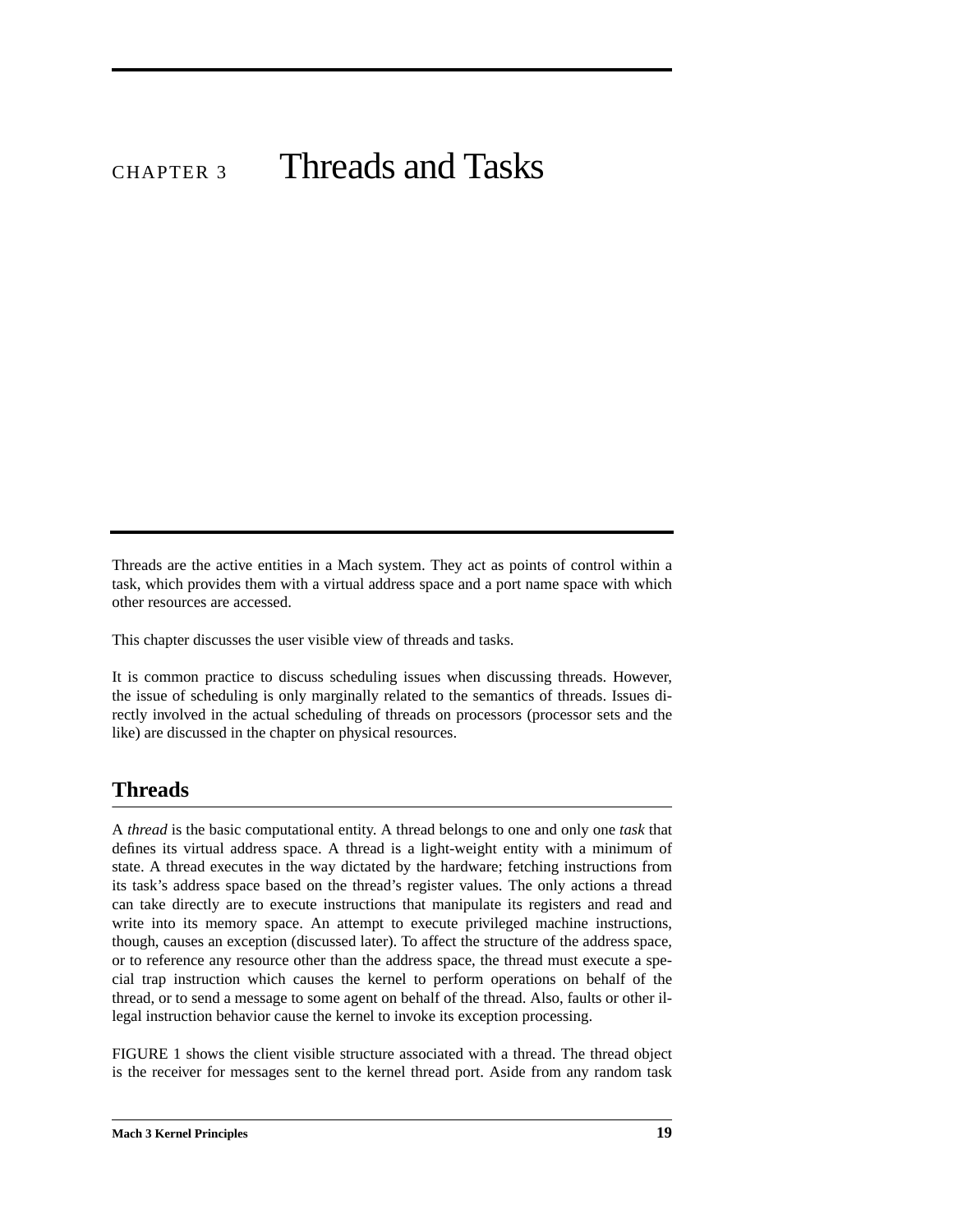

that may hold send rights to this thread port, the thread port is also accessible via the thread's thread self port, the containing task or the containing processor set.

## **Actions by Threads**

This section describes the details of the actions that a thread can take directly. Of course, a thread can do anything if it can gain access to the correct port rights and send messages to them; the various things it can do are discussed under the sections describing the object manipulated.

#### **Scheduling Support Traps**

The Mach kernel preemptively schedules threads. The way in which this is done is related to various factors. For now, it is sufficient to say that threads have scheduling priority associated with them which is used to select which threads should execute within a given processor set (discussed as part of physical resources).

**thread\_switch** causes a context switch with various options. It is provided for cases (such as software lock routines) that want to give up the processor so that other threads can make progress. The options mostly have to do with selecting the appropriate new thread to run, when this information is available.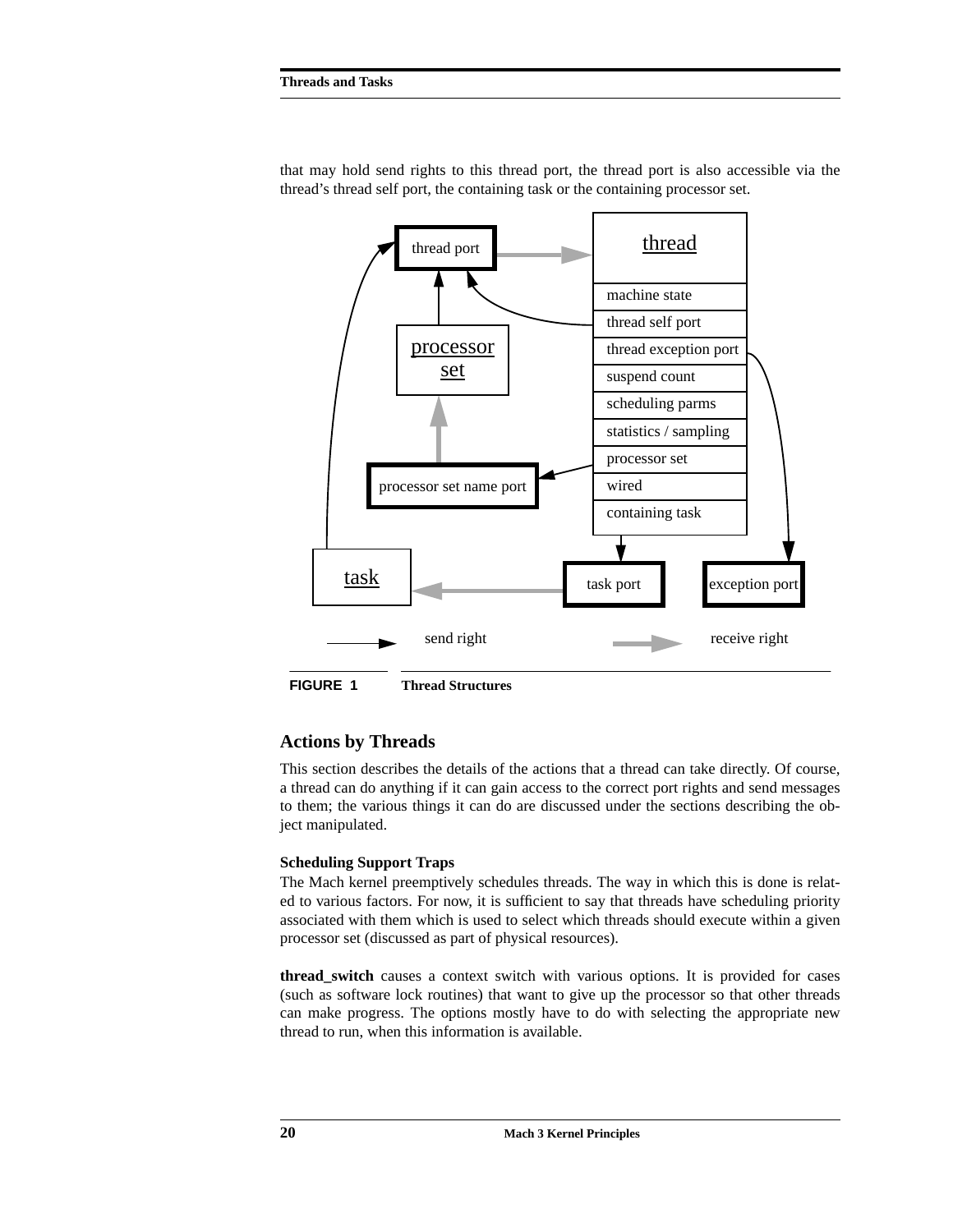#### **Threads**

One of the options to **thread\_switch** causes the scheduling priority of the thread to be depressed to the lowest possible value so that other threads will run, thereby (it is hoped) completing work that blocks this depressed thread. This priority depression is canceled when the given time expires, the thread is next run regardless of the depression, *thread* →**thread\_abort** is called or *thread* →**thread\_depress\_abort** is called.

Two additional traps, **swtch,** which attempts to context switch to a different thread, and **swtch pri**, which switches and also sets the current thread's scheduling priority, are being phased out in favor of **thread\_switch**.

The **evc\_wait** trap causes the invoking thread to wait for a kernel (device) defined event. This is described along with **device map**. (Note that this feature is subject to change.)

#### **Identity Traps**

Other than the few traps mentioned in this chapter, all other requests for services require a port right. Even requests upon the kernel that manipulate the current thread or task need a port right (naming the current thread or task). To bootstrap this process, a thread needs a way, without any port right, to get the port right for itself and its task. These rights are obtained through the **mach\_thread\_self** and **mach\_task\_self** traps, respectively.

The port rights returned are actually the THREAD\_KERNEL\_PORT and TASK\_KER-NEL PORT special ports last set through the *thread*  $\rightarrow$  **thread set special port** and  $task \rightarrow$  task set special port message calls. The default values for these special ports are the actual kernel thread and task ports, respectively. The creator of a task or thread can set these special port values before starting the thread or task so that the thread or task does not have access to its own kernel ports, but instead invokes some intermediate port when requesting services to be done to itself.

The kernel also provides a trap, **mach\_host\_self**, which return a (send) right to the host's name port.

#### **Bootstrap Reply Port Trap**

The **mach\_reply\_port** trap is also used for bootstrap purposes. As mentioned earlier, if a service request is to return a reply, a second port is needed. This trap is used to create an initial reply port (a receive right) that can then be used for all other port related calls.

#### **Message Send and Receive Trap**

The final, and most important trap, is **mach\_msg\_trap** (the trap invoked by the **mach\_msg** library routine). This is the trap that provides access to all other system services. It sends and/or receives a message to/from a port named by a given right. The semantics of this call are very involved, and described in detail in the *Kernel Interface* document, and also in various chapters in this document.

#### **Exception Processing**

A thread has an exception port associated with it. When an exception occurs in a thread (these exceptions are listed under **catch\_exception\_raise** in the *Kernel Interface* document), the thread, executing in kernel context, sends a message whose contents describe the exception to its exception port. A successful reply to this message causes the thread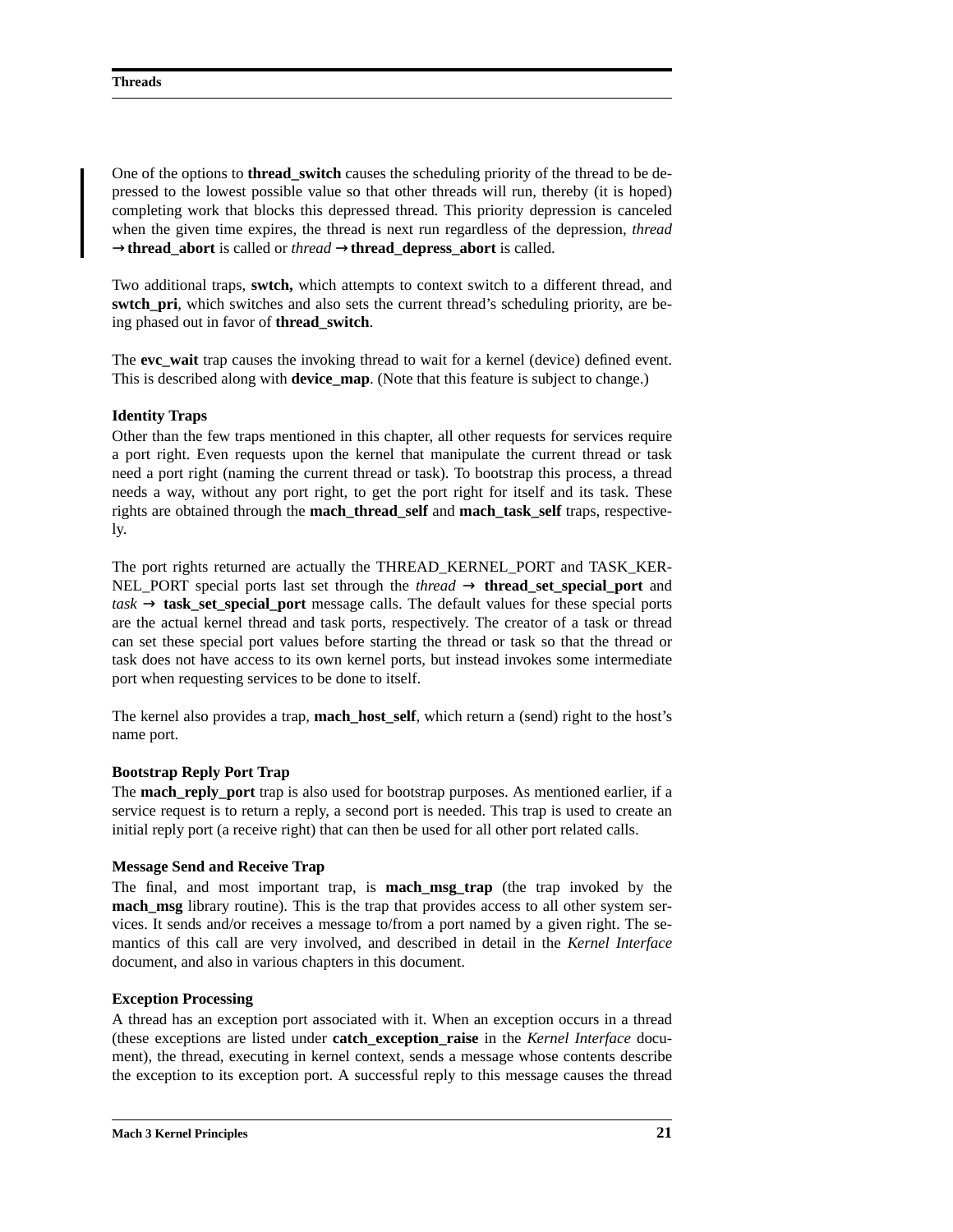to continue (in a state possibly altered by **thread\_set\_state**). If the reply message has a non-success return value, or the thread's exception port is not defined, the kernel will try sending the exception message to the task's exception port. As before, a successful reply causes the thread to continue. If this message receives a non-success reply, or the task's exception port is not defined, the thread is terminated.

Not every exceptional condition that a thread encounters is handled in this way.

For example, a page not resident fault does not send a message to the exception port; instead, a message is sent to the external memory manager associated with the memory page in which the faulting address lies (this is discussed as part of virtual memory).

The general exception rule does not apply to the system call instruction(s). First of all, several of the possible system call numbers are subsumed for Mach kernel calls. The remainder are initially undefined. An attempt to execute them results in an exception as defined above. At the granularity of a task, an indirection can be supplied separately for each system call number. This is done via  $task \rightarrow$  **task\_set\_emulation** or  $task \rightarrow$  **task\_set\_emulation\_vector** (and examined with  $task \rightarrow$  **task\_get\_emulation\_vector**). When a thread attempts to execute a system call whose number has been redirected, the system call is effectively translated into a type of subroutine call to the address specified with the **task\_set\_emulation** call. This allows a task to establish an emulation library within its address space to be used by threads emulating an existing operating system.

#### **Actions on Threads**

This section lists the various things that can be done to a thread, given a send right to the kernel's thread port.

#### **Life and Death**

A thread is created via  $task \rightarrow \textbf{thread\_create}$  and destroyed via *thread*  $\rightarrow \textbf{thread\_termi-}$ **nate**. Since a thread belongs to a given task, thread creation is actually an operation performed upon a task. The result is a send right to the kernel's thread port for the new thread. A list of the kernel thread ports for all of the threads in a given task can be obtained with  $task \rightarrow task_{\text{threads}}$ .

A newly created thread is in the *suspended* state. This is the same as if *thread*  $\rightarrow$ **thread\_suspend** had been called upon it prior to its executing its first instruction. A suspended thread does not execute. A thread is created in the suspended state so that its machine state can be properly set before it is started. To remove a thread from the suspended state (actually, to decrement its suspend count), *thread* → **thread\_resume** is used.

#### **Thread State**

A thread has two main sets of state, its machine state and a set of special ports.

The machine state for a thread is obtained via *thread*  $\rightarrow$  **thread get state** and set via  $thread \rightarrow thread_set\_state$ .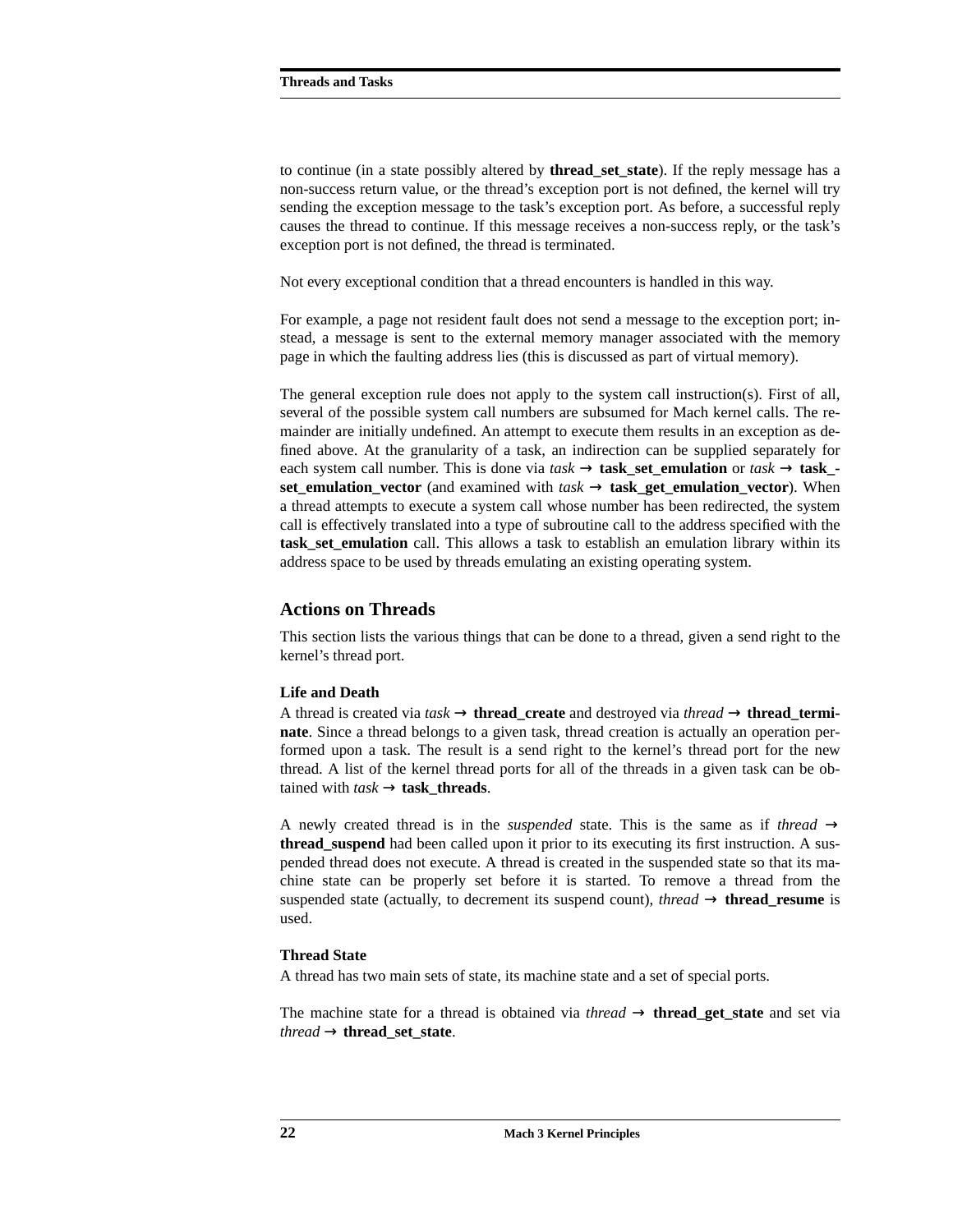The result of setting a thread's state at a random point is undefined. Various steps are needed to obtain a deterministic result.

- *thread*  $\rightarrow$  **thread\_suspend** is used to stop the thread. This, and the following step, are unnecessary if the thread has just been created and has yet to run. They are needed, though, for exception processing or for asynchronous interruption (such as signal delivery).
- $thread \rightarrow$  **thread** abort is called. This causes any system call (really, **mach** msg or any related message call, such as exception or page missing messages) to be aborted. Aborting a message call sets the thread's state to be at the point after the system call, with a return value indicating interruption of the call. Aborting a page fault or exception leaves the thread at the point of the page fault or exception; resuming the thread will cause it to retake the page fault or exception.
- *thread* → **thread\_set\_state** can then be safely used. (Note: Some hardware allows page faults or exceptions to occur mid-instruction. This mid-instruction state may or may not be permitted to be manipulated.)
- $thread \rightarrow thread$  resume restarts the thread.

A thread has two special ports associated with it. The first is the value for the thread to use to request operations upon itself. This is normally the same as the kernel thread port, but can be different if so set (most likely by the creator of the thread). The second is the port used by the thread, within the kernel, when it is processing exceptions on behalf of itself. These two ports are returned by *thread*  $\rightarrow$  **thread\_get\_special\_port** and set by *thread*  $\rightarrow$  **thread** set special port.

Various random pieces of kernel thread state, such as the suspend count and scheduling information, can be obtained via *thread*  $\rightarrow$  **thread info**.

#### **Scheduling Control**

The following functions affect the scheduling of a thread. They are described under processor sets.

- $thread \rightarrow thread$  assign
- $thread \rightarrow thread$  assign default
- $thread \rightarrow thread\_get\_assignment$
- $thread \rightarrow thread$  max priority
- *thread* → **thread\_policy**
- $thread \rightarrow$  **thread** priority
- *host\_control* (*thread*)→ **thread\_wire**

The **thread\_wire** call marks the thread as "wired"—privileged with respect to kernel resource management. A "wired" thread is always eligible to be scheduled and can consume memory even when free memory is scarce. This property is assigned to threads within the default page-out path. Threads not in the default page-out path should not have this property to prevent the kernel's free list of pages from being exhausted.

 $task (thread) \rightarrow \textbf{mach\_sample\_thread}$  provides support for the Posix **profil** system call. (The call requires both a thread parameter and a task parameter on the same host.) After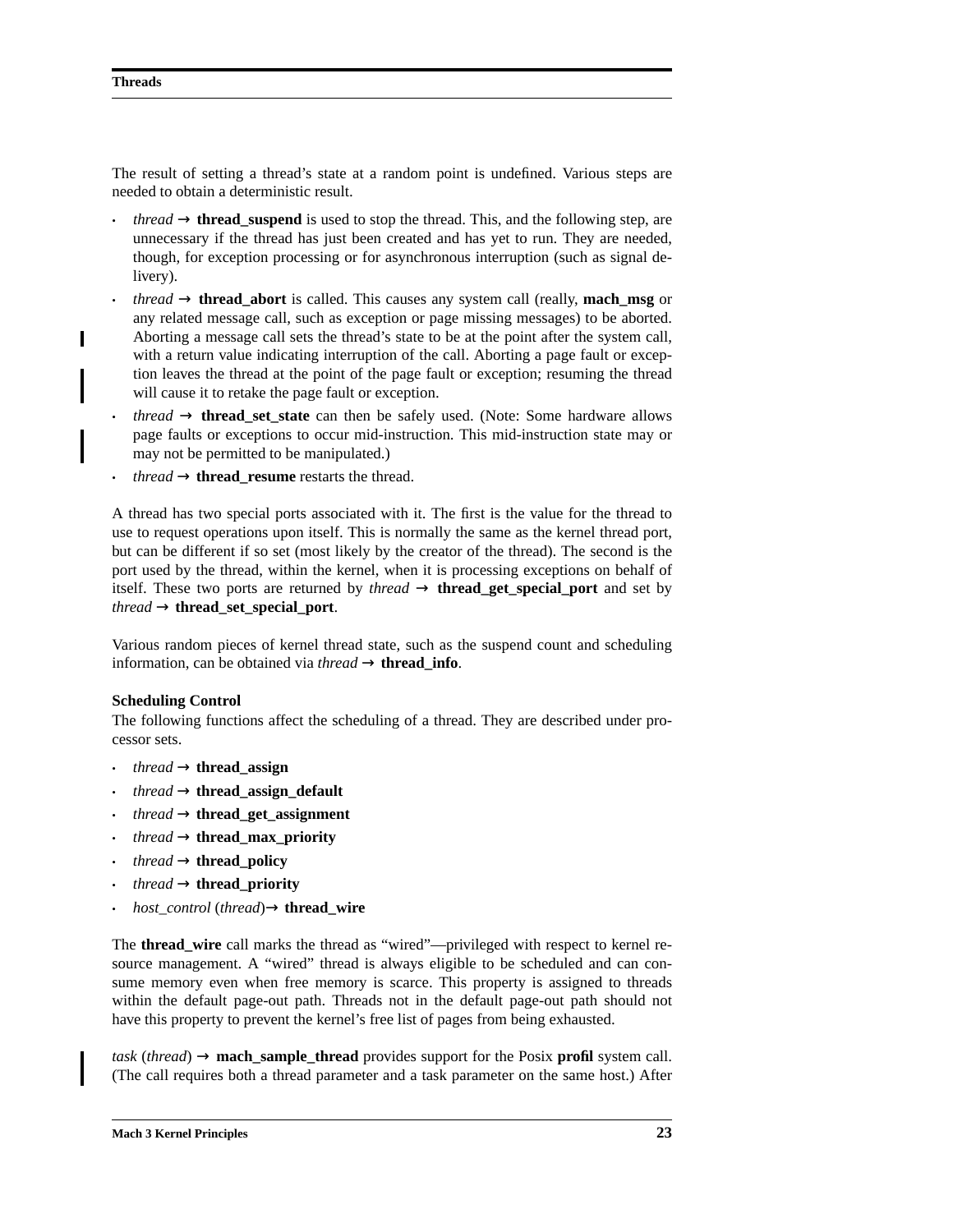being called, the kernel will start sampling the program counter (PC) of the specified thread periodically (whenever it is running when a clock interrupt occurs). Buffers of these PC values will be sent when full to a port specified in the sample call.

#### **Tasks**

A task can be viewed as a container that holds a set of threads. It contains default values to be applied to its containing threads. Most importantly, it contains those elements that its containing threads need to execute, namely, a port name space and a virtual address space.

FIGURE 2 shows the client visible task structures. The task object is the receiver for messages sent to the kernel task port. Aside from any random task that may hold send rights to this task port, the task port is also accessible via the task's task self port, the contained threads or the containing processor set.

#### **Life and Death**

A new task is created with  $task \rightarrow$  **task\_create**. Note that task creation is an operation requested of an existing ("prototype") task. The result is a new task located on the same machine as the prototype task (not that of the task making this invocation). The new task can either be created with an empty virtual address space, or one inherited from the prototype task. The new task's port name space is empty. The new task inherits the parent task's PC sampling state.

Π

A task is destroyed with  $task \rightarrow$  task\_terminate. This operation is requested of the task to be destroyed, not the parent specified in its creation. The task's virtual address space and port name space are destroyed.

Various random statistics about the task can be obtained with  $task \rightarrow task\_info$ .

#### **Special Ports**

Aside from its associated port name space, a task also has a small set of special ports. These are the so-called "special" ports and the "registered" ports.

A task has three "special" ports associated with it. The first is the value for the task to use to request operations upon itself. This is normally the same as the kernel task port, but can be different if so set (most likely by the creator of the task). The second is the port used by a thread, within the kernel, when it is processing exceptions on behalf of itself (when it has not set a thread specific exception port). The third is a bootstrap port, which can be used for anything, but which is intended as the initial port a task holds to something other than itself, for use in locating other services. These ports are returned by  $\text{task} \rightarrow \text{task\_get\_special\_port}$  and set by  $\text{task} \rightarrow \text{task\_set\_special\_port}$ . The value of these ports in a new task are inherited from the task that was the target of the **task\_create** call (with the obvious exception of the task self port).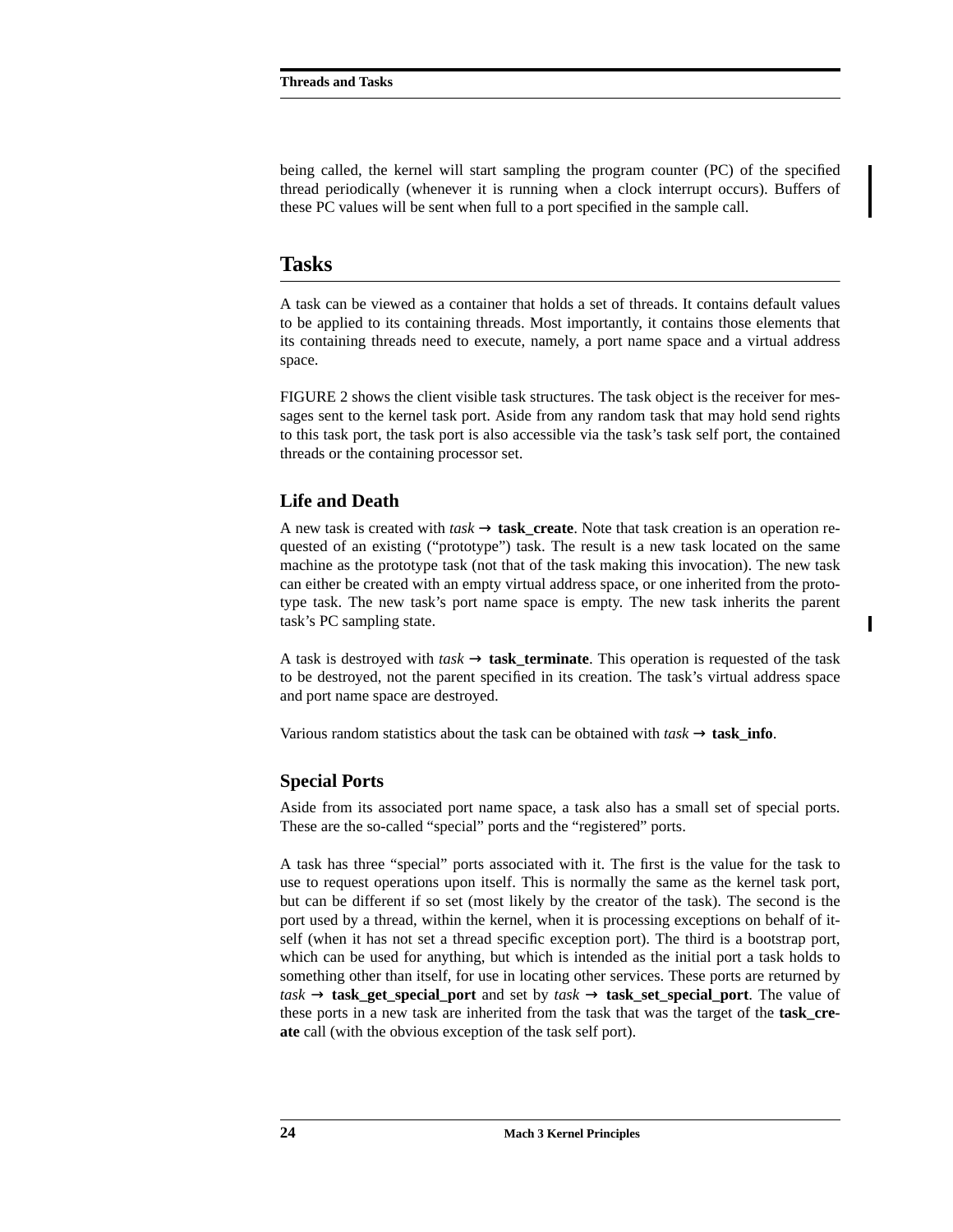

**FIGURE 2 Task Structures**

A task also has a small array of "registered" ports, which also inherit from the task used in the **task\_create** call. These ports can be set with *task* → **mach\_ports\_register** and returned by  $task \rightarrow \textbf{mach\_ports\_lookup}$ . Although these ports can have any use, their expected uses are to refer to the Network Name server, the Environment server and the "Service" server.

#### **Thread Management**

A thread belongs to one and only one task. Threads are created with  $task \rightarrow thread\_cre$ **ate**. The set of threads present in a task can be found with  $task \rightarrow task\_threads$ .

Although a task does not itself execute, some execution properties can be set for a task which will then apply to its contained threads. All of the threads in a task can be suspend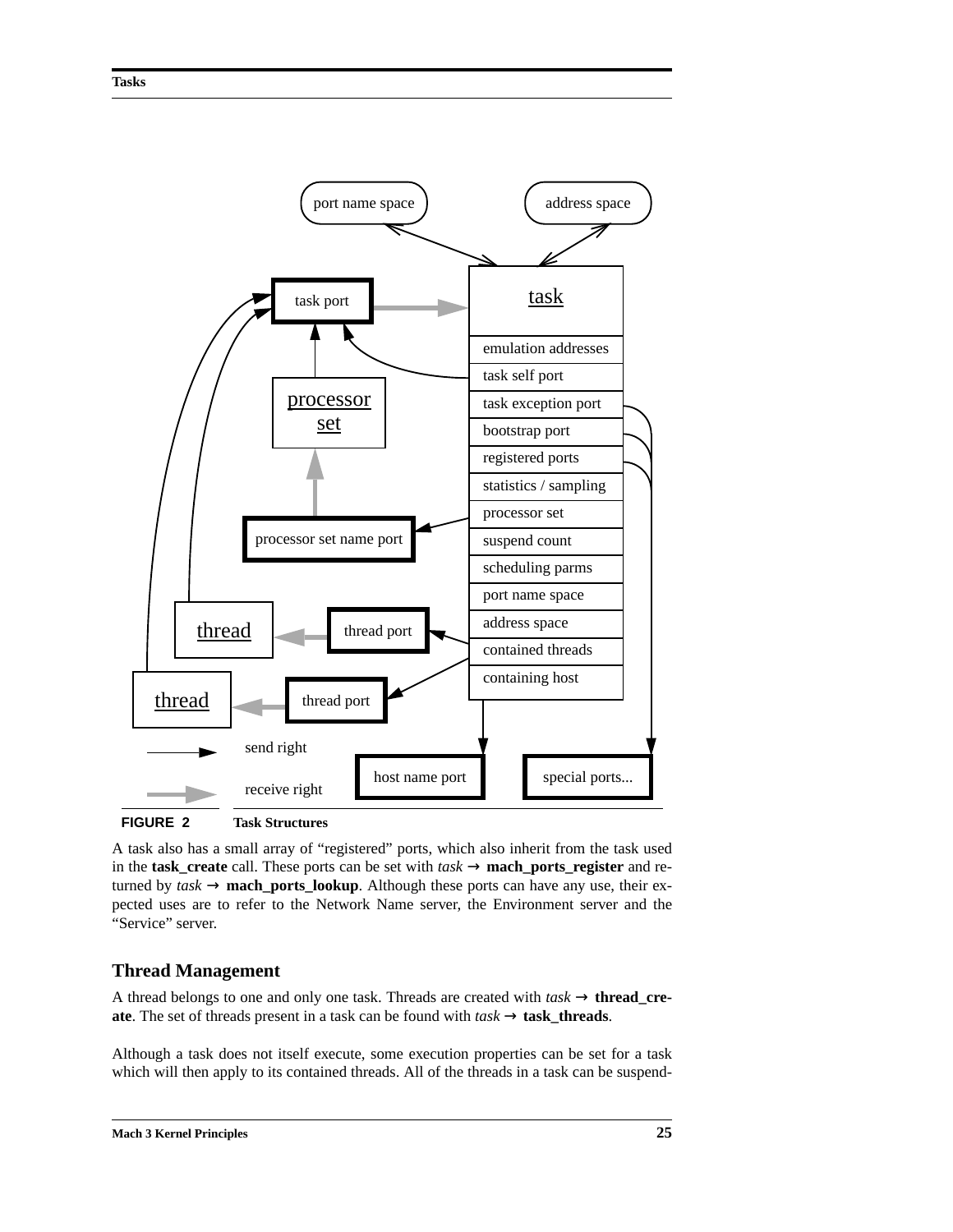ed or resumed en masse by  $task \rightarrow$  **task\_suspend** and  $task \rightarrow$  **task\_resume**. These operations do not affect the threads' suspend counts; they affect the task's suspend count. A thread can execute only if both its and its task's suspend counts are zero.

As mentioned under exception processing for threads, a thread that executes a system call instruction can have that system call redirected back into user space. This is accomplished by setting an emulation routine address (for the task as a whole) with  $task \rightarrow$ **task\_set\_emulation** or  $task \rightarrow task_set$ **\_emulation\_vector**. The emulation vector can be examined with  $task \rightarrow task$  get emulation vector.

The default scheduling properties for threads can be set with the following:

- $task \rightarrow task\_assign$
- $task \rightarrow task\_assign\_default$
- $task \rightarrow task\_get\_assignment$
- $task \rightarrow task\_priority$

 $task(task) \rightarrow \textbf{mach}$  sample task provides support for the Posix **profil** system call. (The call requires both the task port and a reference task on the same host.) After being called, the kernel will start sampling the program counter (PC) of all threads within the task periodically (whenever one is running when a clock interrupt occurs). Buffers of these PC values will be sent when full to a port specified in the sample call. Since a single port is specified for this call, all PC samples for all threads will be randomly mixed in the buffers sent to that port.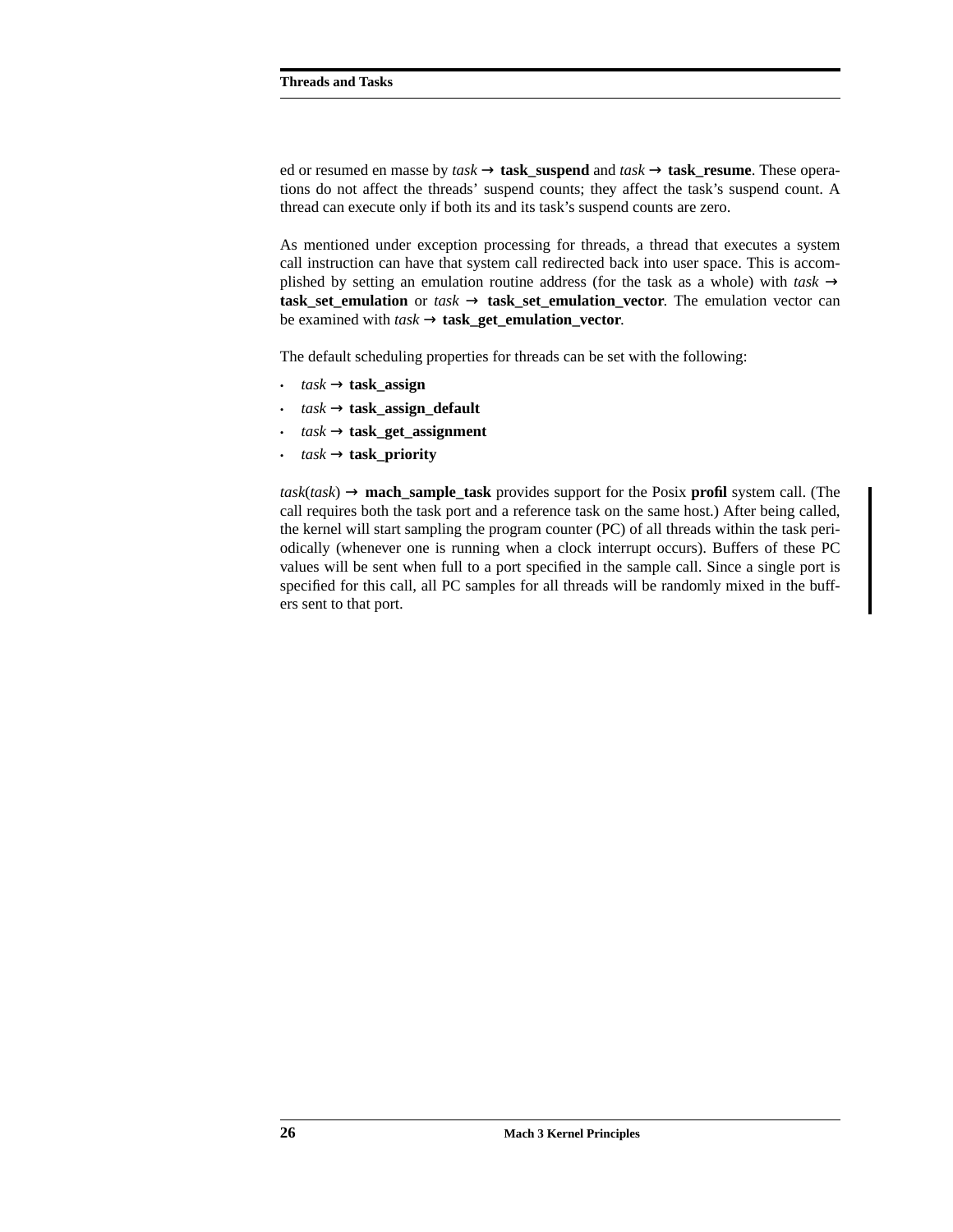With the exception of its shared memory, a Mach task interacts with its environment purely by sending messages and (hopefully) receiving replies. These messages are sent via ports, communication channels with multiple senders and single receivers. A task holds rights to these ports that specify its ability to send or receive messages.

## **Ports**

A port is a unidirectional communication channel between a client who requests a service and a server who provides the service.

A port has a single receiver and (potentially) multiple senders. A port that represents a kernel supported resource has the kernel as the receiver; this receivership cannot change. A port that names a service provided by a task has that task as the port's receiver; this receivership can change if desired, as discussed under port rights.

The major state associated with a port is its associated message queue. A port also maintains a count of references (rights) to it.

FIGURE 3 shows a typical port, illustrating a series of extant send rights and the single receive right. The associated message queue has a series of ordered messages. One of the messages is shown in detail, showing its destination port, reply port reference, a send and a receive right being passed in the message, as well as some out-of-line (virtual copy) memory.

Few operations affect the port itself; most operations affect port rights or a port name space containing those rights, or affect the message queue.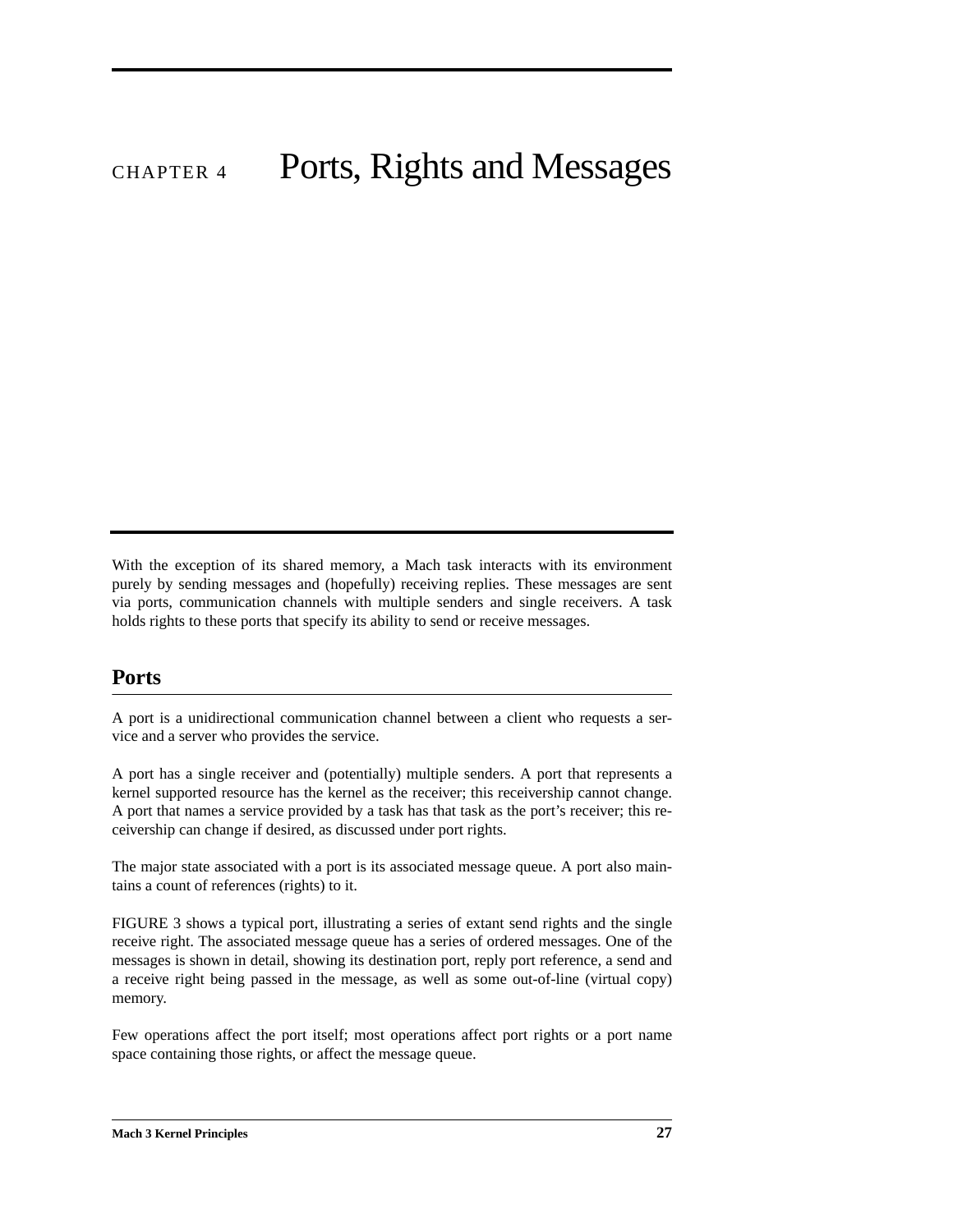

**FIGURE 3 Port Structures**

Ports are created implicitly when any other system entity (threads, tasks, processors, processor sets, hosts or devices) is created. Also, **mach\_reply\_port** creates a port. Ports are created explicitly by *port* name space  $\rightarrow$  **mach** port allocate and *port* name space [*port\_name*]→ **mach\_port\_allocate\_name**. A port cannot be explicitly destroyed. It is destroyed only when the receive right is destroyed.

The existence of ports is of obvious importance to all involved. As such, many tasks using a port may well wish to be notified, through a message, when they die. Such notifications are requested with options to **mach\_msg**, as well as with *port\_name\_space* [*port\_name*]→ **mach\_port\_request\_notification**. The way in which this destruction becomes evident depends on the viewer (and is dictated by the method in which the notification was requested). The possibilities are: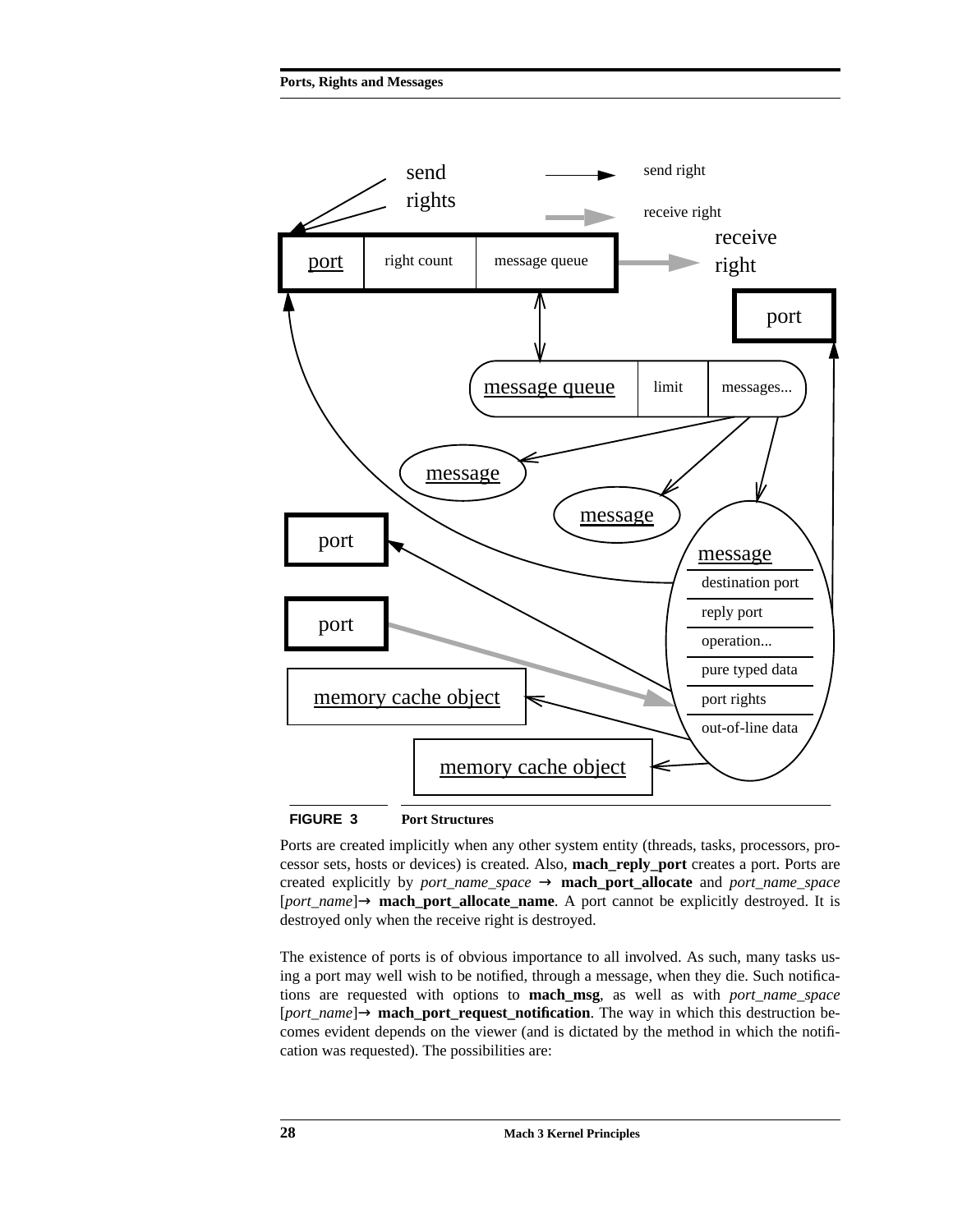- $\alpha$  dead name notification  $A$  port has been destroyed. The message indicates the task's name for the now dead port. (This is discussed under port name spaces.) A notification of this form can be requested with *port\_name\_space* [*port\_name*]→ **mach\_ port\_request\_notification** or with the MACH\_RCV\_NOTIFY option to **mach\_msg**.
- port destroyed notification A port was to be destroyed. The message carries the receive right, thereby saving the port. A notification of this form can be requested (*port\_name\_space* [*port\_name*]→ **mach\_port\_request\_notification**), given the receive right. The movement (to another task) of the receive right does not affect any existing port destroyed notification requests. (This feature is currently planned to be deleted from the kernel interface.)

## **Messages**

A message is a typed collection of data passed between two entities. A message is not a manipulable system object in its own right. However, since messages are queued, they are significant because they can hold state between the time a message is sent and the time when it is received.

Besides pure data, a message can also contain port rights. This is very significant. It is in this way (in general) that a task obtains new rights, by receiving them in a message. The ways in which this is possible are too numerous to discuss here; refer to the description of **mach\_msg** in the *Kernel Interface* document.

A message consists of a fixed sized header (**mach\_msg\_header\_t**) followed by the data items contained in the message. The header specifies a port name for the port to which the message is sent, a port name for the port to which a reply is to be sent (if a reply is requested), the message size and operation code fields.

The data items follow the header. Each consists of a data descriptor (**mach\_msg\_type\_t** or **mach\_msg\_type\_long\_t**) followed by the data. The type descriptor specifies the type of the data, as well as a count of the number of data items of this type.

A message can contain references to "out-of-line" memory, as indicated by its data descriptors. Like the other parts of the message, it is virtually copied from the sender to the receiver. The kernel uses significant copy-on-write virtual memory optimizations to make the passing of large data efficient. For our-of-line data, the data descriptor is followed by the virtual address of the data, instead of the data itself. When a message is received that contains out-of-line memory, this memory will appear as newly allocated memory (as if by **vm\_map**), using the same memory manager as the sender's memory used.

Each type descriptor includes an optional *deallocate* flag, which is meaningful only for port rights and out-of-line memory. (The use of the appropriate IPC port types that specific the disposition of ports is preferred to the use of the deallocate flag for port rights.) If set, the act of queueing the message will de-allocate the port rights and/or memory range from the sending task.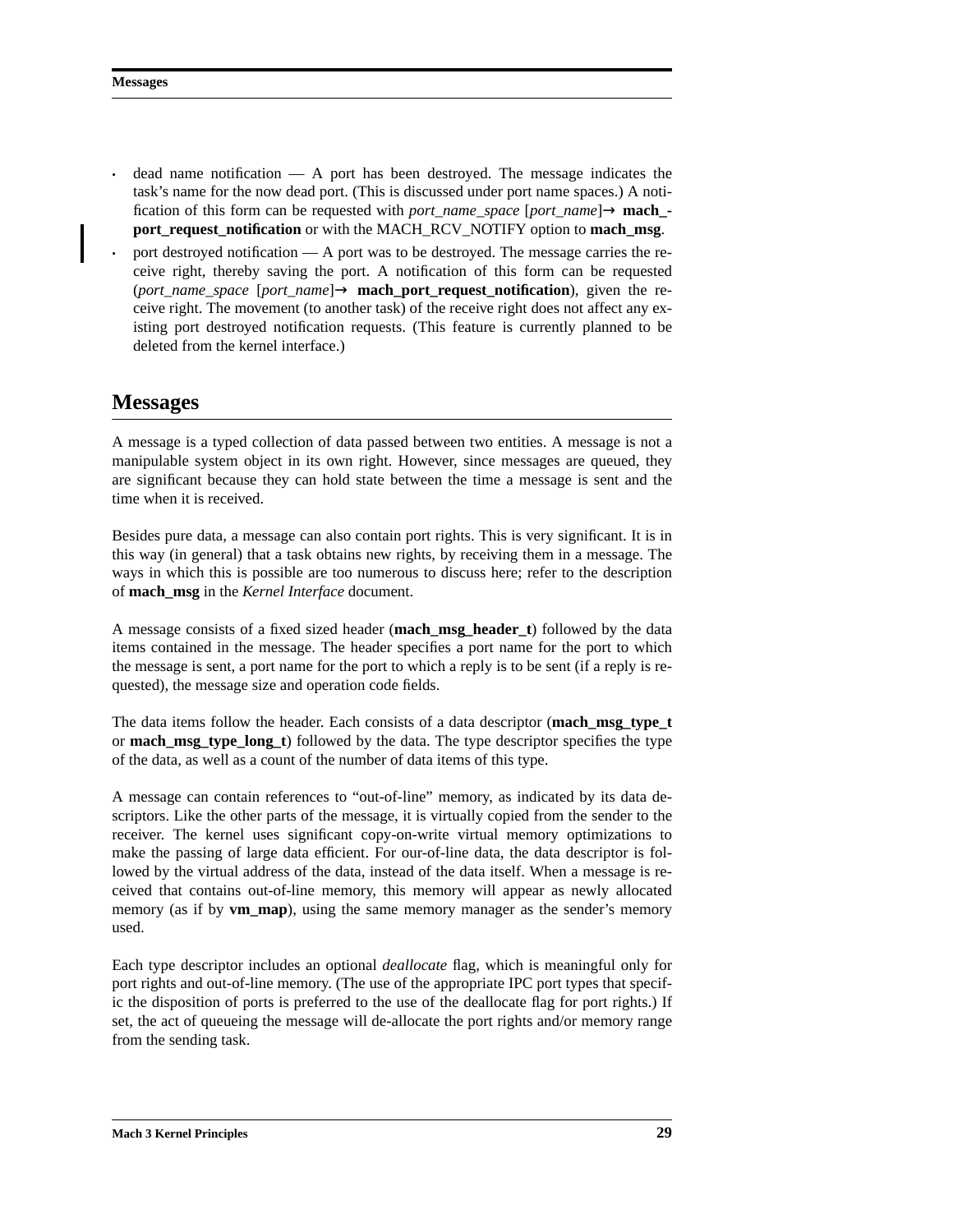## **Message Queues**

A port basically consists of a queue of messages. This queue is manipulated only via message operations (**mach\_msg**) that transmit messages.

The only controllable state for a message queue is its size. This can be set with *port\_name\_space [port\_name]*  $\rightarrow$  **mach\_port\_set\_qlimit** given the receive right for the associated port. If a message queue is full, no more messages can be queued (callers will block). However, **mach\_msg** provides an option allowing one message to be left waiting to be queued. In this case, when the queue is no longer full, the message is then queued, and a notification is sent.

Messages sent to a port are delivered reliably (messages may not be lost) and are received in the order in which they were sent by any given thread.

## **Port Rights**

A port can only be accessed via a port *right*. A port right is an entity that indicates the right to access a specific port in a specific way. In this context, their are three types of port rights:

- receive right Allows the holder to receive messages from the associated port.
- send right Allows the holder to send messages to the associated port.
- send-once right Allows the holder to send a single message to the associated port. The right self-destructs after the message is sent.

Port rights are a secure, location independent way of identifying ports. These rights are kernel protected entities; clients manipulate port rights only via port names they have to these rights.

**mach\_msg** is one of the principal ways that rights are manipulated. Port rights can be moved between tasks (deleted from the sender and added to the receiver) in messages. Also, option flags in a message will cause **mach\_msg** to make a copy of an existing send right, or to generate a send or a send-once right from a receive right. Rights can also be forcefully copied or moved by *port name space*  $[port name] \rightarrow$  *mach port extrac***t** right (the equivalent of the target sending the right in a message) and *port name\_space* [*port\_name*]→ **mach\_port\_insert\_right** (the equivalent of the target receiving the right in a message).

Other than message operations, port rights can be manipulated only as members of a port name space.

FIGURE 4 shows a series of port rights, some contained in a port name space and some in transit in a message. Also shown in the port name space is a port set.

Port rights are created implicitly when any other system entity is created. Also, **mach** re**ply** port creates a port right. Port rights are created explicitly by *port* name space  $\rightarrow$ **mach\_port\_allocate** and *port\_name\_space* [*port\_name*]→ **mach\_port\_allocate\_name**.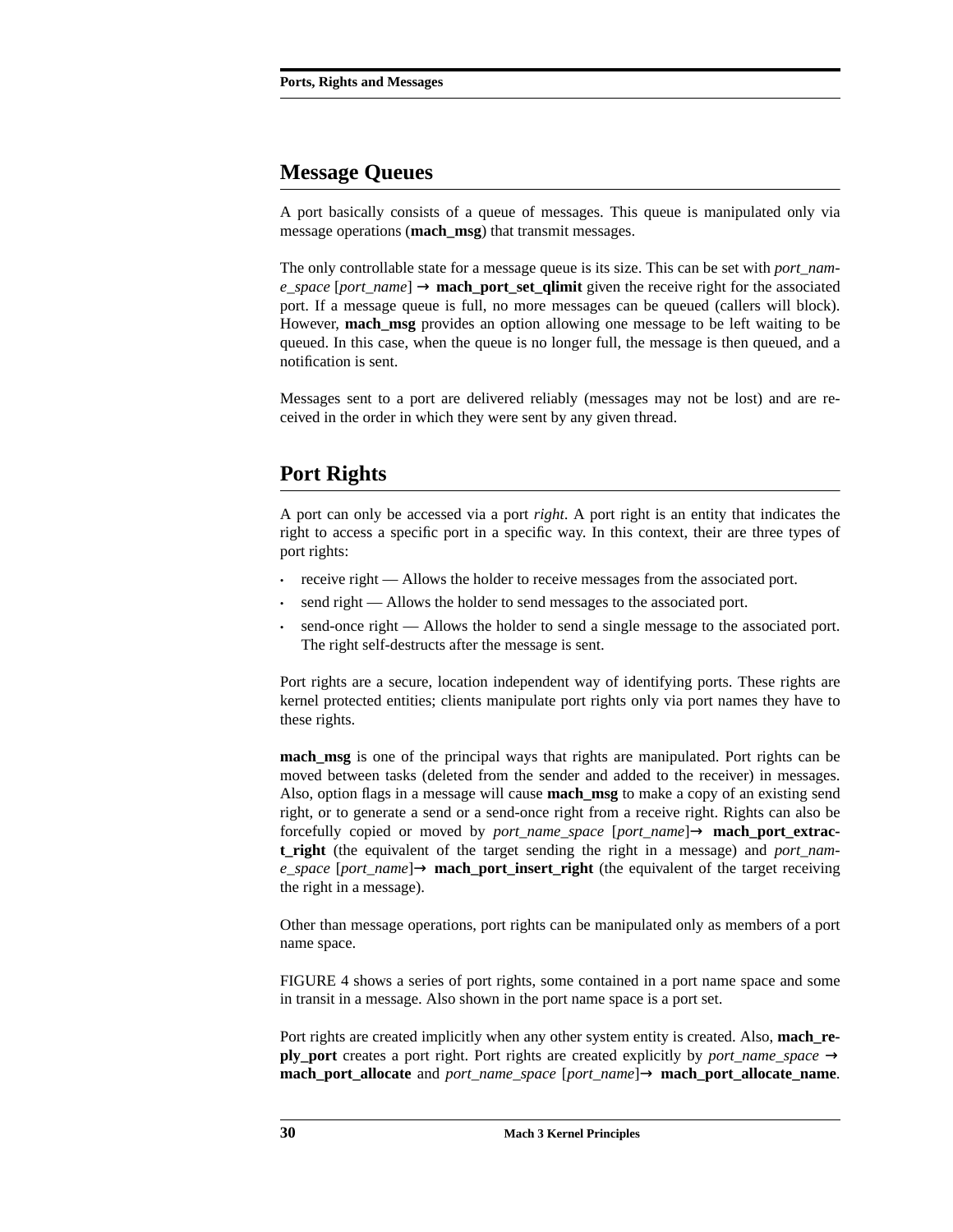

#### **FIGURE 4 Port Right Structures**

A port right is destroyed by *port\_name\_space* [*port\_name*]→ **mach\_port\_deallocate** and *port\_name\_space* [*port\_name*]→ **mach\_port\_destroy**. Destruction can also be a byproduct of port name space manipulations, such as by *port\_name\_space* [*port\_name*]→ **mach\_port\_mod\_refs**.

Some status information can be obtained, given a receive right, with *port\_name\_space* [*port\_name*]→ **mach\_port\_get\_receive\_status**.

The system maintains a (system-wide) count of the number of send (and send-once) rights for each port (this includes rights in transit in messages, including the destination and reply port rights). The receiver of a port may well be interested if there are no more send rights for the port, indicating that the port may no longer have value. A notification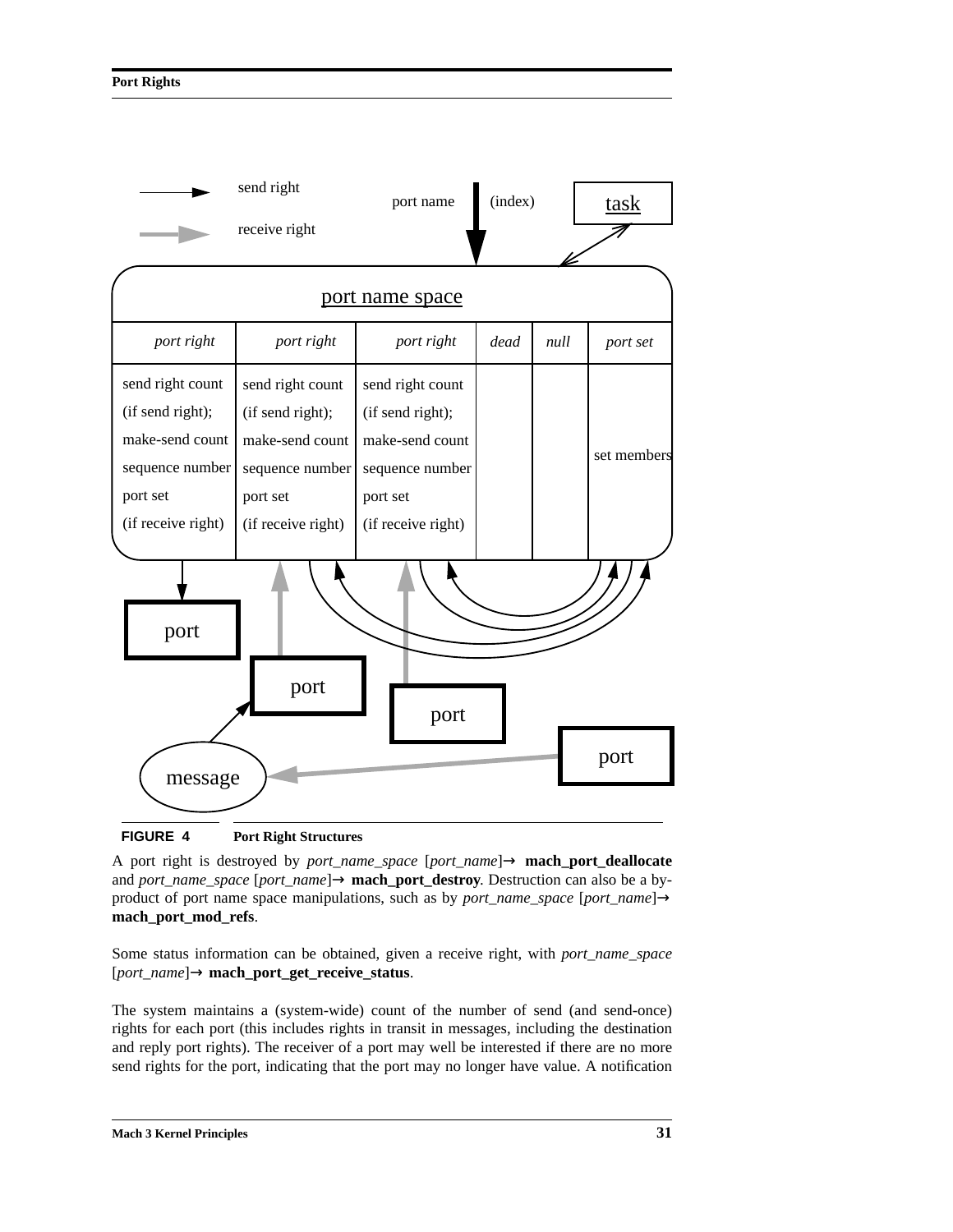of this form can be requested (*port\_name\_space* [*port\_name*]→ **mach\_port\_request\_notification**). This notification depends on the notion of a make-send count, discussed as a part of port name spaces. The movement (to another task) of the receive right does not currently affect any existing no-more-senders notification requests. (A planned change is to cancel outstanding no-more-senders notification requests, and to send a send-once notification to indicate this cancelation.)

A send-once right allows a single message to be sent via it. These rights are generated only from the receive right. A send-once right has the property that it guarantees that a message will result from it. In the normal case, a send-once right is consumed by using it as the destination port in a message; the right is (silently) destroyed when the message is received. The send-once right can be moved from task to task (other than being used as a destination right) until such time as it is consumed. If the right is destroyed in any way other than by using it to send a message, a send-once notification is sent to the port instead.

Most of the ways in which a send-once right can be destroyed (other than by using it to send a message) are fairly obvious. There are several obscure cases:

- The send-once right was specified as the target for a no-senders notification and the port for which the no-senders notification was requested is deleted. Since there will be no forth coming no-senders notification, a send-once notification is generated instead.
- The send-once right was specified as the target for a message-accepted notification and the port for which the message was waiting to be accepted is deleted. No message-accepted notification is generated in this case; a send-once notification is generated instead.
- In the process of performing a non-atomic message receive, the task gives away its receive right after the message is de-queued from the port but prior to its being returned to the task. A send-once notification is sent to the destination port signifying the lost association between the message sent via the send-once right and the port.

The complete rules for manipulation of port rights are too complicated to be described here; refer to the *Kernel Interface* document.

## **Port Name Space**

Ports, themselves, are not named. It is the port rights that are. A port right can only be named by being contained within a port *name space*. A port is specified by a port *name* which is an index into a port name space. Each task has associated with it a port name space.

An entry in a port name space can have four possible values:

- MACH PORT NULL No associated port right.
- MACH\_PORT\_DEAD A right was associated with this name, but the port to which the right referred is now dead. The port name is kept in this state until explicit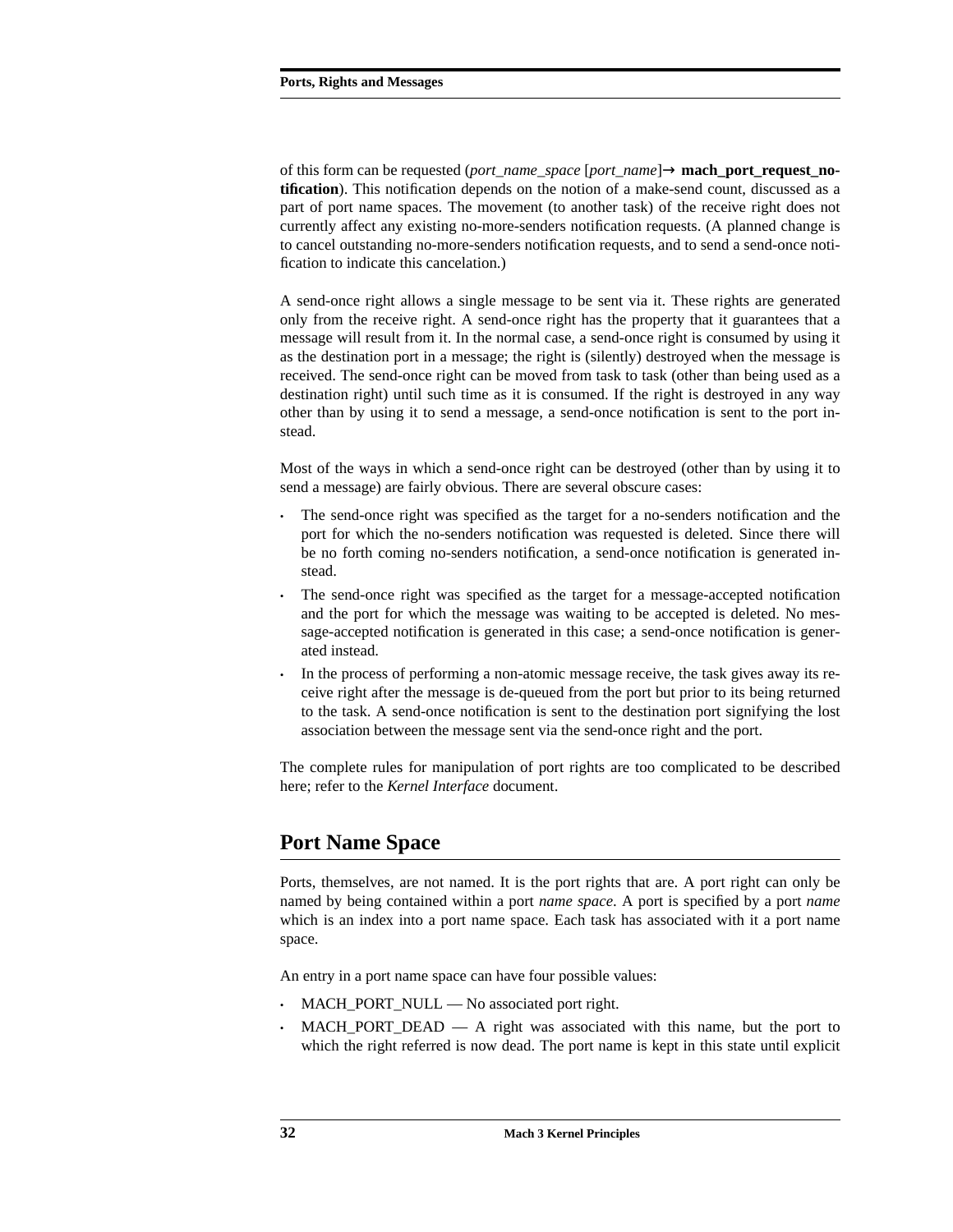action is taken to avoid reusing this name before the client task understands what happened.

- a port right A send-once, send or receive right for a port.
- a port set name A name which acts like a receive right, but that allows receiving from multiple ports. This is discussed in the next section.

Each distinct right that a port name space contains does not necessarily have a distinct name in the port name space. Send-once rights always consume a separate name for each distinct right. Receive and send rights, though, to the same port coalesce. That is, if a port name space holds three send rights for some port, it will have a single name for all three rights. A port name has an associated reference count for each type of right (sendonce, send, receive, port set and dead name) associated with the name. If the port name space also holds the receive right, that receive right will have the same name as the send right.

A name becomes dead when its associated port is destroyed. (It follows that a task holding a dead name cannot be holding a receive right under that name as well.) The dead name only has a non-zero reference count for the number of send or send-once references previously held by that name. A task can be notified (a message sent to it) when one of its names becomes dead via *port\_name\_space* [*port\_name*]→ **mach\_port\_request\_ notification**. Receiving this notification message increments the reference count for the dead name, to avoid a race with any threads manipulating the name.

Whenever a task acquires a right (by whatever means) it is assigned a port name subject to the above rules. Acquiring a right increments the name's reference count for the type of that right. The reference count can be obtained with *port\_name\_space* [*port\_name*]→ **mach\_port\_get\_refs**.

Although a port name can be explicitly destroyed (*port name space [port name*] $\rightarrow$ **mach\_port\_destroy**) thereby removing all references, port names are typically manipulated by modifying the user reference count. *port name space*  $[port name] \rightarrow \textbf{mach}$ **port\_mod\_refs** modifies the reference count for a specified right type associated with a name. *port name space* [*port name*] $\rightarrow$  **mach port deallocate** is similar to **mach port mod refs**, but it always decrements the count by 1, and it will only decrement the send (or send-once) reference count. This routine is useful for manipulating the reference count for a port name that may have become dead since the decision was made to modify the name. Options to **mach\_msg** that actually move a right (and also *port\_name\_space* [*port\_name*]→ **mach\_port\_extract\_right**) can cause the name's reference count to be decremented. Port names are freed when all the reference counts go to zero.

If a port name is freed and a dead-name notification is in effect for the name, a port-deleted notification is generated. As such, a name with a dead-name notification in effect can be in only one of three states:

- naming a valid right
- MACH\_PORT\_DEAD, with a dead-name notification having been sent when the name became dead
- MACH\_PORT\_NULL, with a port-deleted notification having been sent when the name became null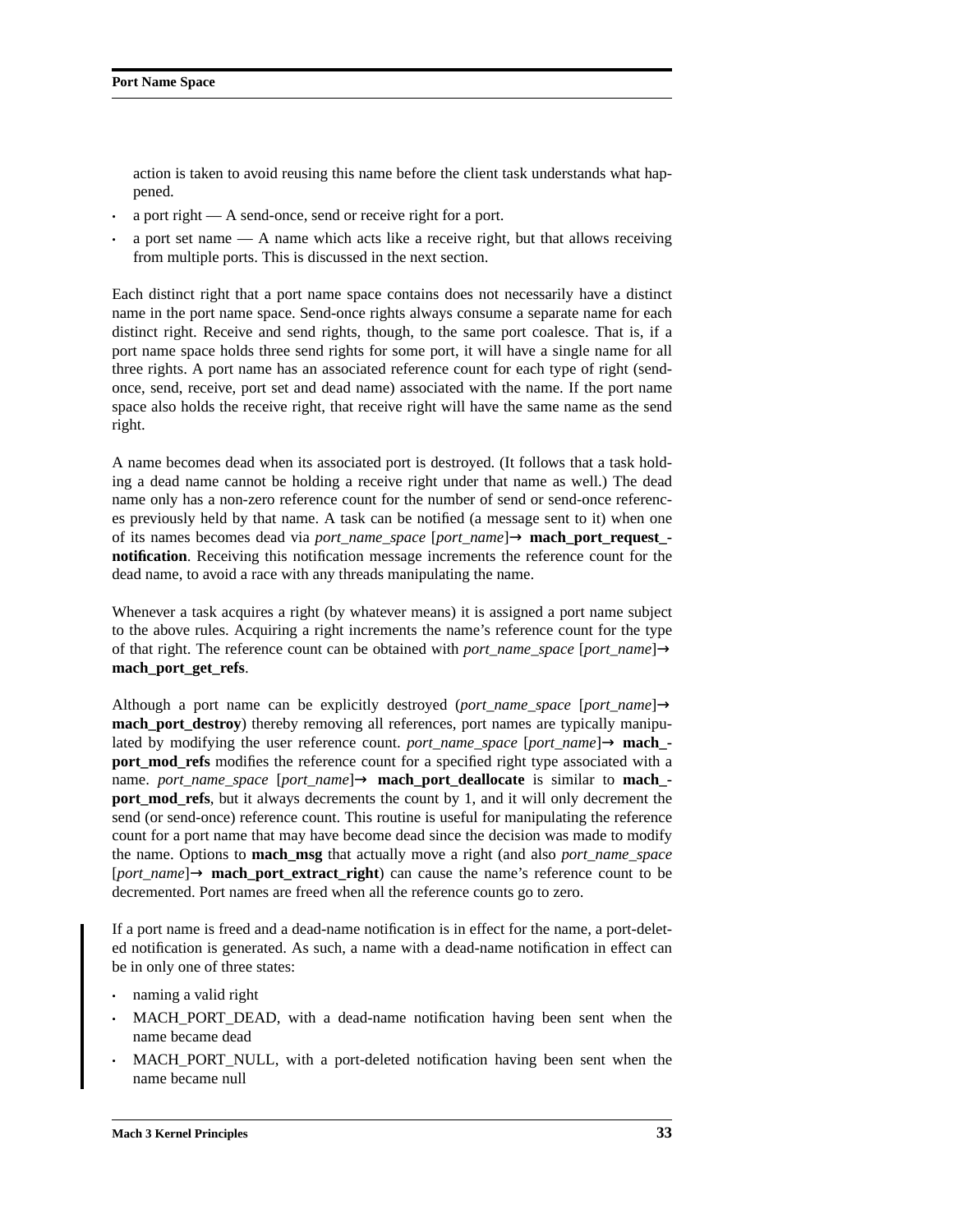Information about a name, in particular, the type of the name, can be obtained with *port\_ name\_space* [*port\_name*]→ **mach\_port\_type**. The list of assigned names is obtained with *port* name space  $[port_name] \rightarrow \textbf{mach}$  port names. The name by which a right is known can be changed with *port\_name\_space* [*port\_name*]→ **mach\_port\_rename**.

Some status information can be obtained, given a receive right name, with *port\_name\_space* [*port\_name*]→ **mach\_port\_get\_receive\_status**.

Port names that name receive rights have an associated make-send count, used for nomore-sender notification processing. The make-send count is the kernel's count of the number of times a send right was made from the receive right (with a message element that is a port right specifying the MACH\_MSG\_TYPE\_MAKE\_SEND type descriptor for **mach\_msg**). This make-send count is set to zero when a port is created, and reset to zero whenever the receive right is transmitted in a message. It can also be changed with *port\_name\_space [port\_name]→* **mach\_port\_set\_mscount**. The make-send count is included in the no-more-senders notification message. Note that a no-senders notification indicates the lack of extant send rights; there may still be outstanding send-once rights. A task can easily keep track of the send-once rights since every send-once right guarantees a message or send-once notification.

Received messages are stamped with a sequence number, taken from the port from which the message was received. (Messages received from a port set are stamped with a sequence number from the appropriate member port.) Sequence numbers placed into sent messages are overwritten. Newly created ports start with a zero sequence number, and the sequence number is reset to zero whenever the port's receive right is moved. It can also be set explicitly with *port* name space  $[port name] \rightarrow$  **mach port set seqno.** When a message is de-queued from the port, it is stamped with the port's sequence number and the port's sequence number is then incremented. The de-queue and increment operations are atomic, so that multiple threads receiving messages from a port can use the *msgh\_seqno* field to reconstruct the original order of the messages.

Since port name spaces are bound to tasks, they are created and destroyed with their owning task.

### **Port Sets**

A port set is a set of ports which can be treated as a single unit when receiving a message. A **mach msg** receive operation is allowed against a port name that either names a receive right, or a port set. A port set contains a collection of receive rights. When a receive operation is performed against a port set, a message will be received at random from one of the ports in the set (the first to have a message, if only one port has a message queued). Each of the receive rights in the set has its own name, and the set has its own name. A receive against a port set reports the name of the receive right whose port provided the message. A receive right can belong to only one port set. A task may not directly receive from a receive right that is in a port set.

A port set is created with *port\_name\_space* [*port\_name*]→ **mach\_port\_allocate** or *port\_name\_space* [*port\_name*]→ **mach\_port\_allocate\_name**. It is destroyed by *port\_-*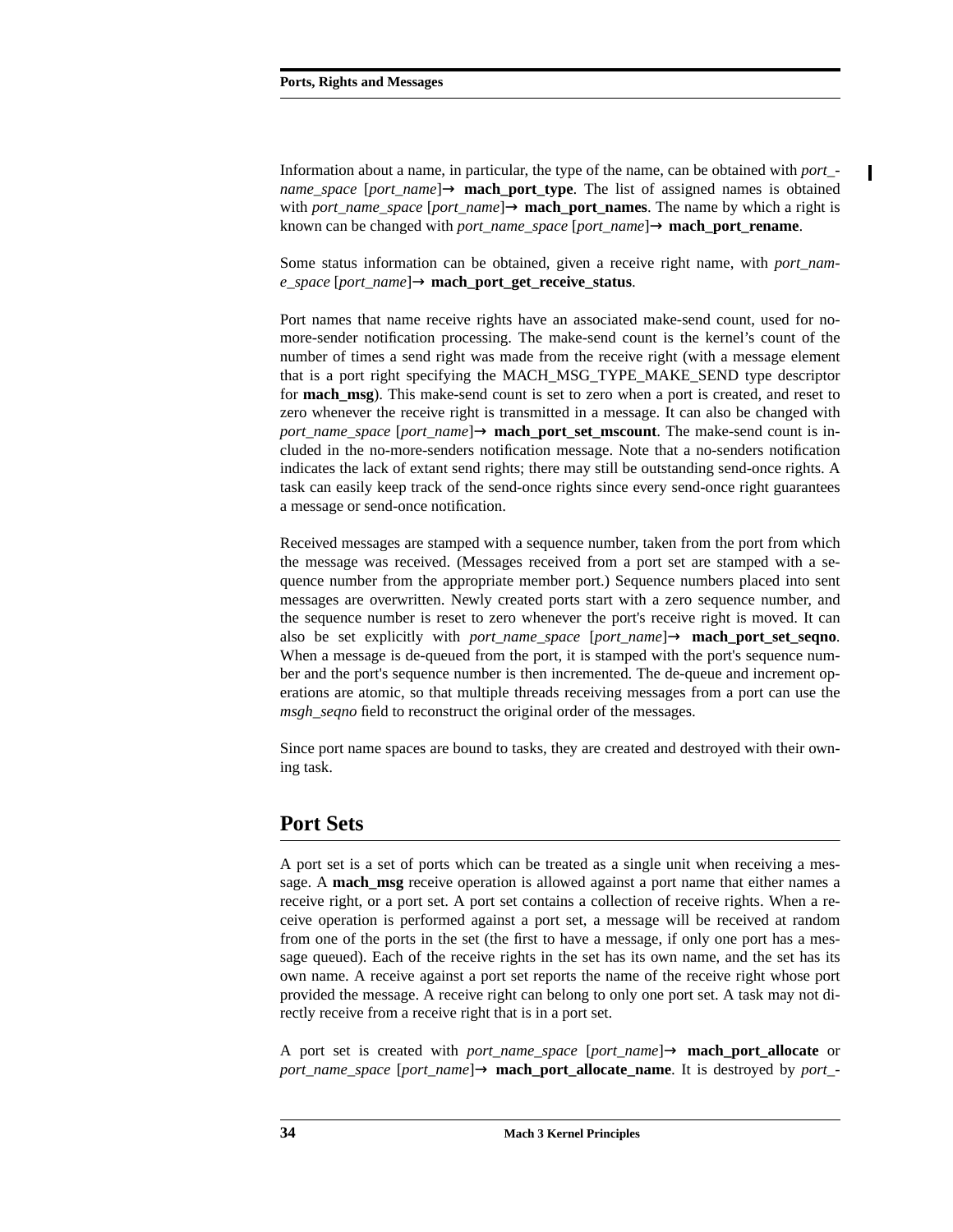*name\_space* [*port\_name*]→ **mach\_port\_destroy** or *port\_name\_space* [*port\_name*]→ **mach\_port\_deallocate**.

Manipulations of port sets is done with *port\_name\_space* [*port\_name*]→ **mach\_port\_ move member**. This call can add a member to a set, remove it from a set, or move it from one set to another.

The membership of a port set can be found with *port\_name\_space*  $[port_name] \rightarrow$ **mach\_port\_get\_set\_status**.

## **Message Transmission**

The **mach\_msg** system call sends and receives Mach messages.

The send operation queues a message to a port. The caller blocks until the message can be queued, unless one of the following happens:

- The message was being sent to a send-once right. These messages always forcibly queue.
- The queue was full and the caller specified the MACH\_SEND\_NOTIFY option. This option will force the destination port to accept a single message (returning an appropriate status), and send the caller a notification when the message is actually queued.
- The **mach\_msg** operation was aborted (**thread\_abort**). Note that, by default, the **mach\_msg** library routine retries operations that are interrupted.
- The send operation exceeded its time-out value.
- The port was destroyed.

The message carries a copy of the caller's data. (Data specified as out-of-line in the message is passed as a virtual copy.) After the send, the caller can freely modify the message buffer or the out-of-line memory ranges and the message contents will remain unchanged.

Aside from the obvious sending failures (invalid port rights or data formats, for example), a message may also fail to be queued because the send time-out value is exceeded or an interrupt (**thread\_abort**) occurred. In these situations, the kernel tries to return the message contents to the caller with a pseudo-receive operation. This prevents the loss of port rights or memory which only exist in the message, for example, a receive right which was moved into the message, or out-of-line memory sent with the de-allocate bit.

The pseudo-receive operation is very similar to a normal receive operation. The pseudoreceive handles the port rights in the message header as if they were in the message body. After the pseudo-receive, the message is ready to be resent. If the message is not resent, note that out-of-line memory ranges may have moved and some port rights may have changed names.

The receive operation de-queues a message from a port. The receiving task acquires the port rights and out-of-line memory ranges carried in the message. The caller must supply a buffer into which the header (and any in-line data) is to be copied. If the message does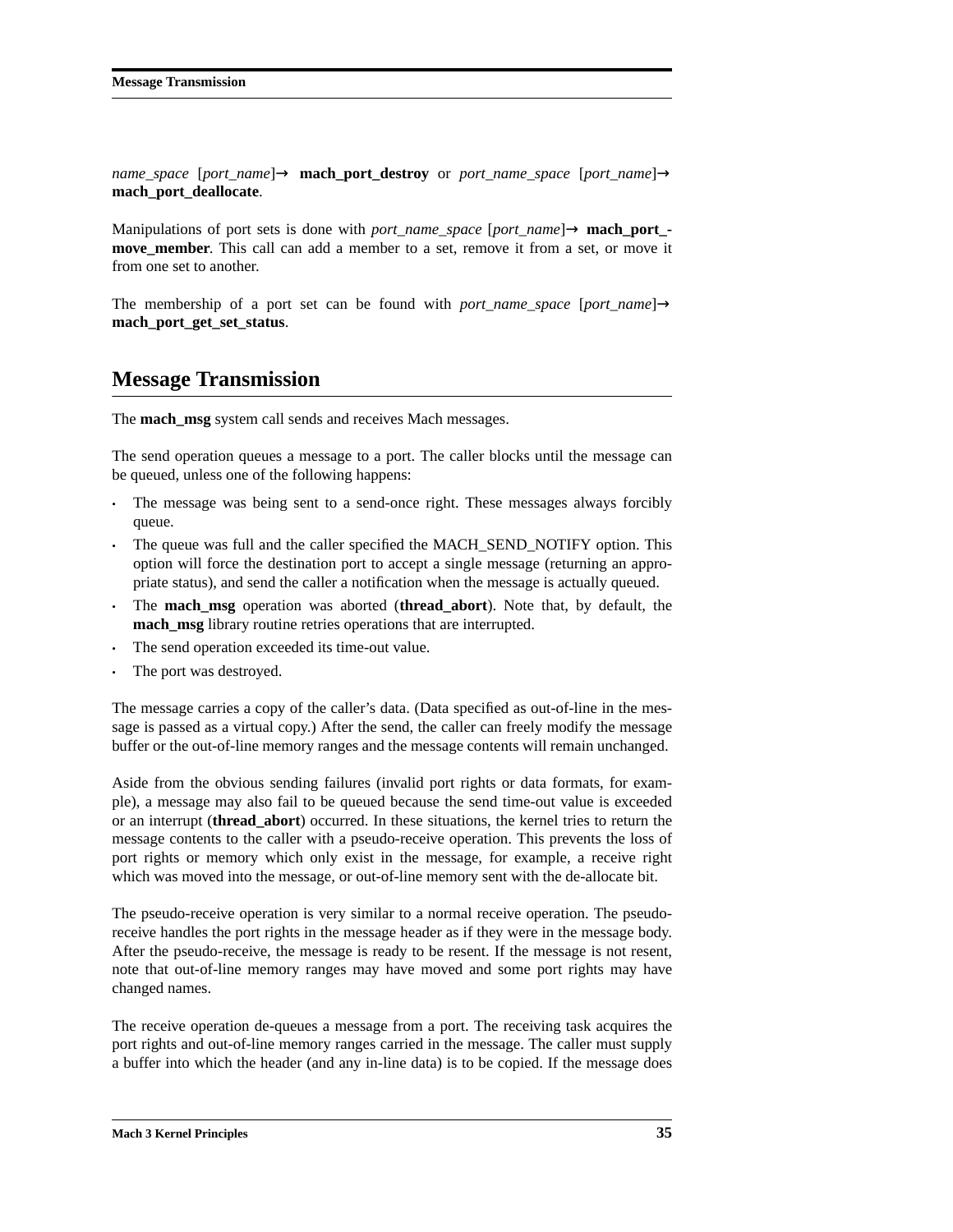not fit, it is normally destroyed. An option (MACH\_RCV\_LARGE), though, allows the caller to receive an error, along with the buffer size that would be needed, so that another receive operation can be attempted with an appropriate sized buffer.

A received message can contain port rights and out-of-line memory. Received port rights and memory should be consumed or de-allocated in some fashion. Resource shortages that prevent the reception of a port right or out-of-line memory destroy that entity.

The receive operation can also specify a time-out value. It may also be aborted (**thread\_ abort**). These situations do not affect the message that would have been received.

There are two notifications that can be requested as a result of a **mach\_msg** call. The first is the msg-accepted notification, sent when a message is successfully queued after being forcibly sent with the MACH\_SEND\_NOTIFY option. The other notification is not generated by **mach\_msg**, but is requested by the MACH\_RCV\_NOTIFY option. This option causes the reply port right that is received to automatically have a dead name notification requested for it (as if by **mach\_port\_request\_notification**). This latter option is an optimization for a certain class of RPC interactions. The dead name notification on the reply port name allows the receiver of the message to be informed in a timely manner of the death of the requesting client. However, since the reply right is typically a send-once right, sending the reply will destroy the right and generate a port-deleted notification instead. An optimization to cancel this notification is provided by the MACH\_- SEND\_CANCEL option to **mach\_msg**.

Message operations are only atomic with respect to the manipulation of the port rights in message headers.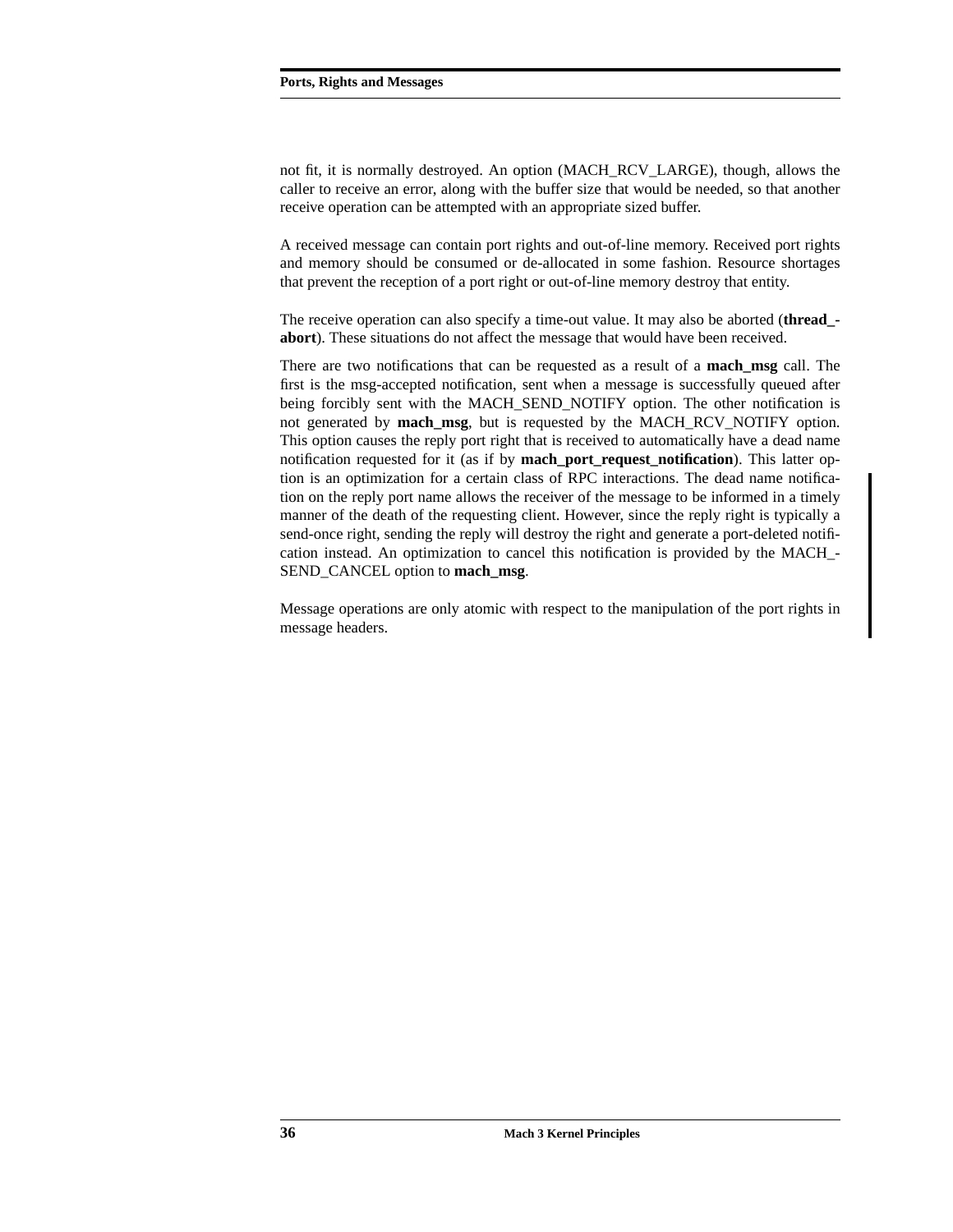# CHAPTER 5 Virtual Memory Management

Mach is well known for its virtual memory design, one that cleanly layers the virtual memory system into a machine dependent and a machine independent portion. The machine dependent portion provides a simple interface for validating, invalidating and setting the access rights for pages of virtual memory (maintaining the hardware address maps). The machine independent portion provides support for logical address maps (mapping a virtual address space), memory ranges within this map, and the interface to the backing storage (memory objects) for these ranges via the external memory management interface.

The virtual memory system is designed for uniprocessors and shared memory multi-processors of a moderate number of processors. It has been ported to non-uniform access memory architectures, although optimal support for these architectures, as well as more complex mapped hardware (such as virtually addressed caches) is still being investigated.

High performance is a feature of the Mach virtual memory design. Much of this results from its efficient support of large, sparse address spaces, shared memory, and virtual copy memory optimizations.

Finally, the virtual memory system allows clients to provide the backing storage for memory ranges, thereby defining the semantics that apply to such ranges.

## **Virtual Address Spaces**

A virtual address space defines the set of valid virtual addresses that a thread executing within the task owning the virtual address space is allowed to reference. A virtual address space is named by its owning task.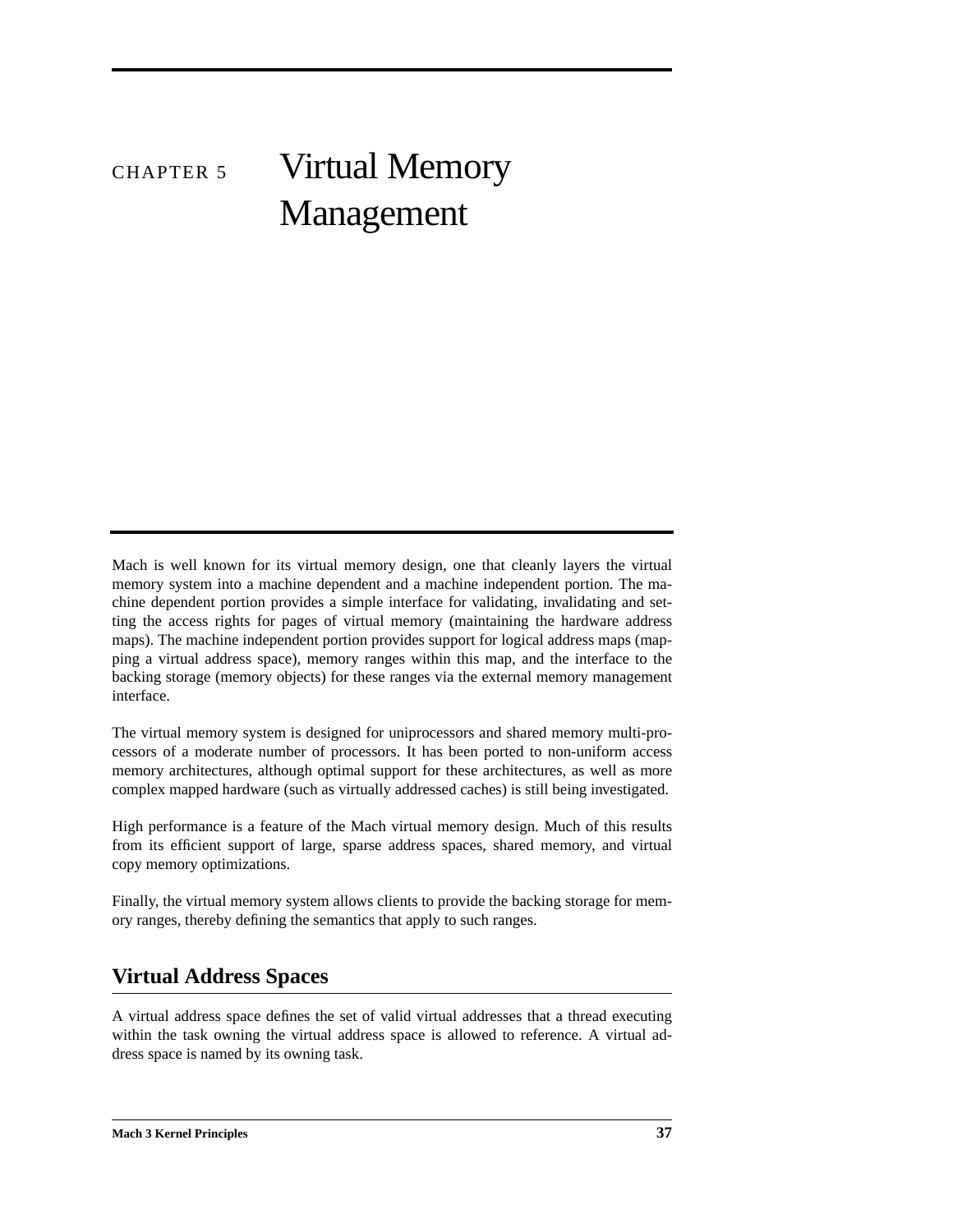A virtual address space consists of a sparsely populated indexed set of memory pages. The kernel internally groups virtually contiguous sets of pages that all have the same attributes (backing abstract memory object, inheritance, protection and other properties) into internal entities called memory regions. Memory regions are named only by their virtual address ranges within their containing address space. Various operations and system mechanisms are sensitive to the identities of memory regions, but most user accesses are not so affected, and can span memory regions freely. The kernel is free to split and merge memory regions as it sees fit; the client view of its address space is as a set of pages. The only call that is sensitive to memory regions is *virtual\_address\_space* [*memory\_address*]  $\rightarrow$  **vm\_region**. This call locates the region "near" a given address, and returns information about that memory region. Since memory regions are purely a kernel internal notion (but affected by **vm\_map** calls, as well as by changing protection and inheritance attributes), the result of this call can change from invocation to invocation.

A virtual address space is created when a task is created, and destroyed when the task is destroyed. When a new task is created (ignoring inheritance), its address space is empty and must be built through manipulations of the virtual address space before the task can have threads set into execution. An option, though, to the **task\_create** call allows for the new task to "inherit" ranges of memory from the prototype task used in the create call. The kernel function *virtual address space* [*memory range*]  $\rightarrow$  **vm inherit** can change the inheritance properties for a memory range, to allow or disallow inheritance. The possibilities for inheritance are:

- VM\_INHERIT\_NONE The range is left undefined in the new task.
- VM\_INHERIT\_COPY The range is copied (with copy optimizations) into the new task at the time of task creation.
- VM\_INHERIT\_SHARE The new and old tasks share access to the memory range.

A range of memory can have distinct semantics associated with it through the actions of a memory manager. When a new memory range is established in a virtual address space, an abstract memory object is specified (possibly by default) that represents the semantics of the memory range, by being associated with a task (a memory manager) that provides those semantics. No kernel calls exist for a task to directly affect the semantics associated with its memory ranges. A task has such control only by virtue of choosing memory managers that provide the functionality desired, or by sending messages directly to its memory managers to direct their actions.

*virtual\_address\_space [memory\_range]*  $\rightarrow$  *vm\_map is the basic call to establish a new* range of virtual memory. This call specifies the details of the memory range (placement, size, protection, inheritance, object offset). The significant parameter to this call is a port naming an abstract memory object that backs the storage for the range. A null port specifies that the system's default memory manager is to be used. The default memory manger provides initially zero-filled storage that is paged against the system's paging space and which will not persist between system boot-loads. *virtual address space* [*memory r* $angle \rightarrow \textbf{vm}$ **allocate** can be viewed as a simplified form of the **vm\_map** call when the default memory manager is desired.

Random ranges of memory space can be made invalid with *virtual\_address\_space* [*mem* $ory\_range$ ]  $\rightarrow$  **vm\_deallocate**.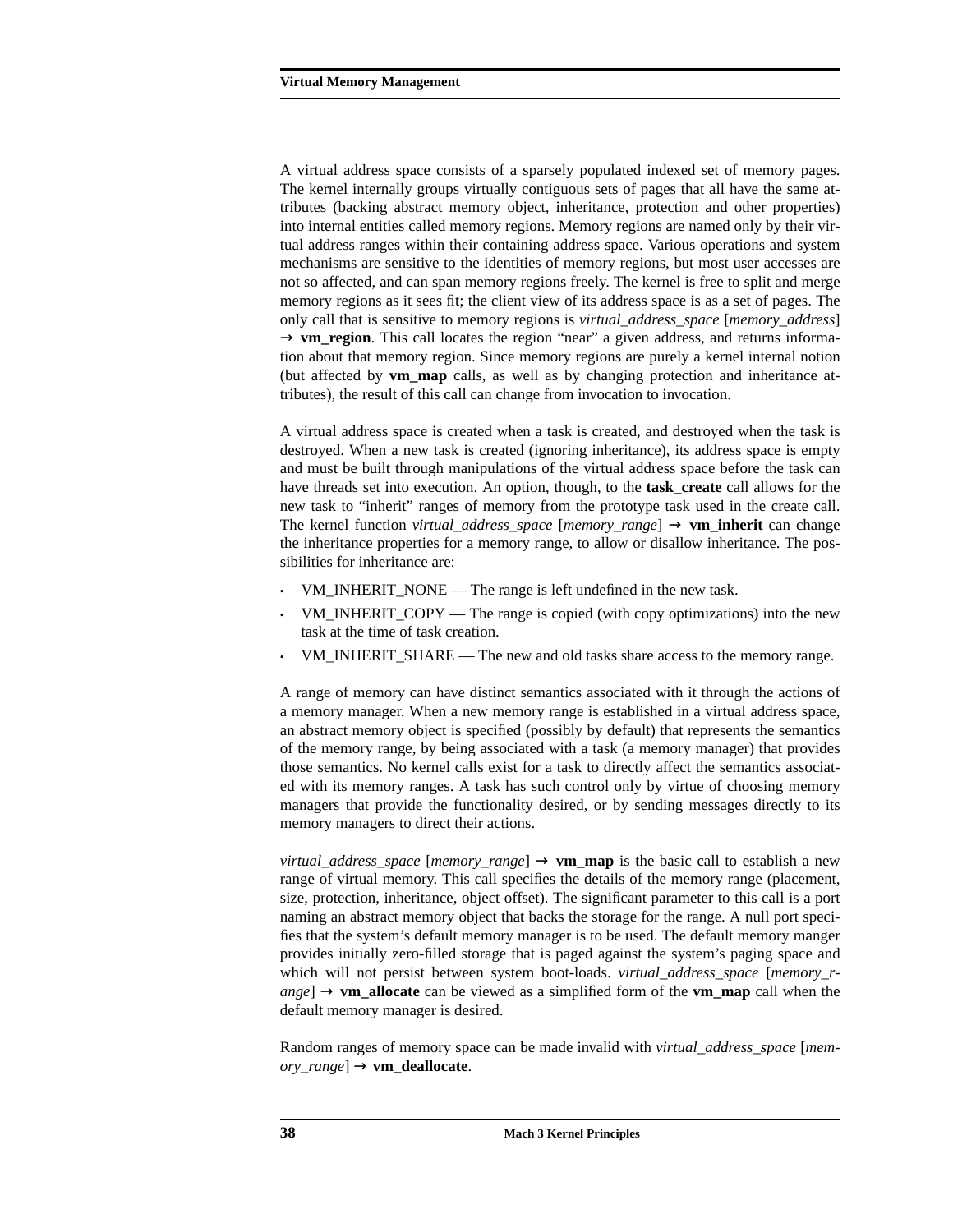FIGURE 5 shows the client visible virtual memory structures. Shown are three memory ranges (sets of pages), two of which have the same backing abstract memory object but possibly differing inheritance or protection attributes. One of the memory cache / abstract memory object pairs is shown in detail with the associated memory manager task.



**FIGURE 5 Virtual Memory Structures**

Aside from the obvious hardware memory accesses allowed (as given by the range of valid addresses and the protection attributes for those ranges), the kernel also supports explicit memory manipulations. The operations supported against a span of a virtual address space are the following:

- *virtual\_address\_space* [*memory\_range*] → **vm\_copy** Copy a memory range from one place in an virtual address space to another.
- *virtual\_address\_space* [*memory\_range*] → **vm\_machine\_attribute** Set machine specific hardware properties for the memory range.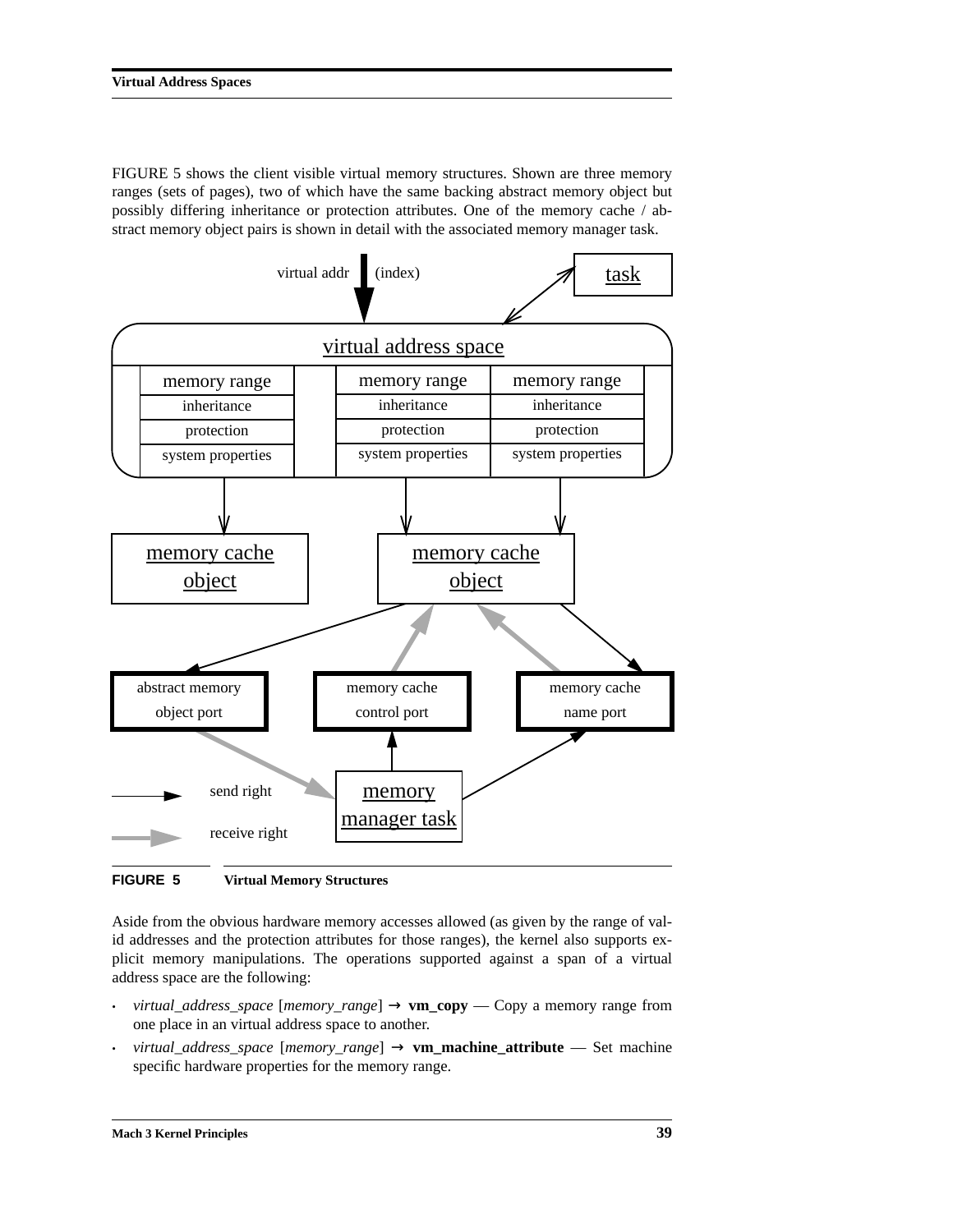- *virtual\_address\_space* [ $memory\_range$ ]  $\rightarrow$  **vm\_protect** Set the allowed accesses for a memory range. Each memory range has a current and a maximum protection mask. The memory manager for a range can specify the maximum protections for all users of a range of pages; each task then has its own private maximum protection value to further restrict the allowed permissions, as well as its current protection mask.
- *virtual\_address\_space* [*memory\_range*] → **vm\_read** Copy out a memory range.
- *host\_control* (*virtual\_address\_space* [*memory\_range*]) → **vm\_wire** "Wire" (force to be and stay resident) a range of memory. The ability to set the pageability of memory is a privileged operation and so it requires the host control port.
- *virtual\_address\_space* [*memory\_range*] → **vm\_write** Copy in a memory range.

## **Memory Objects**

The Mach kernel allows user mode tasks to provide the semantics associated with the act of referencing portions of a virtual address space. It does this by allowing the specification of an abstract *memory object* that represents the non-resident state of the memory ranges backed by this memory object. The task that implements this memory object (that responds to messages sent to the port that names the memory object) is called a *memory manager*.

#### **Basic Manipulation**

Manipulation of a virtual address space by a user mode task takes the following basic form:

- A task establishes a new memory range, specifying a port to name the memory object that backs that range (*virtual\_address\_space* [ $memory\_range$ ]  $\rightarrow$  **vm\_map**).
- The task attempts to reference a portion of this memory range (most likely simply by touching it). Since that portion does not yet exist in memory, the referencing task takes a page not resident fault. The kernel sends a message to the range's abstract memory object requesting the missing data. The reply from the abstract memory object resolves the requesting task's page fault.
- Eventually, the resident pages of the memory range, with values possibly modified by client tasks, are evicted from memory. Pages are sent in messages to the range's abstract memory object for their disposition.
- The client task de-establishes the memory range (*virtual\_address\_space* [*memory\_r* $angle \rightarrow \mathbf{vm}$  deallocate). When all mappings of this memory object are gone, the abstract memory object is terminated.

The kernel should be viewed as using main memory as a (directly accessible) cache for the contents of the various memory objects. The portion of this cache that contains resident pages for a memory object is referred to as the *memory cache* object. The kernel is involved in a dialog with the various memory managers to maintain this cache, filling and flushing this cache as the kernel sees fit. This dialog consists, in general, of asynchronous messages, as the kernel cannot be stalled by a memory manager, and memory managers wish the maximum possible concurrency in their operations. The messages sent by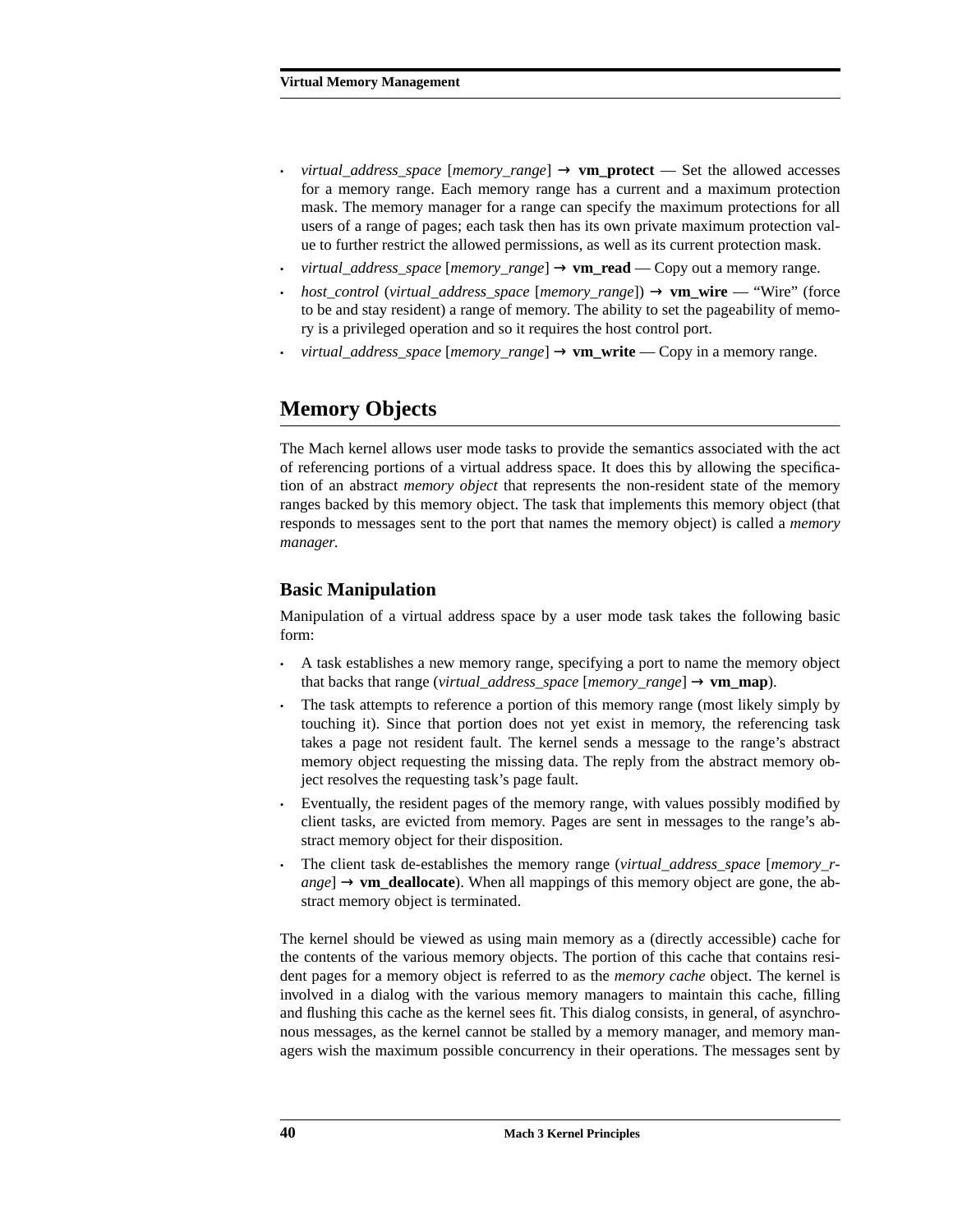the kernel are sent via routines labeled as "Server Interfaces" in the *Kernel Interface* document; messages sent by the memory managers are labelled as normal message functions.

The abstract memory object port specified in the client's **vm\_map** call names a memory manager task that implements the abstract memory object. Each abstract memory object has an associated resident kernel memory cache object that represents the cache of resident pages for that memory object. This memory cache object has an associated control port which is supplied to the memory manager so that it may control the memory cache object (mostly to respond to kernel requests on behalf of the object). The kernel also generates a name port for this memory cache object for use by client tasks to refer to the memory cache object. It is this name port that is returned by *virtual\_address\_space*  $[memory \text{ address}] \rightarrow \text{vm} \text{region}$ . If an abstract memory object is mapped by tasks on more than one host, there will be that many control and name ports, one for the memory cache object on each host.

Each page in the memory cache object represents some offset within the abstract memory object. This memory object offset is the object offset specified by the client in the **vm** map call plus an integral multiple of the length of a page. Note that a client can specify an arbitrary offset to **vm\_map**. Thus, a memory object may have multiple copies of its data in memory, for different offset values specified by its clients. (It is planned that this feature be removed, restricting the client's offsets to page boundaries.)

#### **New and Old Memory Managers**

Mach provides backward compatibility for "old form" memory managers that do not support certain mechanisms that have since been added. An old form memory manager does not have support for:

- Multi-page operations
- "Precious" pages (discussed below)
- Message replies from data supply and attribute changes

Because of these differences in level of support, old memory managers use different interfaces and receive different messages from the kernel than do new memory managers. The kernel differentiates between new and old memory managers on the basis of the form of the "I'm ready" message sent to the kernel as a response to the kernel's **memory\_object** init message (discussed below). New form memory managers reply with **memory** ob**ject\_ready**; old form managers reply with **memory\_object\_set\_attributes**.

#### **Memory Management Initialization**

When an abstract memory object is mapped on a given host for the first time, the kernel sends a message to its abstract memory object (*abstract\_memory\_object* → **memory\_object\_init**). This message informs the memory manager that the object is being mapped on a new host. The message carries the names of the kernel generated memory cache object control port and the memory object name port.

If the memory manager responds with *memory* cache object control  $\rightarrow$  **memory** objec**t\_ready**, this indicates to the kernel that this is a "new form" memory manager. The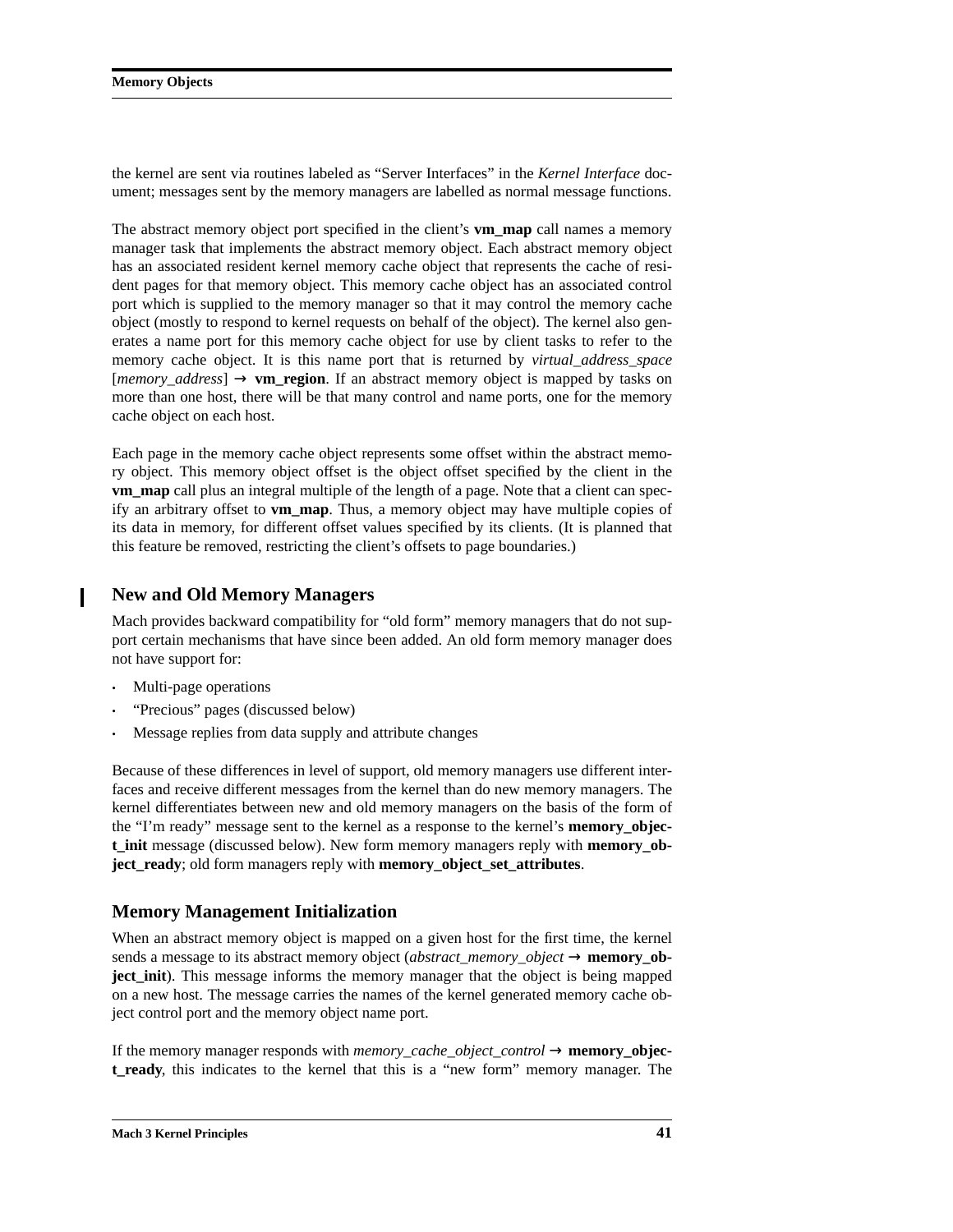**memory\_object\_ready** call also allows the specification of the "object cache" attribute and the copy strategy (discussed below). These attributes may later be changed with *memory* cache object control  $\rightarrow$  **memory object change attributes** and examined with *memory* cache object control  $\rightarrow$  **memory** object get attributes.

Alternately, the memory manager can respond with the old call *memory\_cache\_object\_ control* → **memory\_object\_set\_attributes**, which can also set the "object cache" and copy strategy attributes. This call also allows a "ready" attribute to be set; doing so has the same effect as **memory\_object\_ready** but indicates to the kernel that this is an "old form" memory manager.

These calls inform the kernel that the memory manager is now ready to respond to requests on behalf of this memory object.

#### **Basic Page Manipulation**

The kernel requests data for memory with *abstract\_memory\_object*  $\rightarrow$  **memory\_object data\_request**. It will only request single pages from old form memory managers but may request multiple pages from a new form manager. (It has been proposed to add a new attribute (to **memory\_object\_set\_attributes**) that would allow an old form manager to request the kernel to send multi-page requests.)

The memory manager supplies the requested data with *memory\_cache\_object\_control* → **memory\_object\_data\_supply** (new form) or *memory\_cache\_object\_control* → **memory** object data provided (old form). These calls also supply the maximum allowed accesses for the data. If the memory manager cannot supply the data because of some error, it responds with *memory\_cache\_object\_control* → **memory\_object\_data\_error**. This causes the kernel to cause any threads waiting for this data to take memory failure exceptions. The memory manager can alternately reply with *memory\_cache\_object\_control* → **memory\_object\_data\_unavailable**. In this case, the kernel supplies the missing data**,** either zeroes, or a copy of data in the case where the kernel was performing an object copy (discussed below).

When the kernel decides to flush some memory pages belonging to this memory object, the modified pages are sent as out-of-line data in a message to the memory manager via *abstract memory object*  $\rightarrow$  **memory object data return** (new form) or *abstract mem-* $\frac{\partial v}{\partial y}$ *object*  $\rightarrow$  **memory\_object\_data\_write** (old form). In this process, the kernel converts the physical memory pages from being resident pages associated with the memory object to being "normal" pages associated with the default memory manager. In this way, if the memory manager cannot move these pages to their destination in a reasonable time, the kernel can evict these "normal" pages using the default memory manager (which will page them to paging storage) while still allowing the memory manager access to them. Normally, though, the memory manager will copy these pages somewhere (probably send them to some device or file system) and then use **vm\_deallocate** to free them from its address space, as one would any out-of-line memory received.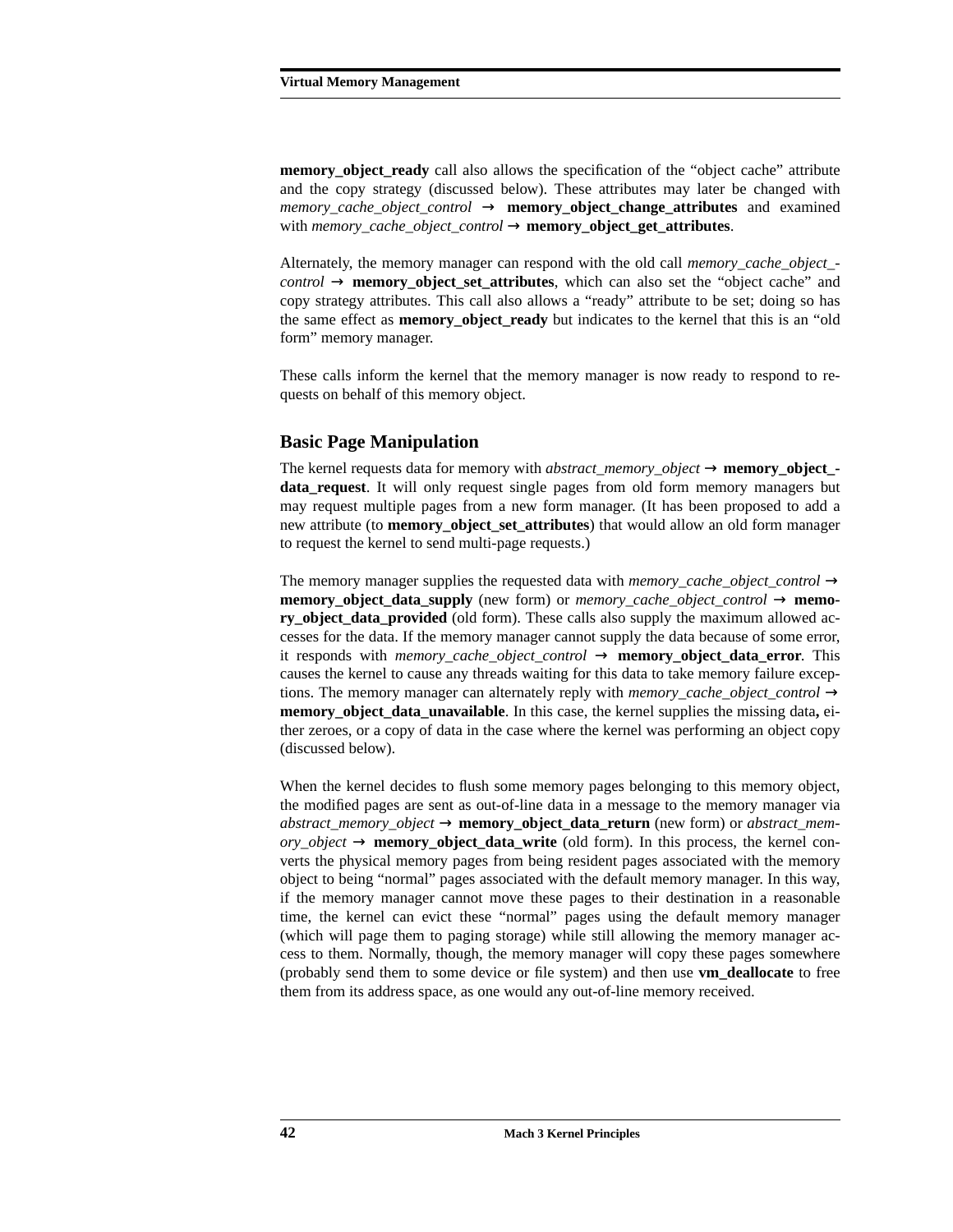#### **Memory Object Termination**

When all tasks remove their mappings for the memory object, the kernel informs the memory manager with *abstract\_memory\_object* → **memory\_object\_terminate** (c.f. object cacheability below). The kernel evicts all pages of the object (unless the object has a copy strategy of MEMORY\_OBJECT\_COPY\_TEMPORARY) prior to actually terminating the memory cache object (and sending the terminate message).

Alternatively, the memory manager can call *memory\_cache\_object\_control* → **memory\_ object destroy** to explicitly shut down the memory object. All resident pages are discarded and no more activity will be allowed for the memory object. The kernel will respond with *abstract* memory object  $\rightarrow$  **memory** object **terminate**. De-allocating the abstract memory object port also has this effect (although, obviously, no terminate message can be sent in this case). In either case, the kernel discards all pages.

One of the object attributes set when the memory object is initialized by **memory\_object\_ready** or **memory\_object\_set\_attributes**, or thereafter altered by **memory\_object** change attributes or memory object set attributes, is the "object cache" attribute. With this attribute set, instead of terminating a memory object when all mappings are removed (thereby evicting all cache pages), the memory object is entered into a (small) kernel object cache. If some task maps the object during this time, the object stays alive (with no additional **memory\_object\_init** message). If no task maps the object before the object leaves the object cache, it is then terminated. If the object cache attribute is cleared while the memory object is in this un-mapped state, the memory object will be promptly terminated. Since this attribute change can have this effect, **memory object** change attributes can optionally return a reply (*reply port*  $\rightarrow$  **memory** ob**ject** change completed) which can be used for synchronization.

#### **Precious Pages**

In the basic data management protocol, the kernel only returns to the memory manager pages that have been modified while in the physical memory cache. When evicted, pure (un-modified) pages are discarded on the assumption that the memory manager holds a copy. For the example of a mapped file memory manager that uses disk (files) as backing store and for which space is always allocated on backing storage for each page, this is the most reasonable approach. However, for managers that use virtual memory as backing store (as does the network shared memory server or other specialized servers), this is inefficient; both the manager and the kernel hold the page while it is in use. By specifying a page as "precious" when supplying it to the kernel, the memory manager need not hold a copy; the kernel commits to returning the page when evicted. This ability to specify pages as precious is made available to new form memory managers as an option to the **memory** object data supply call. The memory manager can be informed of the acceptance of these pages by requesting a reply from the data supply call. This reply, *reply\_to* → **memory\_object\_supply\_completed** indicates which pages were accepted. The reply will follow all data return messages resulting from rejected supplied pages. The **memory** object data return messages will return both modified pages as well as precious pages (with a flag indicating the case).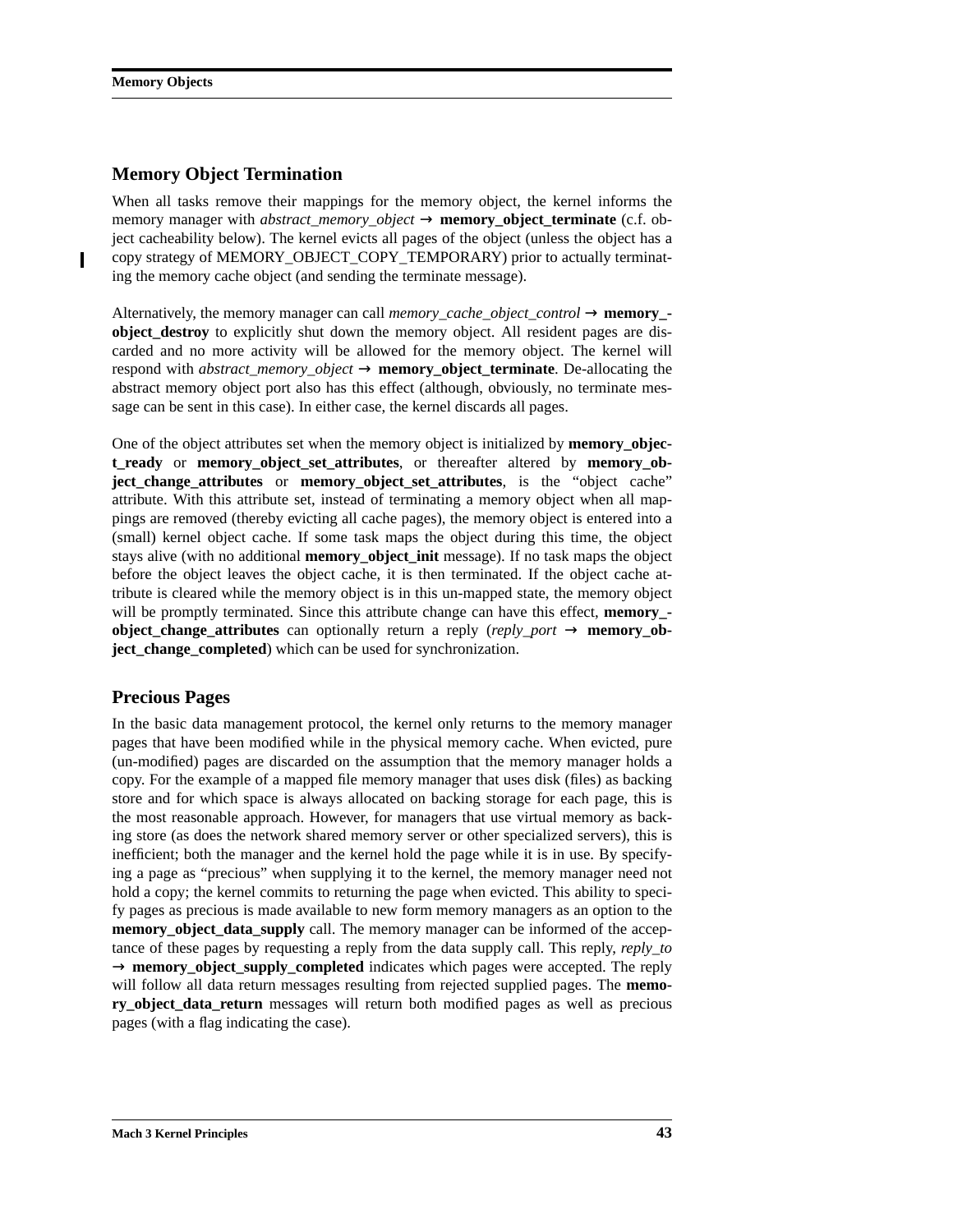#### **Direct Cache Manipulation**

Sometimes the memory manager needs to force flush pages, or to alter protections or the like. This is done with the *memory* cache object control  $\rightarrow$  **memory** object lock **request** call. This call informs the kernel of the operations to be performed. When completed, the kernel replies with *reply port*  $\rightarrow$  **memory** object lock completed (using a reply port named in the **memory\_object\_lock\_request** call).

The main purpose of **memory** object lock request is to support memory management protocols that involve setting and revoking access to pages (such as distributed memory servers, or transaction protected memory). If a thread attempts to access a page in a way not currently permitted (as established by the permissions set with **memory\_object\_ data\_provided** or **memory\_object\_data\_supply**), the kernel sends a message to the memory manager with *abstract\_memory\_object* → **memory\_object\_data\_unlock**. If the memory manager honors this request, it responds with **memory object lock request** to specify the new allowed permissions. With a single client, the memory manager can refuse the request by having the kernel flush the range (with **memory\_object\_lock\_request**) and then, when the kernel re-fetches the data, the memory manager can respond with **memory\_object\_data\_error**.

A **memory\_object\_lock\_request** sequence can also be started on the memory manager's initiative. The call can require the kernel to return all modified (or precious) pages to the manager (most likely also requiring the kernel to revoke write permission) when the manager needs the most recent copy of the pages. The memory manager can also require the kernel to flush the pages altogether from its memory cache.

#### **Summary of Page Manipulations**

The various page manipulations can be summarized in the following set of figures.

A page starts in the **e** state (empty—not in memory). The only allowed actions on the page in this state are for a thread to attempt an access of the page to read ("peek") or to write ("poke"). Either action causes the kernel to request the page. The kernel will make no other request of the manager until the manager responds to the data request message. Once in memory, there are many transitions that can be caused by both the client and the manager. The page may be evicted from any state (unless the page is wired).

Once a page is in memory, there are five state variables that determine its disposition.

- If the page is *wired*, it will not be evicted. Since eviction is only kernel-initiated, the presence of the *wired* bit can be viewed as if the kernel was not inclined to evict the page anyway and so is not reflected in the state diagrams.
- *Precious* pages affect the process of cleaning and evicting pages. This state does not affect the transitions, only the actions taken by the transitions and so is not reflected in the transition diagrams.
- The page may be modified (m).
- The page permits some type of access (n (none), r (read) or w (read/write)).
- The page wants more access than it currently has.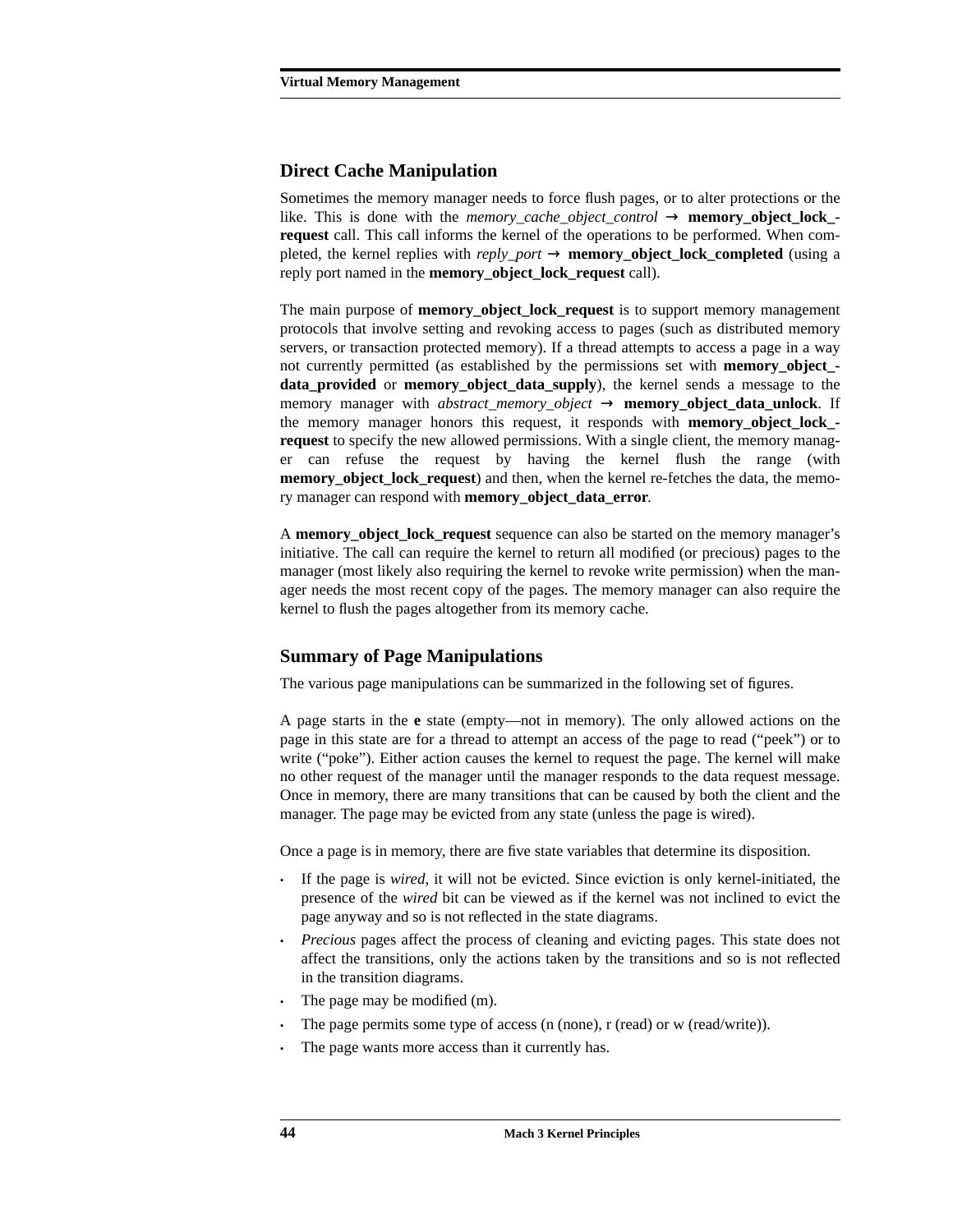Aside from the page-in states, the various states are labeled with a triple <*modified*, *current access*, *desired access*>.

FIGURE 6 shows the various states and transitions associated with the page-in path. The transitions are as follows:



**FIGURE 6 Page-in Transitions**

- 1—Some thread "peeks" at the page. The kernel sends a **memory\_object\_data\_request** (read access) message to the manager.
- 2—Alternately, some thread "pokes" at the page. The kernel sends a **memory\_object\_data\_request** (write access) message to the manager.
- 3—After requesting a page with read access but before receiving one, some thread "pokes" the page. The kernel does not send a new data request message, nor an unlock request at this time. The state of the page when the page is supplied, though, will be affected (as to what access is desired).
- 4—The manager supplies the page (**memory\_object\_data\_supply** or **memory\_object\_data\_provided**) specifying no access. The kernel will send a **memory\_object\_ data\_unlock** message requesting read access.
- 5—The manager supplies the page with read access. The kernel simply accepts it.
- 6a—The manager responds with **memory\_object\_data\_unavailable**. The kernel generates a writable page.
- 6b—The manager supplies the page with write access. The kernel accepts the page, marking it as writable.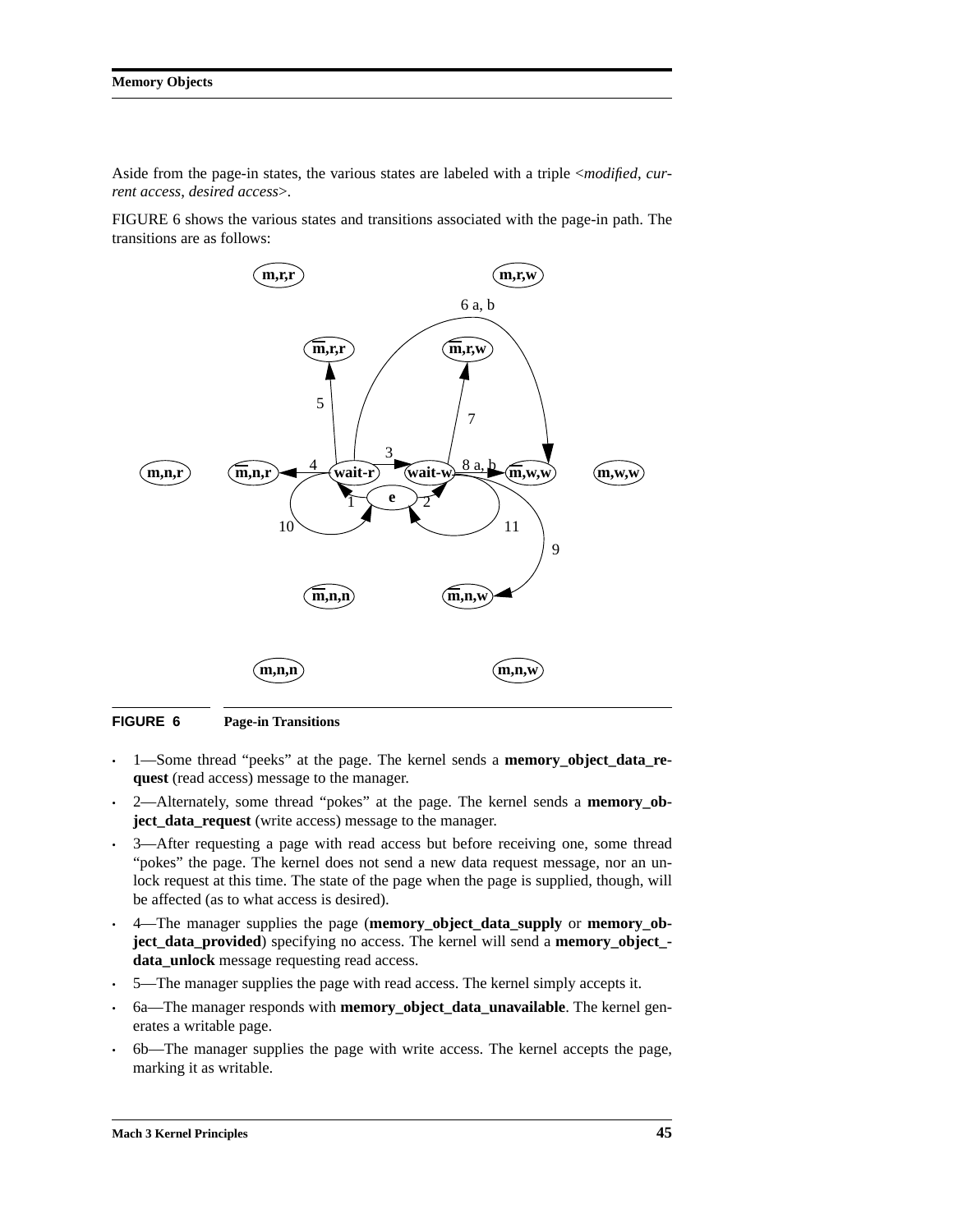- 7—The manager supplies the page with read access. The kernel will send a **memory\_object\_data\_unlock** message requesting write access.
- 8a—The manager responds with **memory\_object\_data\_unavailable**. The kernel generates a writable page.
- 8b—The manager supplies the page with write access. The kernel simply accepts it.
- 9—The manager supplies the page with no access. The kernel will send a **memory\_ object\_data\_unlock** message requesting write access.
- 10 and 11—The manager responds with **memory\_object\_data\_error**. All threads waiting for the page take memory access exceptions.

The following figures show the state transitions for *lock* (change allowed accesses) and/ or *clean* (return clean page copies) operations. (*Flush* operations always transition to state **e**.)

FIGURE 7 shows the manager initiated *lock* and/or *clean* transitions (**memory\_object\_ lock\_request**) when the page is in an un-modified state. FIGURE 8 shows the corresponding transitions for initially modified states.



**FIGURE 7 Lock, Clean Transitions—un-modified states**

A *lock* request causes the kernel to forget what accesses it had before (or had requested); the threads currently taking advantage of the old access and those waiting for more access will again attempt to access the page, possibly causing new unlock messages to be generated. As such, some of the transitions here are short-lived; for example, the transi-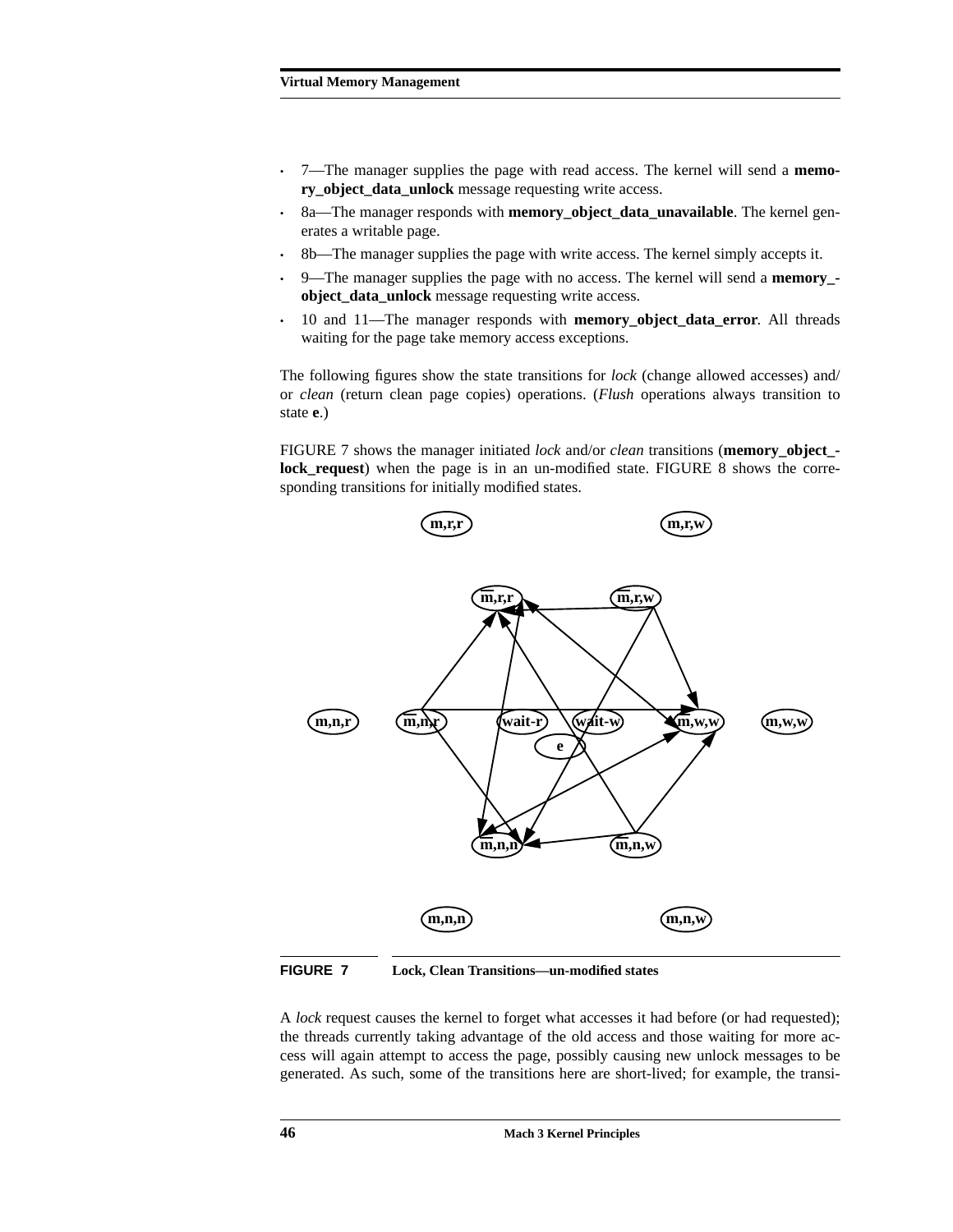



**FIGURE 8 Lock, no clean (upper); Clean (lower) Transitions—modified states**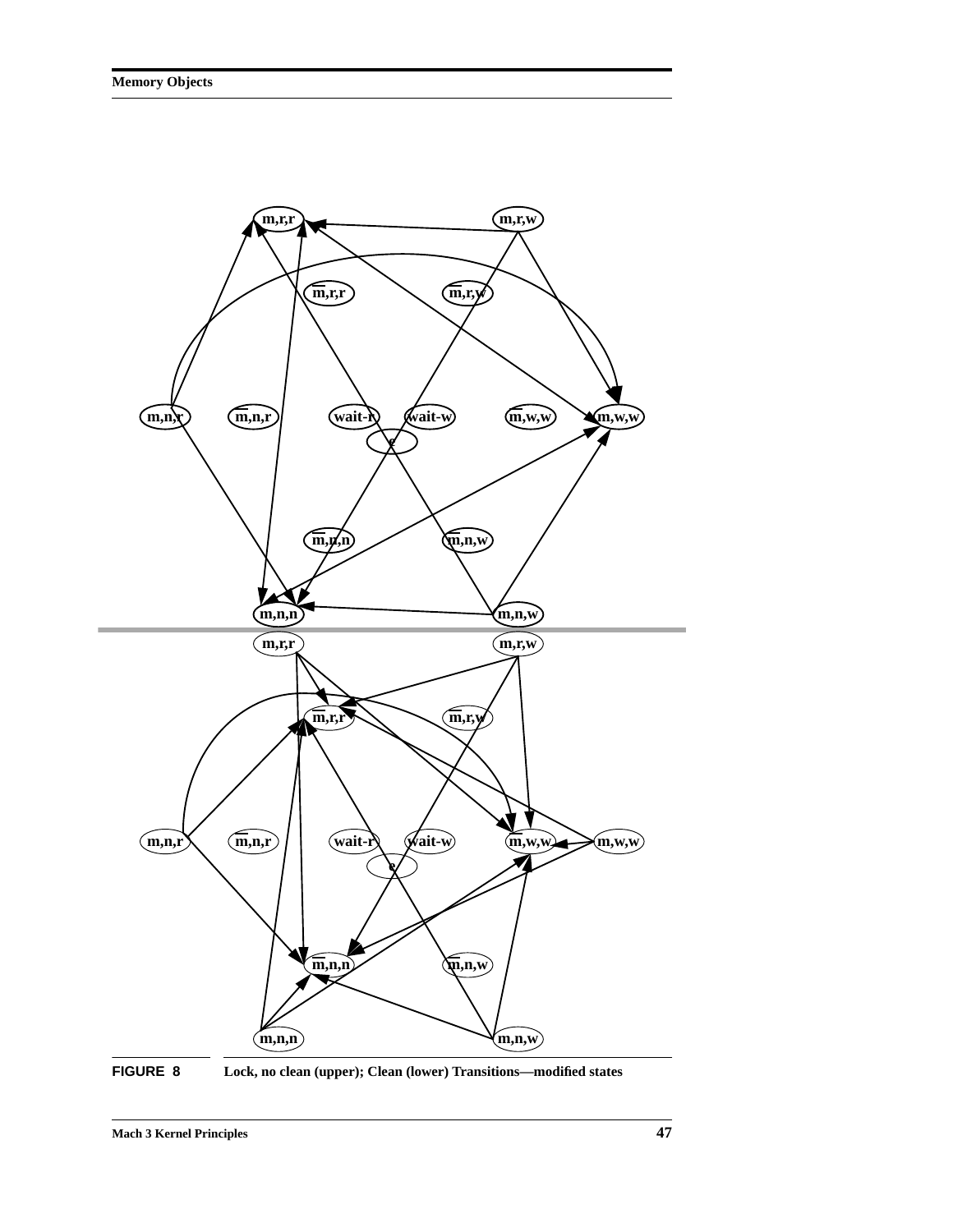tion from <**m,r,w**> to <**m,n,n**> will probably be followed by a thread "poke", changing to state <**m,n,w**>. The lock request itself will receive a **memory\_object\_lock\_completed** message. The *clean* transitions are very much similar to the simple lock requests. The big difference is that (copies of) modified (and possibly precious pages) will be returned to the manager (**memory\_object\_data\_return** or **memory\_object\_data\_write**) prior to the **memory\_object\_lock\_completed** message. Note that the *clean* operation removes the modified flag from the page.

FIGURE 9 shows the various kernel-initiated transitions resulting from "peek" or "poke" operations by clients. The dotted lines show kernel and manager initiated flush (evict) operations.



**FIGURE 9 Peek, Poke, Evict and Flush Transitions**

- 1—Some thread "pokes" the page. This is the only transition that sets the *modify* flag (the page must have write access). Note, though, that access may be revoked from the page later, creating a modified page with less than write access.
- 2 and 5—Some thread "peeks" at the page with no access. The kernel sends a **memory\_object\_data\_unlock** message requesting read access.
- 3 and 6—Some thread "pokes" the page with no access. The kernel sends a **memory\_object\_data\_unlock** message requesting write access.
- 4 and 7—Some thread "pokes" the page with no access while the kernel is waiting for read access. The kernel sends a new **memory\_object\_data\_unlock** message requesting write access.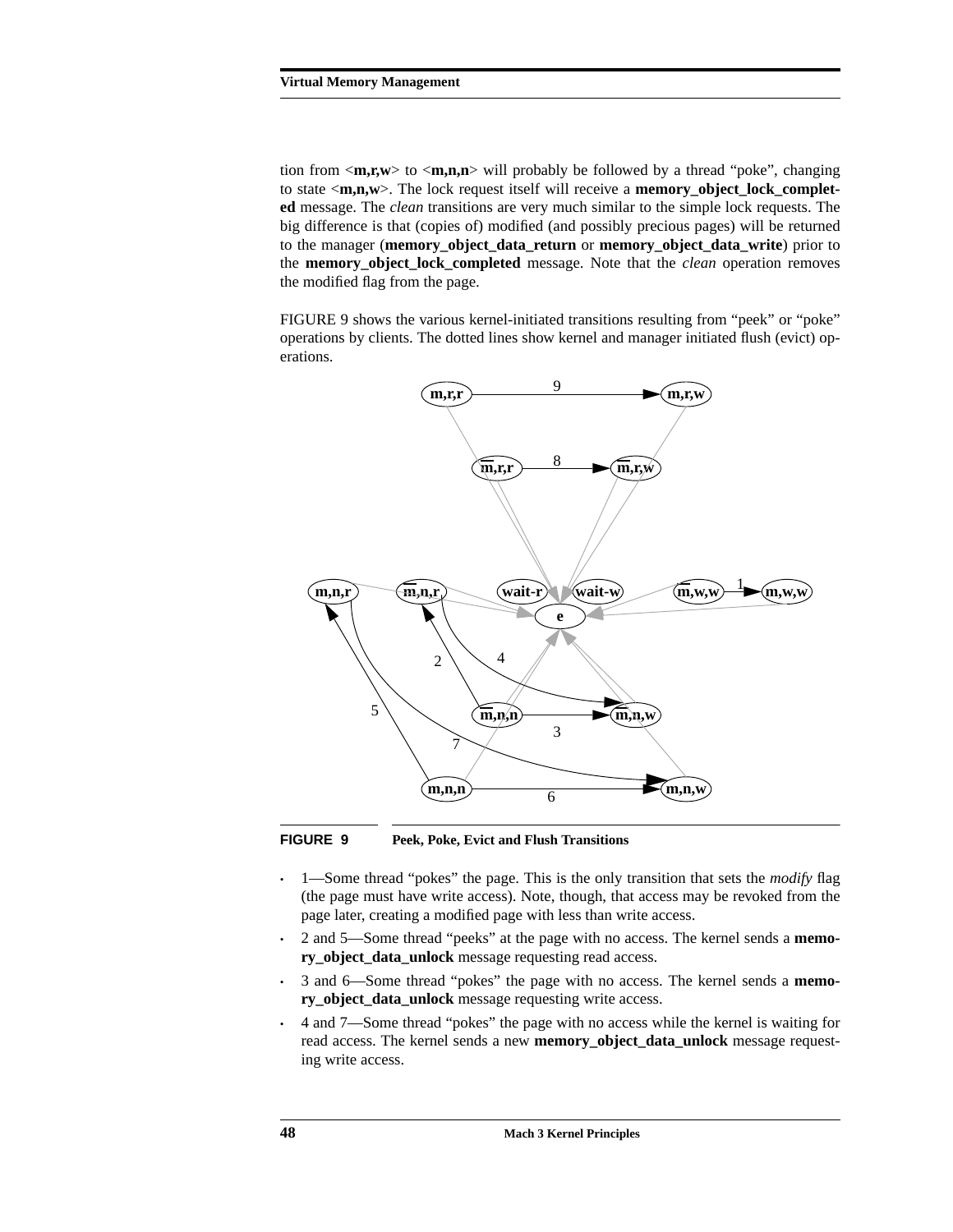• 8 and 9—Some thread "pokes" the page with only read access. The kernel sends a **memory** object data unlock message requesting write access.

A page may be evicted from any in-memory state (those other than **e**, **wait-r** and **wait-w**) as long as the page isn't *wired*. The action of evicting the page transitions it to the **e** state; the (possibly modified) page will be returned to the manager in a **memory\_object\_data\_return** (or **memory\_object\_data\_write**) message if it is precious or modified.

The *flush* option to the **memory\_object\_lock\_request** also transitions from all resident states to the **e** state. The kernel will return the page as if it had been evicted if the *clean* option is also specified and if the page is modified or *precious*, followed by a **memory\_ object\_lock\_completed** message.

## **Virtual Copy Optimizations**

There are two situations in the Mach system in which a range of memory is *logically* copied.

- When a memory range has the VM\_INHERIT\_COPY inheritance attribute and a new task is created from this task.
- When a memory range is passed out-of-line in a Mach message. (This includes **vm\_ read**, **vm\_write** and **vm\_copy** operations.)

Each of these situations occurs frequently. Copy inherited memory is used to support the POSIX **fork** semantics for new process creation. Out-of-line memory, although uncommon in the normal message case, is very important to supporting external memory managers, file systems in particular, and the device interface to be specific.

It is reasonable for these operations to be defined as logical copies (instead of direct sharing, for instance) because the Mach virtual memory provides virtual copy optimizations. With these optimizations, the memory is not copied outright; memory is copied in a lazily evaluated way, only when data needs to be copied. Data copying can be deferred for a variety of reasons:

- Some of the data is not actually referenced.
- Neither task modifies some of the data, so they can effectively share the same memory image of the un-modified data.
- The task requesting the data copy deletes its mapping, thereby allowing the kernel to consider the copy a move, which can be optimized into page re-mappings ("page stealing"), instead of page copies. A related possibility is that the "receiver" of the data copies it again (and deletes its mappings) without even looking at the data.

On the one hand, these optimizations are purely internal, and therefore not part of the Mach kernel semantics that this document describes. However, as a practical matter, the presence of these optimizations is well known, and an integral part of the utility of many of the interfaces (the device and external memory manager interfaces, especially). Also, the fact that the kernel uses the virtual memory system for out-of-line data allows the various kernel primitives that return lists to do so by returning out-of-line data, which is actually accomplished by internal **vm\_allocate** operations. As such, these optimizations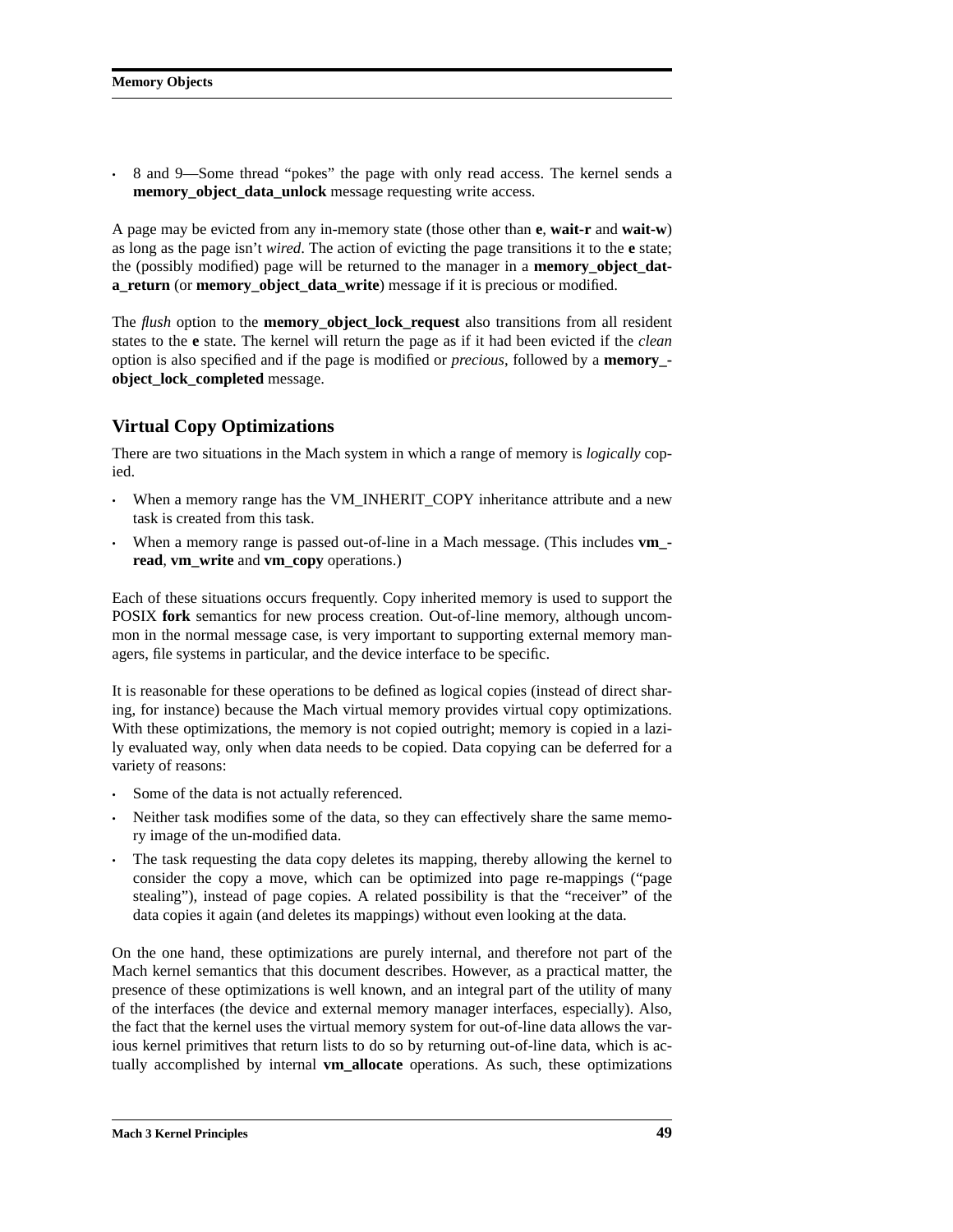form an important part of the specification of the interfaces, namely, the performance characteristics.

#### **Virtual Copy Dialog**

When a range of memory is to be copied, the kernel creates a new memory cache object to represent the virtually copied pages. This new memory cache object (the copy destination) may well share actual physical memory pages with the old memory cache object (the copy source), assuming that these pages are not actually modified. The old object is never affected by this virtual copy. It will continue to be associated with the same abstract memory object and the same associated memory manager. Its pages are its own, to use as it sees fit.

Although the new memory object receives virtual copies of all of the pages in the copied range of the old memory object, the visible mechanics of this operation are not so simple, and are controlled by the value of the copy strategy (set by **memory\_object\_ready** or **memory\_object\_set\_attributes** when the object is initialized, or by **memory\_object\_change\_attributes** or **memory\_object\_set\_attributes** thereafter) for the old memory object, as discussed below. Changing the copy strategy for a memory object can cause a dramatic flurry of activity as the kernel adjusts to the requirements of the new strategy. For this reason, **memory\_object\_change\_attributes** can optionally return a reply (*reply\_port* → **memory\_object\_change\_completed**) which can be used for synchronization.

The typical memory object has the property that its pages can only be modified by virtue of being mapped into some task's address space and being manipulated by direct memory references by that task. If this can only happen on one host, then all modifications to the pages of a memory object will occur on that one host, and be completely visible to the kernel as it maintains its memory cache objects. In this case, the memory manager would set the memory object's copy strategy to MEMORY\_OBJECT\_COPY\_DELAY, the standard copy-on-write optimization. This causes the new memory object to be built as a temporary object managed by the default memory manager. The behavior of the old and the new objects is as follows:

- Both the new and the old memory objects share pages currently in memory.
- If a page of the new object is referenced that is not memory resident (and not yet "pushed" as below), a message is sent to the old abstract memory object for the data. This request cannot be distinguished by the memory manager from a reference to the old memory object. This fetched page will be shared by the old and the new memory object.
- Whenever a page of the old object is to be modified (by an attempted modify reference to either the old or to the new object (since they are currently sharing physical memory pages)), the kernel first "pushes" the un-modified value of the page into the new object, so that the new object does indeed see a copy of the original data of that page.
- "Pushed" pages are managed by the default memory manager.

The MEMORY\_OBJECT\_COPY\_TEMPORARY strategy also has this effect. This object attribute (temporary) has the additional (unrelated) property that, when terminated as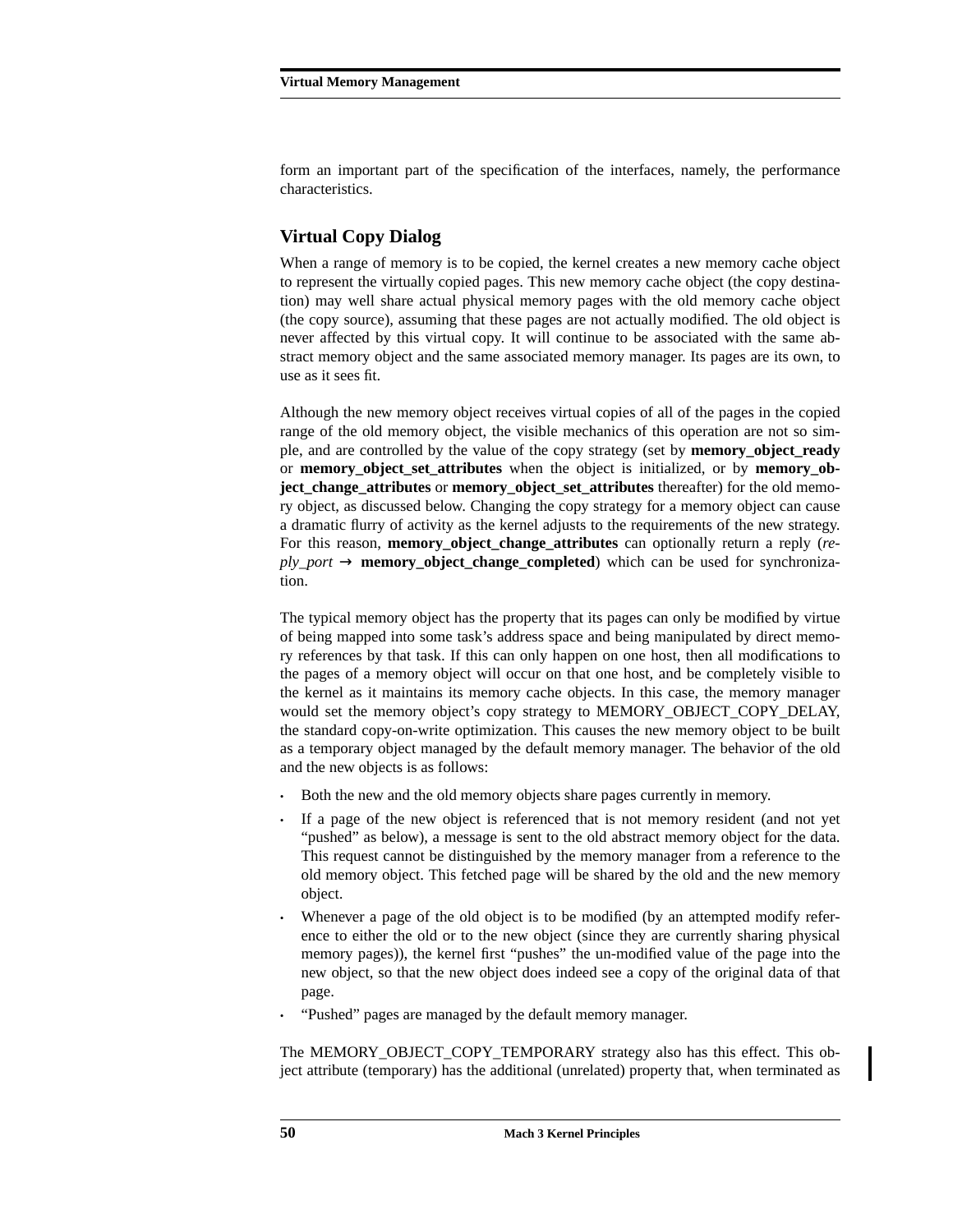the result of no extant mappings of the object, the kernel discards any cached pages instead of returning them to the memory manager.

If the old memory object can be modified in a way not visible to the kernel on a single host (network shared memory, for example, or direct access by the memory manager), then alternate copy strategies are needed. To see this, consider the following scenario:

- A virtual copy is requested. Some page of the range, however, is not in memory on the copying host.
- The non-resident page of the range, resident on some other host, is modified.
- The new (copy) memory object on the copying host makes a request for the page. It receives the new value, not the value the page would have had at the time of the virtual copy.

To gain control over the semantics in these cases, the kernel provides two alternate copy strategies, MEMORY\_OBJECT\_COPY\_NONE and MEMORY\_OBJECT\_COPY\_- CALL.

MEMORY OBJECT COPY NONE is used when the memory manager is not capable of implementing the correct semantics in an intelligent way. In this case, at the time of the virtual copy, the kernel constructs the new memory object as a default memory manager managed temporary object with its contents explicitly copied (at this time) from the old memory object (thus requesting all pages at this time from the memory manager).

If the memory manager can perform intelligent copy semantics, MEMORY\_OBJECT\_- COPY\_CALL is used. (Important note: This feature is scheduled for replacement. It is un-tested and believed not to work.). This strategy differs from the other two copy strategies in that the new memory cache object, instead of having an associated abstract memory object managed by the default memory manager, has an associated abstract memory object maintained by the same memory manager as that which manages the old memory object. This is done as follows:

- The kernel creates a port to represent the new abstract memory object. The receive right for this port is sent via *old\_abstract\_memory\_object*  $\rightarrow$  **memory\_object\_copy**., which informs the memory manager of the existence of a new abstract memory object which is to be a virtual copy of the specified old abstract memory object. This call also includes the associated old memory cache control port.
- The kernel performs a *new\_abstract\_memory\_object* → **memory\_object\_init** call to initialize the new memory object. This informs the memory manager of the name and control ports for the memory cache object associated with the new memory object. The memory manager responds in the usual way.

The memory objects are then maintained as follows:

- Both the new and the old memory objects share pages currently resident in memory.
- Whenever a page of the old object is to be modified (by an attempted modify reference to either the old or to the new object (since they are currently sharing physical memory pages)), the kernel first "pushes" the un-modified value of the page into the new object, so that the new object does indeed see a copy of the original data of that page.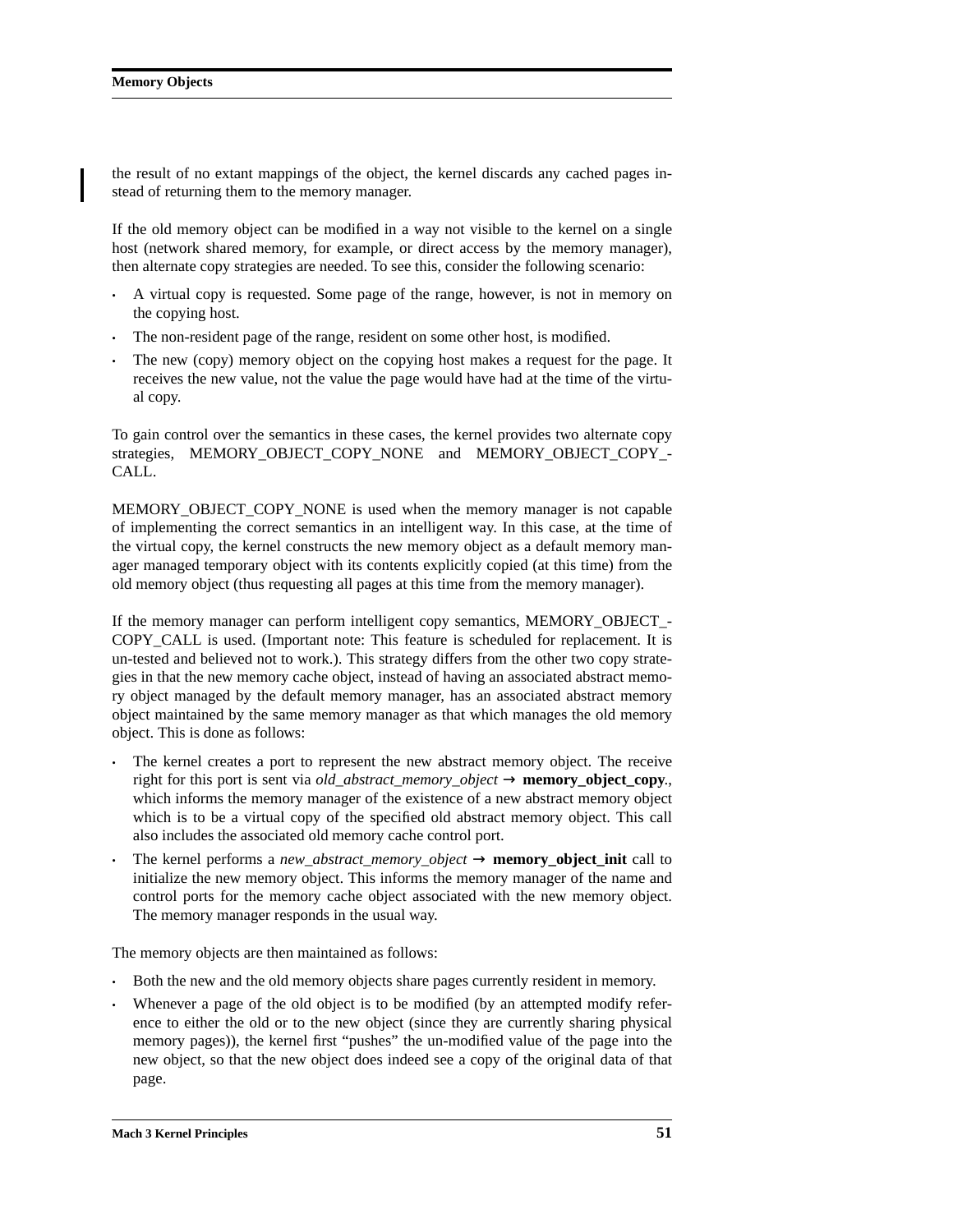- If a page of the old object is referenced that is not memory resident, a message is sent to the old abstract memory object for the data. This fetched page will appear only in the old memory object.
- If a page of the new object is referenced that is not memory resident (or "pushed"), a message is sent to the new abstract memory object for the data. This fetched page will be "pushed" onto the new memory object, and will not appear in the old memory object. If the memory manager decides that the value of the old memory object's page can be used, the memory manager may respond with **memory\_object\_data\_unavailable**, which then sends a message to the old abstract memory object, or uses its page if resident.
- "Pushed" pages are not managed by the memory manager; that is, no **memory\_object\_data\_write** or **memory\_object\_data\_return** messages will be sent to the new abstract memory object. (It is not known whether this works correctly or not.)

#### **Default Memory Manager**

The default memory manager is, in most regards, simply an external memory manager. It provides backing storage for anonymous memory (**vm\_allocate**, copy memory...). A very significant property of the default memory manager is that it is the memory manager of last resort, one which cannot fail. Since no memory manager can provide paging for it, its data writing path is completely wired in memory, and all memory passed to it is wired as well. This memory manager must promptly deal with its memory, and discard it when paged out to backing storage since it is effectively wired.

The default memory manager for a host is set by *host* control  $\rightarrow$ **vm** set default mem**ory\_manager**. This is initially the kernel's internal memory manager.

Memory backed by the default memory manager can be created in a variety of ways. These creations do not involve the default memory manager directly, so the kernel must inform the default memory manager explicitly about new default memory objects. This is done with *abstract\_memory\_object* → **memory\_object\_create**. A memory object to be managed by the default pager can be created by the privileged *abstract\_memory\_object* → **default\_pager\_object\_create.**

The default memory manager provides backing storage for temporary memory objects created by the kernel to represent virtual copy ranges. These temporary objects (except in the case of the MEMORY\_OBJECT\_COPY\_CALL strategy, which does not work correctly) have an additional operation applied to them. When a page from the original object is "pushed" onto them, this pushed data is supplied to the default memory manager with *abstract\_memory\_object*  $\rightarrow$  **memory\_object\_data\_initialize**. The reason for this additional primitive is that the kernel does not completely track the extent to which it pushes pages onto the copy. (If the copy page is paged-out, a subsequent modification of the original object will push the modified original page again.) As such, it is possible for the default memory manager to receive more than one "push" message (**memory\_object\_data\_initialize**) for a page. The manager must ignore all but the first of these. Note that **memory\_object\_data\_initialize** is called only when a page is pushed onto the copy; if the copy's pages are themselves modified, the modified pages will be sent to the manager with **memory\_object\_data\_write** or **memory\_object\_data\_return**.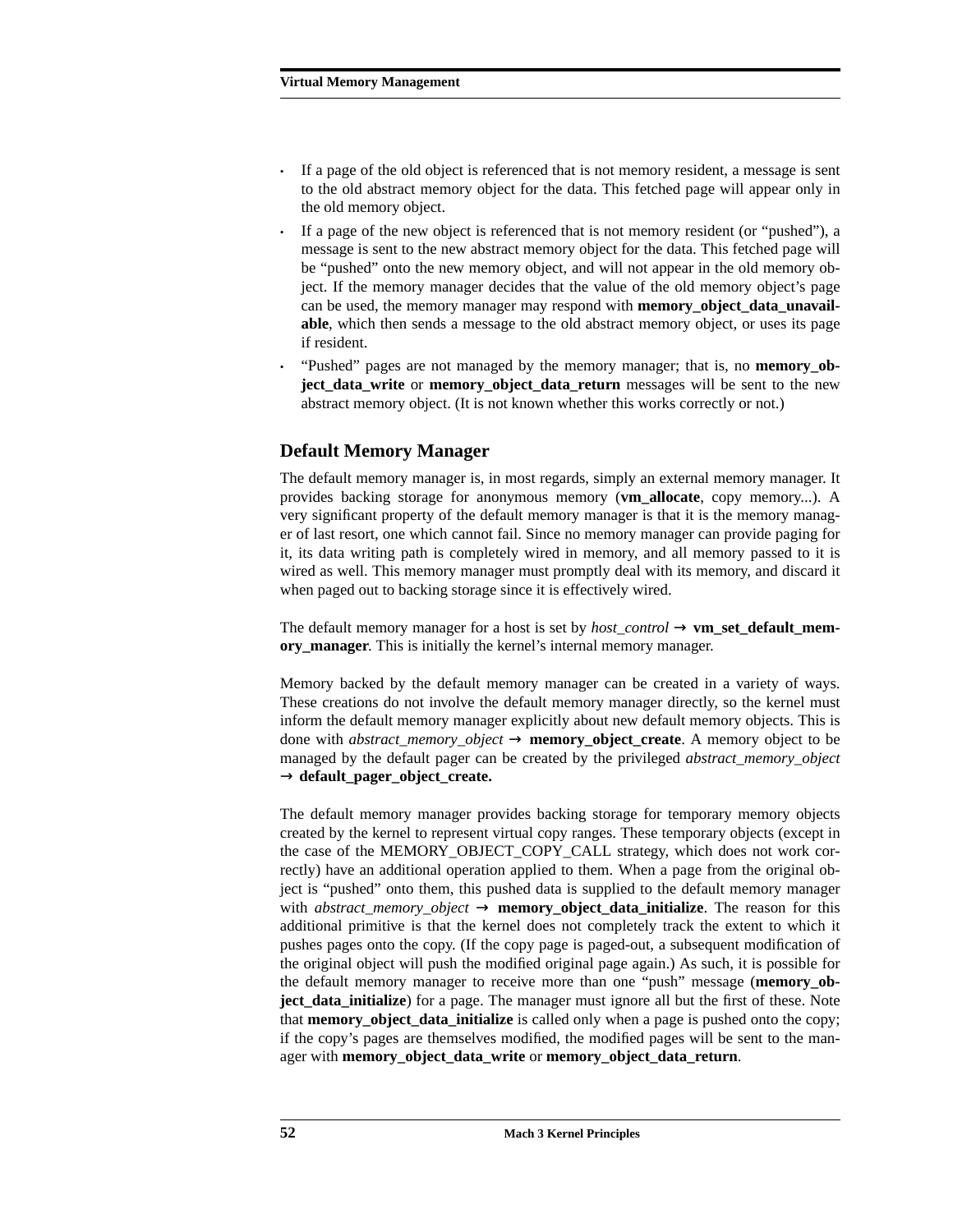It can happen that the default memory manager will be asked for a page of a copy that has never been "pushed" to it. The manager's response in this case, as it would be for notyet-existing pages, is to call **memory\_object\_data\_unavailable**. Instead of creating a zero page, this call, in such a case, will copy the appropriate page from the original object (it follows that the original page has not been modified since no initialize message has been seen).

The default memory manager maintains various (disk) partitions as backing storage. The extent of the default partition (currently the only one) can be found with *abstract\_memory\_object* → **default\_pager\_info** (using a default pager object port).

#### **Miscellaneous Operations**

A service related to memory objects and memory managers is provided by **device\_map**, which allows a portion of a task's address space to represent a physical device. This is discussed under Devices.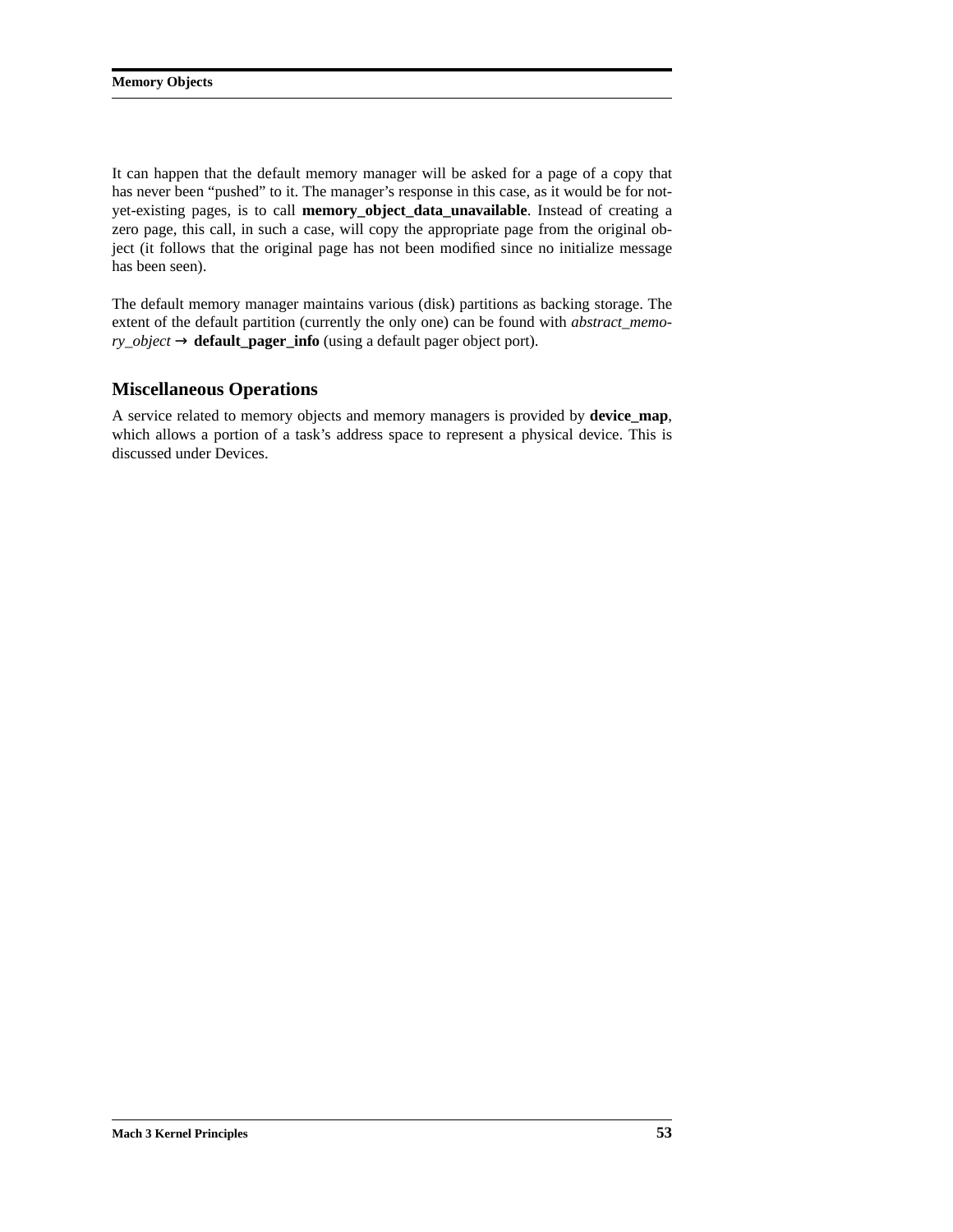**Virtual Memory Management**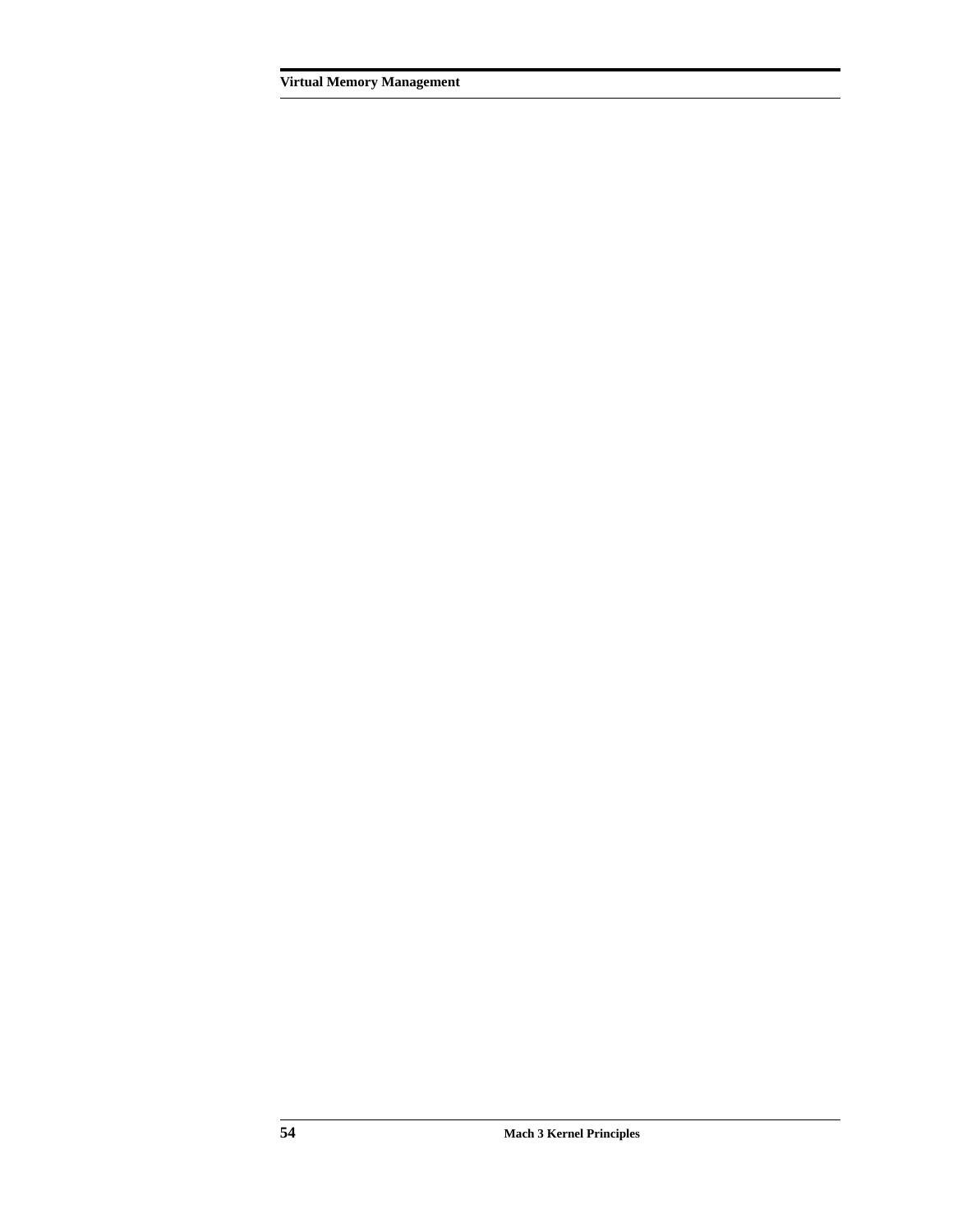# CHAPTER 6 Physical Resource Management

The Mach kernel virtualizes the various resources it maintains. None the less, it is still true that everything depends on the underlying physical resources of the system, and clients are often aware of this, not only to the extent that resource shortages occur, but also to the extent that clients have some direct influence over physical resources.

## **Physical Memory**

Needless to say, the Mach kernel itself uses physical memory. The various kernel objects and associated data structures occupy physical memory. It is a hardware and implementation issue as to which of these structures can be swapped or paged out of memory. Currently, clients have no control over this memory, except to the extent that they create kernel managed entities.

The majority of the physical memory of the system forms a single paging pool. This pool of pages forms a cache for the virtual memory system. The set of pages that reside in physical memory at any given time is decided by the page replacement algorithm, implemented in the kernel. With the exception of the privileged **vm\_wire** call, clients have no control over this algorithm. Even external memory managers have no influence; if they do not respond fast enough to a request to write a page, the default memory manager will be used to move the page from physical memory to system paging storage.

When a memory object is no longer referenced, the kernel normally frees all of its physical memory pages. A memory manager can mark an object's pages as *cacheable*, meaning that the object's pages will be moved to a free list, but not destroyed. This would tend to be specified for memory objects that persist.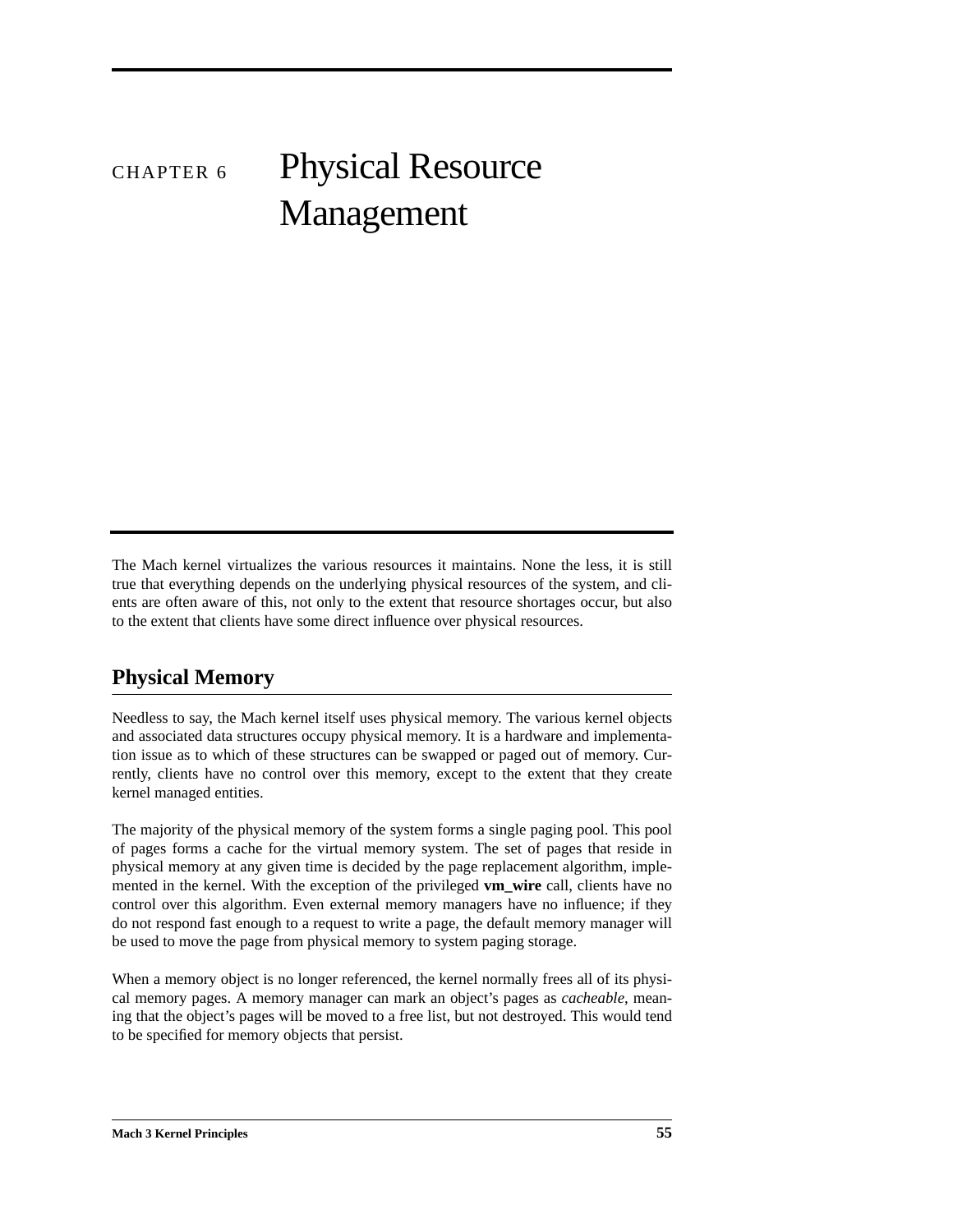### **Processors**

Each physical processor that is part of a host (and capable of executing threads) is named by a processor port. Although significant in that they perform the real work, processors are not very significant in the Mach scheme of things other than as members of a processor set. It is a processor set that forms the basis for the pool of processors used to schedule a set of threads, and that has scheduling attributes associated with it.

Significant operations on processors are to affect their processor set membership, and to physically control the processor. The list of processor ports for a given host is obtained by *host\_control* → **host\_processors**.

FIGURE 10 shows the client visible processor and processor set structures. The processor set control port provides access to the contained tasks, threads and processors (only one shown here). The set of all processors is also found via the host control port.



The following operations exist: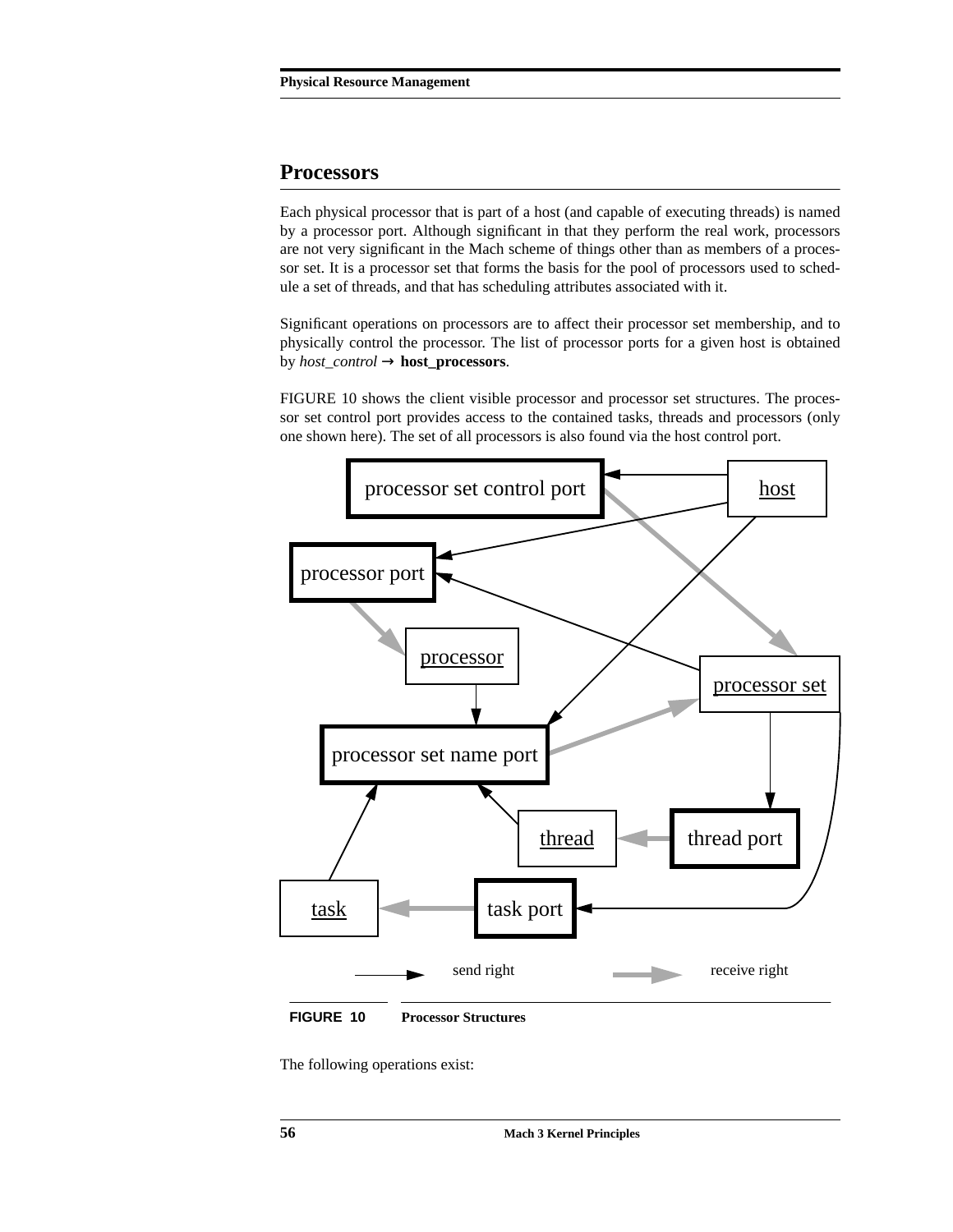- $\frac{p}{\text{processor}} \rightarrow \frac{\text{processor}}{\text{assign}}$  Assign a processor to a processor set
- *processor* → **processor\_control** Perform machine specific control operations
- *processor* → **processor\_exit** Stop a processor
- $\text{processor} \rightarrow \text{processor\_get\_assignment}$  Return the name port for the processor set containing the processor
- $\frac{p}{\text{processor}} \rightarrow \text{processor}\_ \text{info} \longrightarrow \text{Return machine properties}$
- *processor* → **processor\_start** Start a processor

## **Processor Sets**

Processors are grouped into processor sets. A given processor belongs to at most one processor set. A processor set forms a pool of processors used to schedule the threads assigned to that processor set. A thread is assigned to only one processor set. A processor set exists as a basis to uniformly control the schedulability of a set of threads. The notion also provides a way to provide coarse allocation of processors to given activities in the system.

#### **Set Maintenance**

A host possesses a set of processor sets. There is always a default processor set, which is automatically created when a host is initialized. The name port for this default processor set can be obtained by *host\_name*  $\rightarrow$  **processor\_set\_default**. The list of name ports for all of the processor sets can be obtained with  $host\_name \rightarrow host\_processor\_sets$ .

A control port for a processor set can be obtained only via the creation of a processor set, or via the privileged *host\_control* → **host\_processor\_set\_priv** call, which translates a processor set name port into its control port.

All other processor sets must be created explicitly, with *host\_name* → **processor\_set\_ create**. This call returns both the name and control ports for the new processor set. A new set is empty. The set is destroyed with *processor\_set\_control* → **processor\_set\_destroy**. Any processors currently assigned to this set will be re-assigned to the default processor set.

A processor is added to a processor set with *processor*  $\rightarrow$  **processor\_assign**. This removes the processor from its current set. The current assignment of a processor (its processor set name port) is obtained with  $\text{processor} \rightarrow \text{processor\_get\_assignment}$ .

Information (such as scheduling parameters) for the processor set are obtained with *processor\_set\_name* → **processor\_set\_info**.

#### **Task and Thread Assignment**

By default, a task is *assigned* to the default processor set. Assigning a task to a processor set means that, by default, any new threads in that task will be assigned to that processor set. Being assigned to a processor set means that the thread will only execute on processors within that set.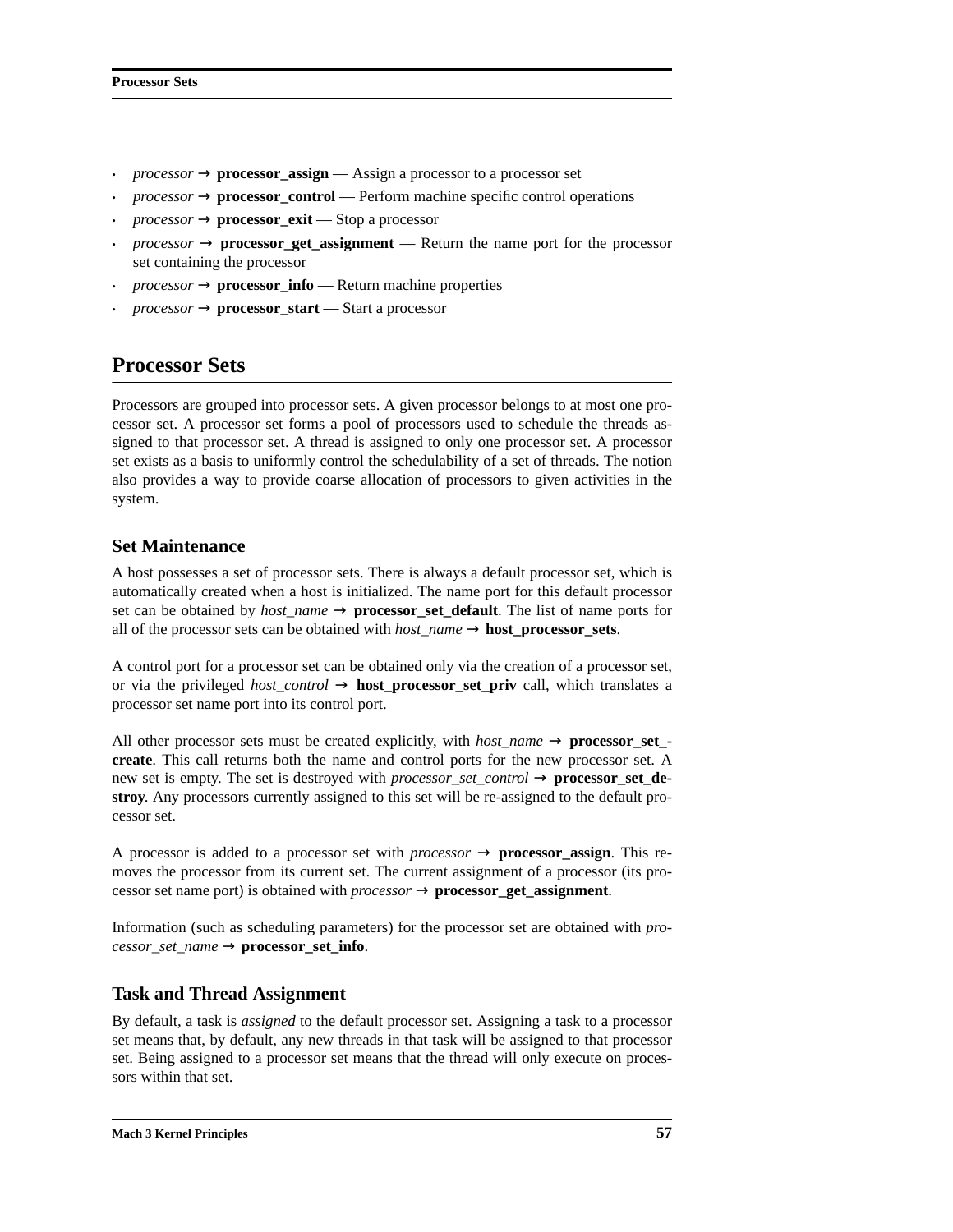A task is assigned to a processor set with  $task \rightarrow$  task\_assign, a thread with *thread*  $\rightarrow$ **thread\_assign**. These calls require a control port to the processor set, which most tasks do not hold. For simple assignment to the default processor set, there is  $task \rightarrow$  task as**sign default** and *thread*  $\rightarrow$  **thread** assign default, which need no such port. The current assignment can be found with  $task \rightarrow$  task get assignment and *thread*  $\rightarrow$ **thread\_get\_assignment**, both of which return a processor set name port.

The current set of tasks / threads assigned to a processor set is found with *processor\_set\_*  $control \rightarrow$ **processor\_set\_tasks** / *processor\_set\_control*  $\rightarrow$  **processor\_set\_threads.** 

#### **Kernel Threads and Tasks**

For the sake of its own operation, the kernel creates *kernel threads* that execute purely within kernel context to provide various support functions. For example, page eviction (the "page-out daemon"), asynchronous I/O post-processing, thread reclamation and scheduler priority computations are performed by dedicated threads rather than being executed in interrupt (or software interrupt) context. Users of the system (including privileged ones) have no direct control over these internal threads. For the sake of giving these threads a task context, the kernel constructs a *kernel task* to contain them. This kernel task has no user address space.

The default pager forms its own kernel task with its own set of kernel threads to perform the processing. (The page-out thread is part of the main kernel task, not the default pager task.)

These two kernel internal tasks are under kernel control. However, since the contained threads must be scheduled as are any other threads, they are linked into the processor set lists, initially assigned to the default processor set. Thus, the result from **processor\_set\_ tasks** will list these two tasks as the first tasks in the list (by convention) and **processor\_set\_threads** will list the kernel internal threads (in no determinate order).

Since these kernel entities have no user context, most operations against their task or thread ports will fail. They can be assigned different scheduling priorities and assigned to different processor sets. Attempting to terminate or suspend these threads is undefined (but likely to cause system failure).

#### **Scheduling Control**

Processor sets achieve two goals: they provide for coarse allocation of processors to a set of tasks (an application); they also provide the handle for dictating scheduling policies.

Any given thread has associated with it a scheduling policy to use, and various parameters that influence that policy, the priority being the most obvious.

Any given processor set supports the scheduling of its threads according to the scheduling policies allowed for that processor set. The set of policies enabled for a processor set are controlled by *processor set control*  $\rightarrow$  **processor set policy disable** and *processor set control*  $\rightarrow$  **processor set policy enable**. The currently enabled set can be found with *processor\_set\_control*  $\rightarrow$  **processor\_set\_info**.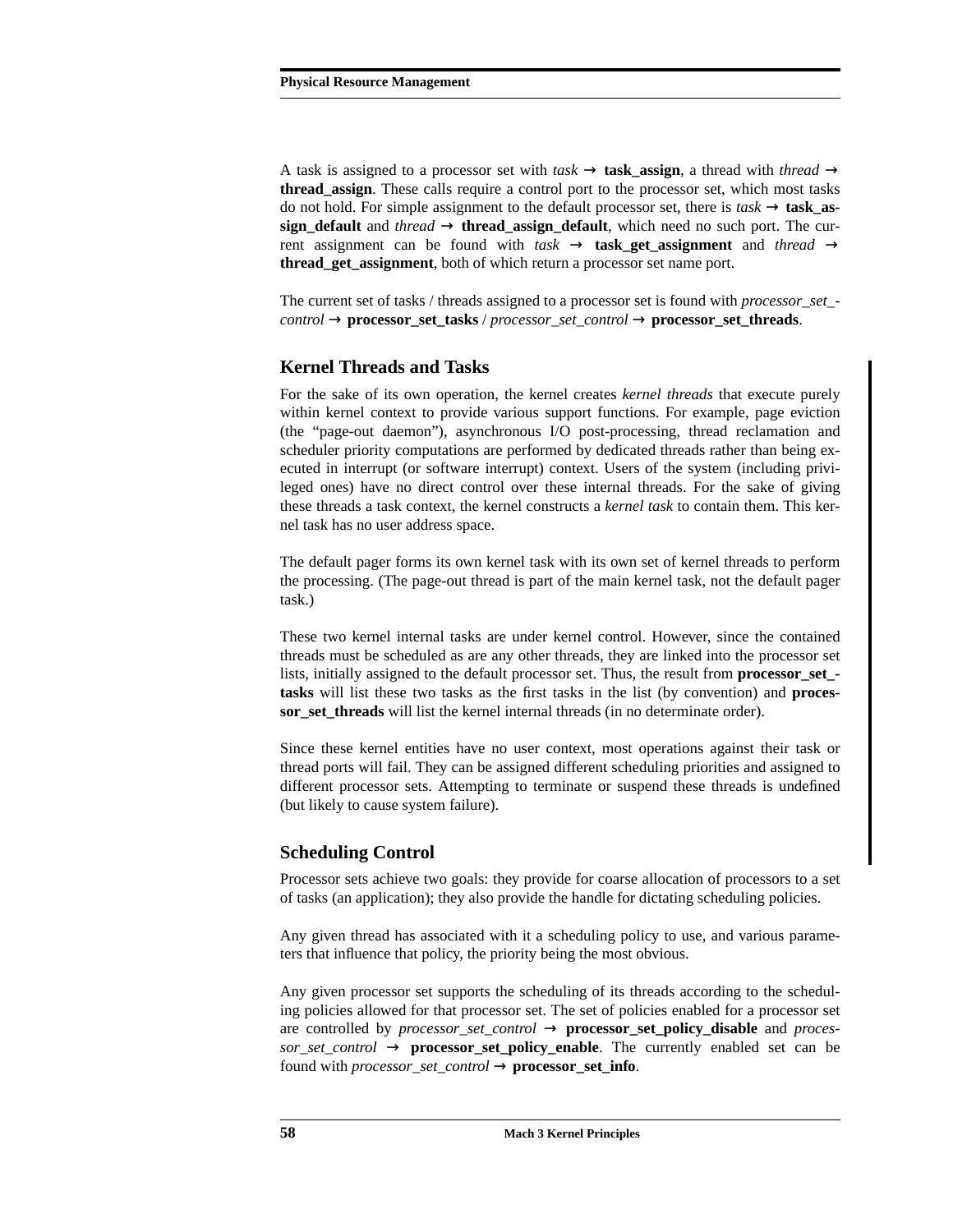#### **Nodes**

Tasks do not have a scheduling policy associated with them. Threads have a scheduling policy set via *thread*  $\rightarrow$  **thread policy**. When a thread is assigned to a processor set, it maintains its policy unless the processor set does not have it enabled, in which case the thread's policy is set to time-sharing. However, disabling a policy for a processor set does not affect any threads currently in that set (unless an option to the **processor\_set\_ policy** disable call is used).

Threads have three priorities associated with them by the system:

- A priority value which can be set by the thread to any value up to a maximum priority. Newly created threads obtain their priority from their task. This is set by  $task \rightarrow$ **task** priority. This value can be affected by *thread*  $\rightarrow$  **thread** priority.
- A maximum priority value which can be raised only via privileged operation so that users may not unfairly compete with other users in their processor set. Newly created threads obtain their maximum priority from that of their assigned processor set. The maximum priority for a processor set is set by *processor\_set\_control* → **processor\_set\_max\_priority**. A "privileged" thread may raise its maximum priority if it holds the processor set control port with  $thread \rightarrow$  **thread\_max\_priority**.
- A scheduled priority value which is used to make scheduling decisions for the thread. This value is determined on the basis of the user priority value by the scheduling policy (for timesharing, this means adding an increment derived from CPU usage). This value can be affected by  $thread \rightarrow$  **thread\_priority**.

#### **Nodes**

The individual uniprocessor or multiprocessor *nodes* in a Mach multicomputer system are generally maintained in a transparent fashion. As such, there are very few operations defined for specific nodes.

Each node is allowed a small set of node specific ports. A few are set aside for client use (such as a node specific name server port). The kernel implements three node specific ports:

- A "host" control port, useful for deriving processor set and other ports which are associated with specific nodes but which can only be obtained from operations requiring a host control port.
- A corresponding "host" name port.
- A device master port, used to obtain node specific devices.

A node special port is obtained with *host\_control* [*node*] → **norma\_get\_special\_port** and set with *host\_control* [*node*]→ **norma\_set\_special\_port**.

The only other node visibility is the location of tasks. Currently, a task is created on a node and will not migrate from that node. By default, a task is created on the same node as the task used as the parent in the **task\_create** call. This default can be changed with  $task \rightarrow$  **task\_set\_child\_node**; this call specifies the target node for future children. A task may also be created explicitly on a given node with  $task \rightarrow$ **norma\_task\_create.**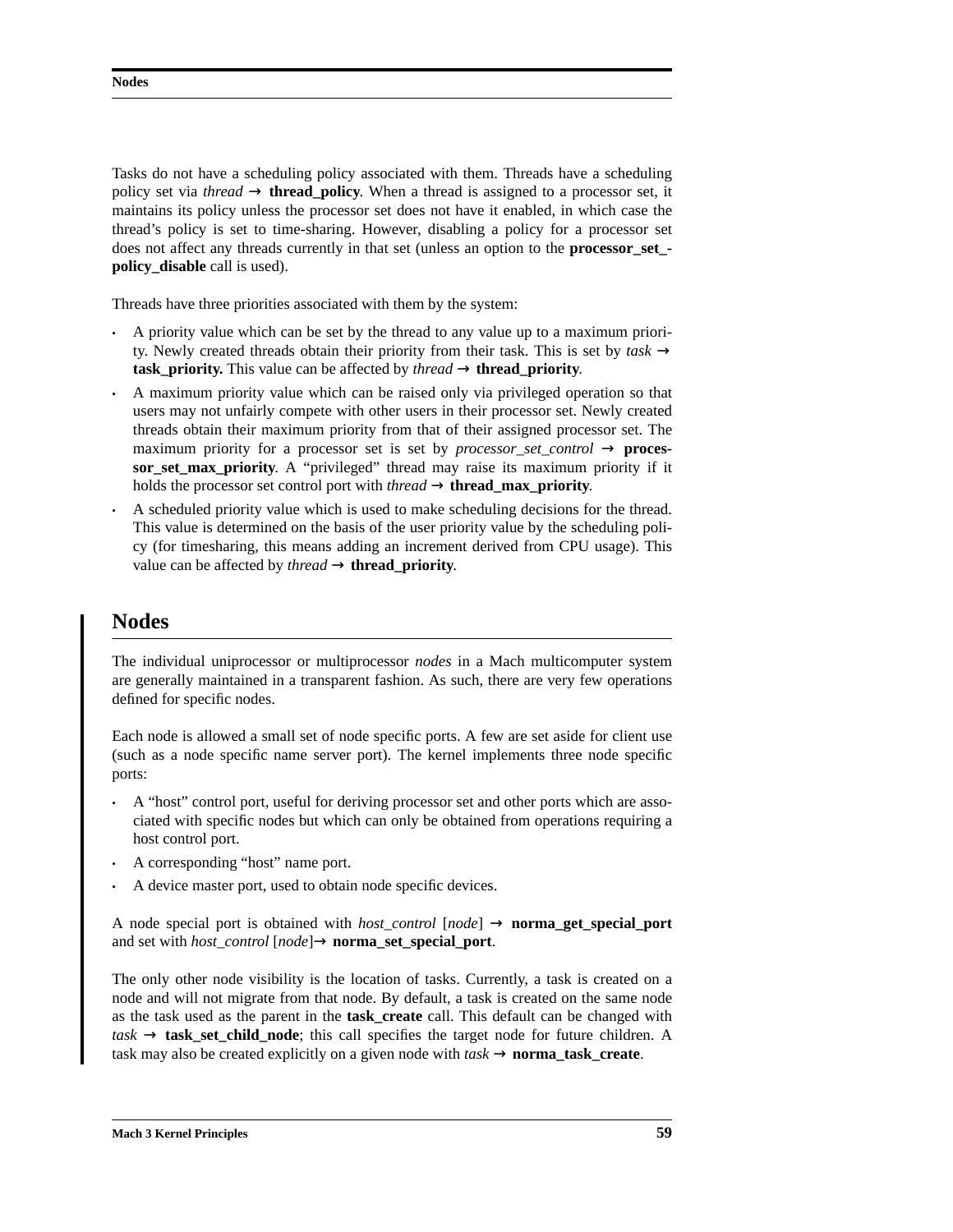$task (port) \rightarrow norma\_port\_location\_hint$  provides a guess of a port's current location. For port's whose receive right never moves this will return the correct node, otherwise it returns either the correct node or a node at which the port once was.

### **Hosts**

Each multiprocessor (or sets of multiprocessors in a multicomputer) within a networked Mach system runs its own instantiation of the Mach kernel. The *host* machine is not generally manipulated by client tasks. But, since each host does carry its own Mach kernel, each with its own port space, physical memory and other resources, the executing host is visible and sometimes manipulated directly. Also, each host generates its own statistics.

The most likely way in which a task may be aware of the presence of multiple Mach kernel instantiations is in external memory managers. Each kernel sends its own messages to a given external memory manager that is trying to manage memory mapped on more than one host.

Each host has its own physical memory pool, set of devices, default memory manager, set of processor sets (and, therefore, assigned threads and tasks) and time.

The name port to the host on which a thread is executing (on which its containing task was created) is returned by the **mach\_host\_self** trap.

Each host also has a control port used for its manipulation. For historic reasons, the control port for the host is called its privileged host port. No primitive returns this port. This port is supplied to the bootstrap task as described below.

FIGURE 11 shows the client visible host structures. Access to the host control port allows access to the processor set and processor ports.

The following host specific calls are provided:

- *host control*  $\rightarrow$  vm set default memory manager Set the default memory manager.
- $task \rightarrow \text{vm\_statistics}$  Return host-wide memory usage statistics. (Note that these statistics are returned given any task port on the host.)
- *host\_control* → **host\_adjust\_time** Make a clock adjustment.
- *host\_control* → **host\_get\_boot\_info** Return operator supplied boot-time information.
- *host\_name*  $\rightarrow$  **host\_get\_time** Return the current time.
- *host name*  $\rightarrow$  **host info** Return host information.
- $host\_name \rightarrow host\_kernel\_version Return$  the kernel version.
- $host\_control \rightarrow host\_reboot Re-book$ , with options.
- $host\_control \rightarrow host\_set\_time$  Set the current time.
- *host name*  $\rightarrow$  **host processor sets** Return name ports to the defined processor sets.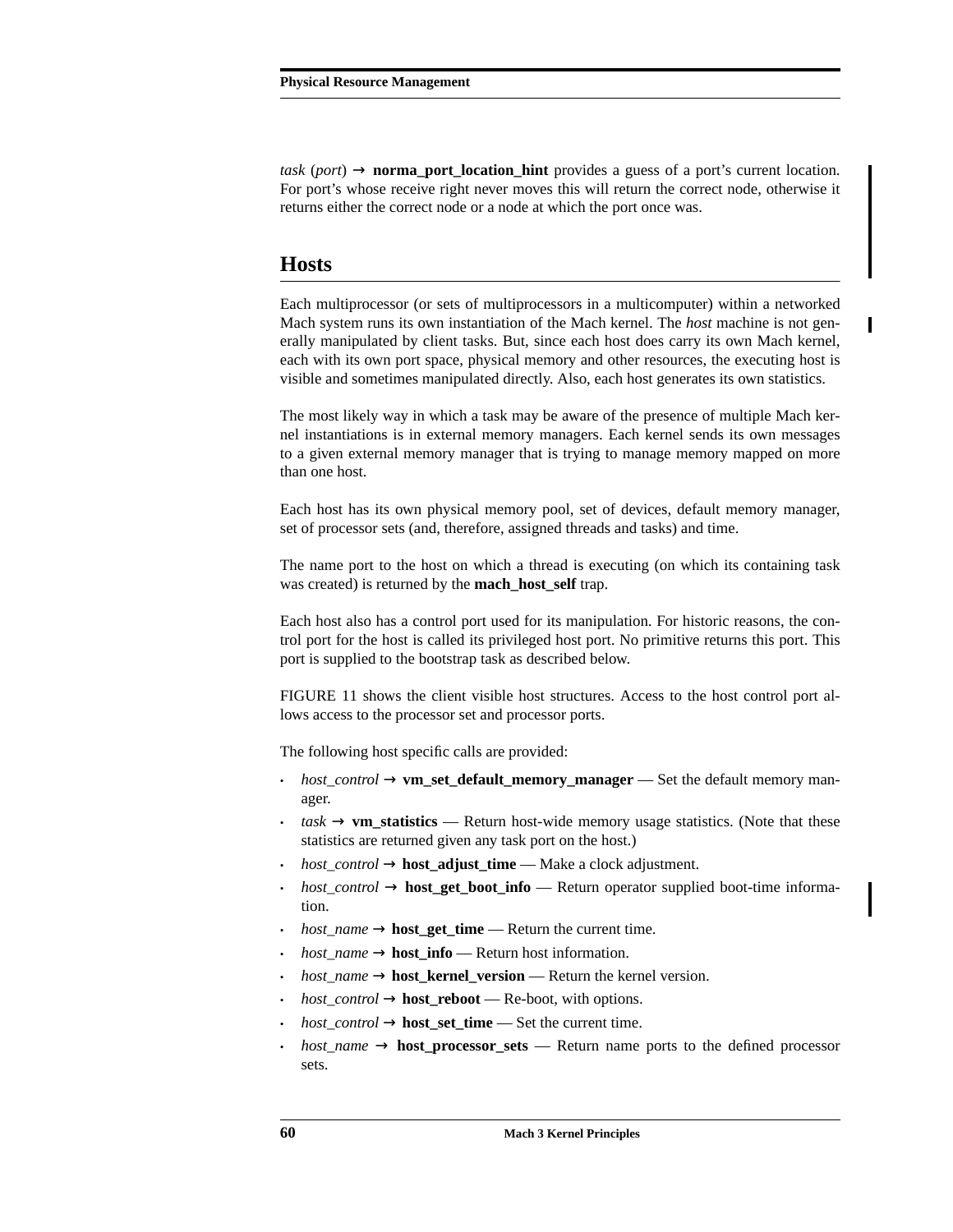

**FIGURE 11 Host Structures**

- *host\_control* → **host\_processors** Return control ports for the host's processors.
- *host\_control* → **host\_processor\_set\_priv** Convert a processor set name port to a control port.

## **Devices**

The Mach kernel exports a very simple interface to its devices. When initialized, the Mach kernel builds an internal table that lists each device. It exports a single port, the *device master* port, which is responsible for allocating devices. A task that holds send rights to the device master port may request the kernel to *open* a device, returning a port that provides access to that device. Operations on that port then manipulate the device, until it is *closed*.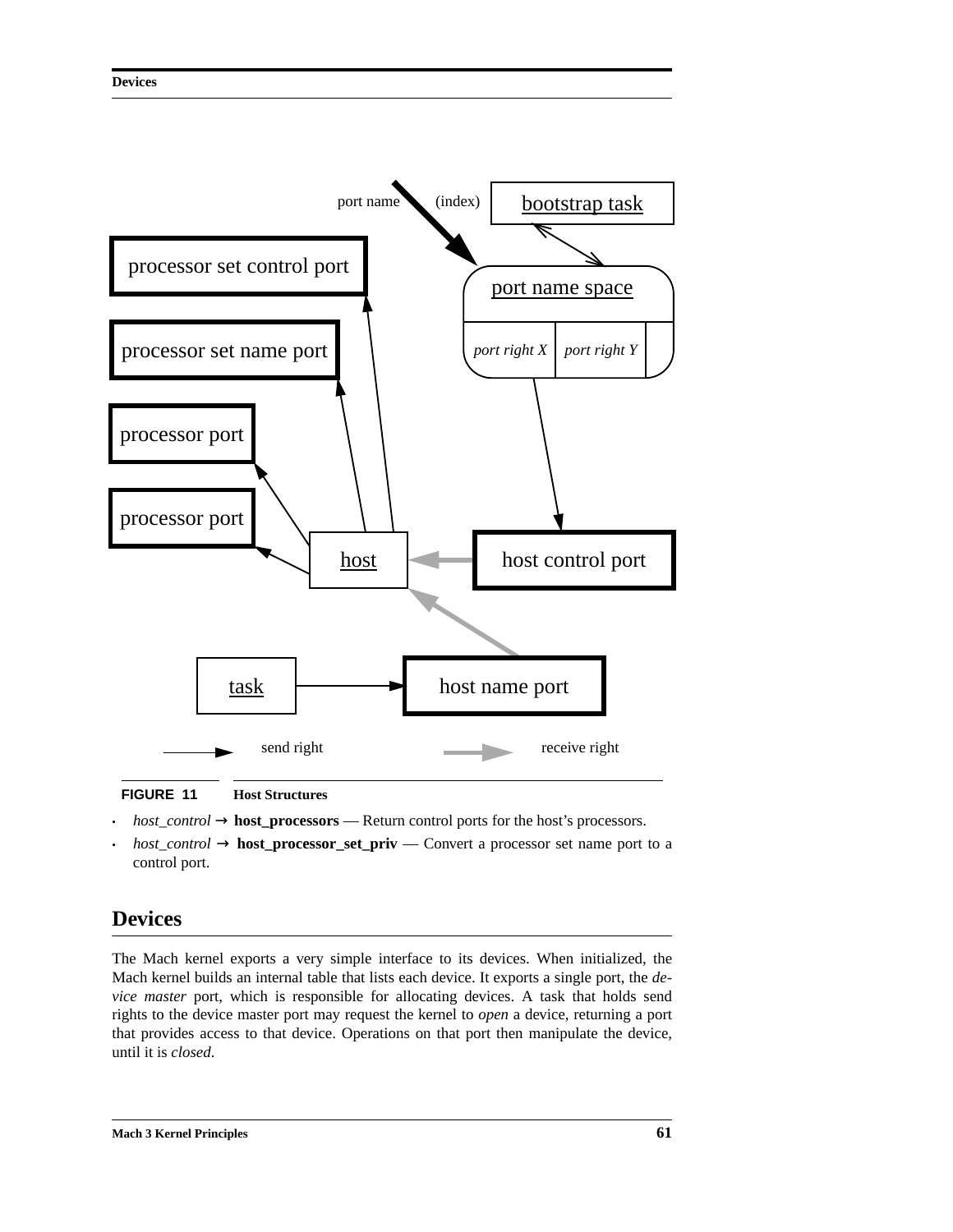In as much as that Mach messaging semantics are asynchronous, the device interface is asynchronous. A client sends a message to a device; a reply message indicates status or data returned. There exist, though, MIG generated stubs that use a message send/receive pair to provide a synchronous interface. In keeping with the style of this document (which is to list the synchronous RPC interfaces when they exist), the synchronous versions are shown here.

Given access to the device master port, the port controlling a named device is returned by *device master*  $\rightarrow$  *device open.* (Normally, only some device mastering task would hold the device master port.) The device is freed from use by  $\text{device} \rightarrow \text{device\_close}$ .

There is no primitive that returns the device master port. This port is provided to the bootstrap task as described below.

FIGURE 12 shows the client visible device structures. Access to the device master port provides access to all devices.



Each device is modeled as a set of records of some indeterminate size. Each device defines these notions for itself. There is a read and a write interface, both in two forms: one which uses out-of-line virtual memory managed space, and one that transmits data "in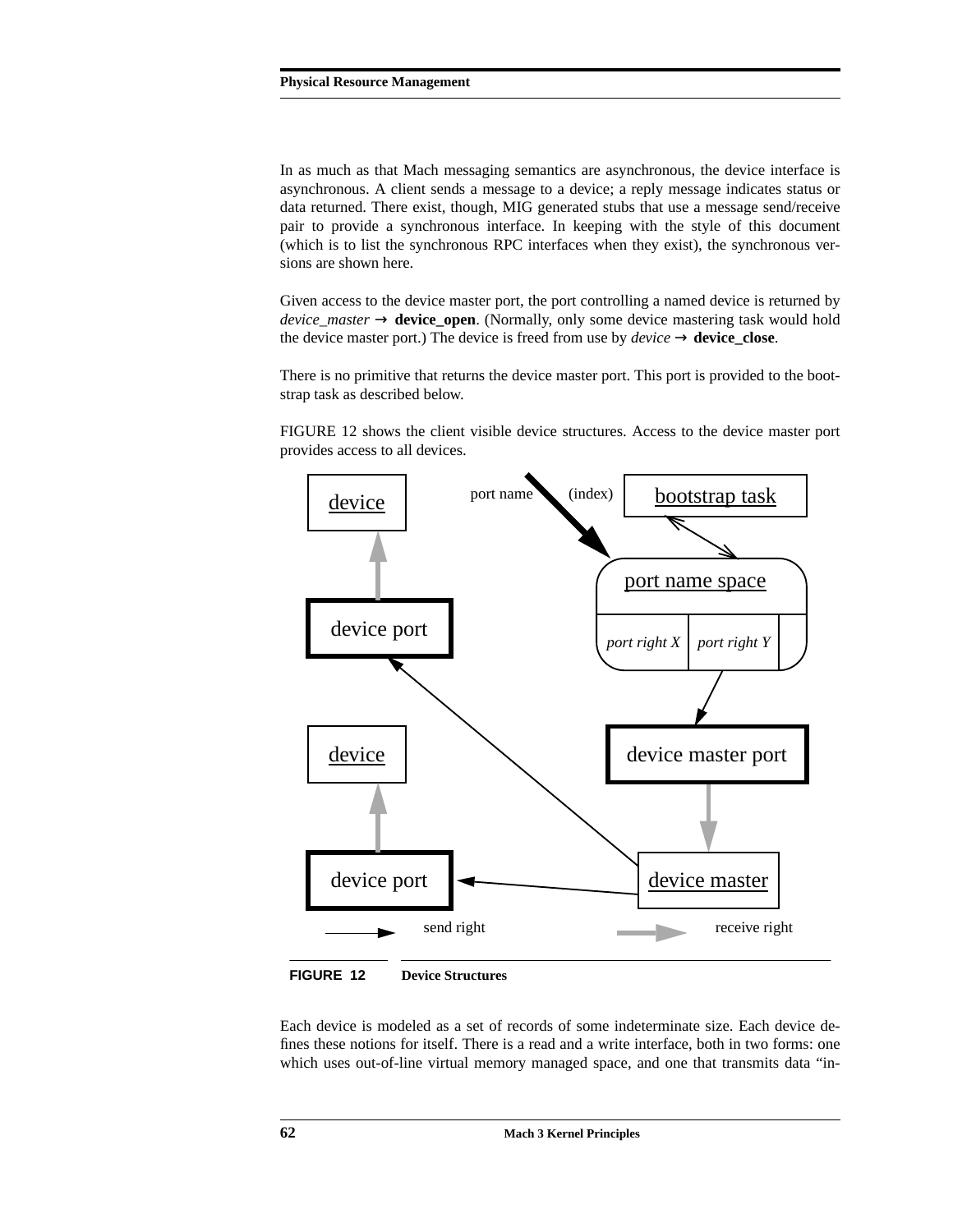**Devices**

line" (inband) in the message (efficient for small transfers). These calls are  $device \rightarrow$ **device read**, *device*  $\rightarrow$  **device read inband**, *device*  $\rightarrow$  **device** write and *device*  $\rightarrow$  **device\_write\_inband**.

Each device also defines some status information, read by  $\text{device} \rightarrow \text{device\_get\_status}$ and set by  $\text{device} \rightarrow$  **device** set status.

There are two very device specific functions defined by the kernel for special purpose devices.

- *device*  $\rightarrow$  **device\_set\_filter** This call establishes an input filter for all data that appears upon the device. The filter is expressed as a small "program" for a simple stack machine implemented by the driver. This is used to filter incoming network packets, sending asynchronous messages carrying the packets that pass the filter to the protocol server task specifying this filter for this device. Multiple packet filters can be specified (possibly by multiple tasks) and each packet may well be sent to multiple recipients.
- $device \rightarrow device\_map$  This call is similar to **vm\_map**. It introduces a new memory range in the task's virtual address space. The external memory manager for this range is the device driver, which can provide any illusion of the device. The typical use of this call is to map a workstation's frame buffer into the display server's memory.

A "mapped" device (one associated with a shared memory window established by **device\_map**) provides support for user space device drivers. The shared memory window can provide some limited access to device hardware registers to allow for direct user space manipulation of the device or perhaps direct interaction with the kernel device driver so that each I/O operation does not require a Mach IPC message (and the associated costs, especially the copy of data). Mapped devices provide an interrupt service via the **evc\_wait** system trap and device driver defined event counts.

The event count service exists for two reasons:

- A device driver interrupt routine cannot call Mach IPC to send a message indicating the interrupt.
- The use of event counts is considerably cheaper than IPC messages.

The event count service defines one or more event objects, named by task local event IDs. Each of these event objects has an associated event count, initially zero. Whenever the associated event occurs (typically a device interrupt), the event count is incremented. If this count is zero when **evc\_wait** is called, the calling thread waits for the next event to occur. Only one thread may be waiting for the event to occur. If the count is non-zero when **evc\_wait** is called, the count is simply decremented without causing the thread to wait. The event count guarantees that no events are lost.

When a device interrupt occurs, the kernel device driver would place device status in the shared memory window and signal the associated event. The user space device driver would normally be waiting with **evc\_wait**. The user thread wakes, processes the device status, typically interacting with the device via its shared memory window, then waits for the next interrupt.